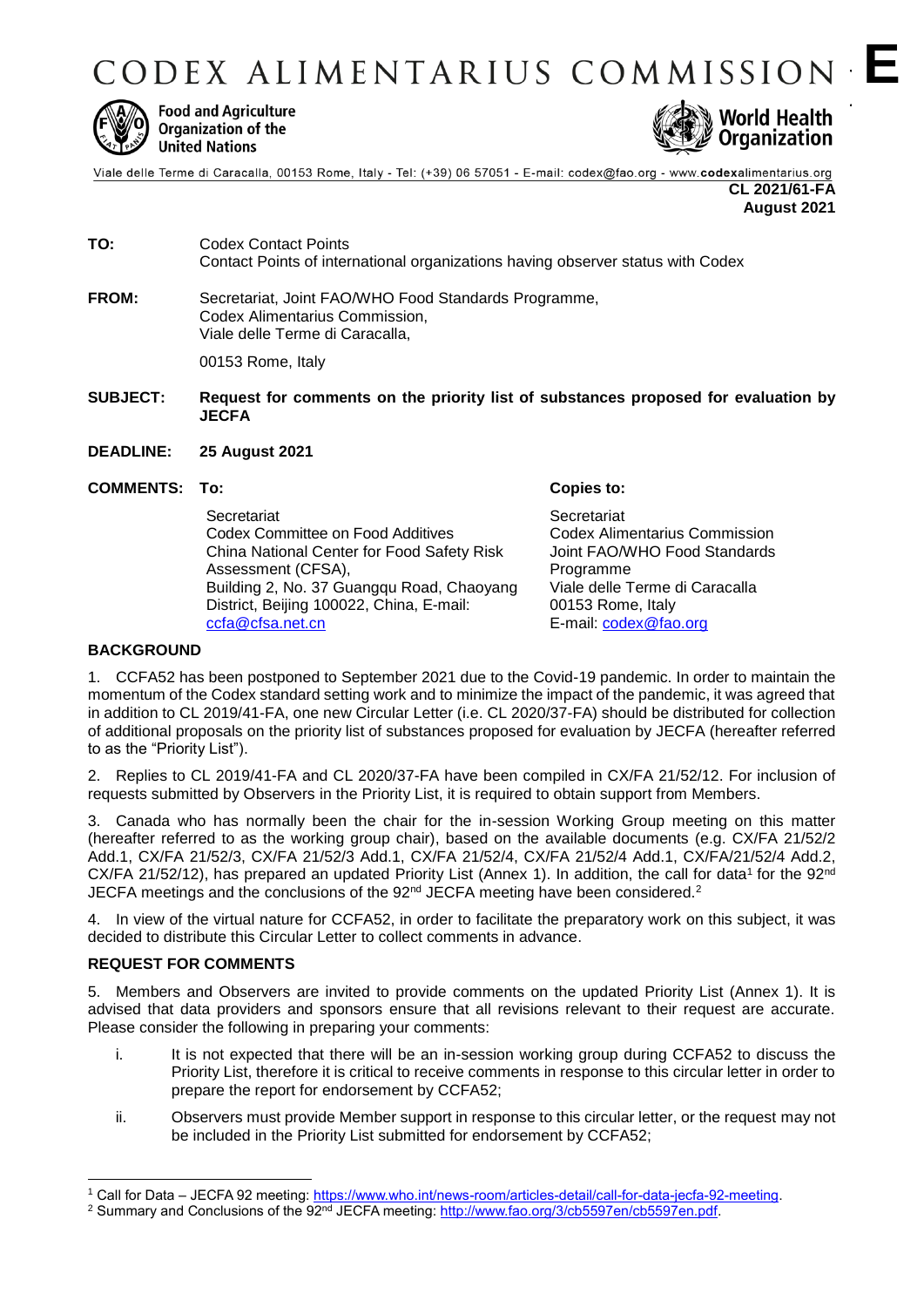- iii. Given the delay since the CCFA51 meeting, it is requested that Members and Observers, as applicable, provide confirmation of current requests set out in the Tables to Annex 1, even if previous confirmation has been provided in reply to CX/FA 21/52/12;
- iv. New requests in the Priority List are in blue font (example), while deletions are struck through (example);
- v. Requests have been deleted if JECFA has issued a call for data;
- vi. Certain new entries are in response to JECFA requiring additional data, denoted by the entry "**Proposed by**: JECFA", and such entries require a commitment to provide data;
- vii. A ranked prioritization of new entries from 1 (highest) to 3 (lowest) has been proposed based on the system endorsed during CCFA50<sup>3</sup>;
- viii. The updated requests for flavourings submitted by IOFI have been presented in the unnumbered tables directly following Table 1 of Annex 1, and reflect the listings provided in CX/FA 21/52/12; and consequently, the previous tables of flavourings are proposed for deletion; and
- ix. Table 2, the LIST OF SUBSTANCES USED AS PROCESSING AIDS PROPOSED FOR EVALUATION BY JECFA, follows the tables of flavourings.

6. Lead specifications for diatomaceous earth, charcoal (activated carbon), and bentonite: As described in CX/FA 21/52/2 Add.1, the CCCF is recommending that **CCFA consider** the recommendation that JECFA review the lead specifications for diatomaceous earth and charcoal, and develop a lead specification for bentonite. This request to JECFA has not been added to the draft Priority List, but will be considered for inclusion pending discussion of this agenda item at CCFA52. Given that there will not be an opportunity to comment on this request between discussion of this agenda item and the presentation of the report of the working group on JECFA priorities, the addition of this request to the Priority List might need to be delayed until CCFA53.

7. THAUMATIN II: The request for THAUMATIN II, submitted as part of CX/FA 21/52/12, is for thaumatin II sourced from recombinant plant technologies. The request is therefore for a re-evaluation of the current specifications for thaumatin, to expand the definition and accommodate any relevant specifications for the new source. The working group chair is seeking comments as to whether this request is appropriate as a reevaluation of the existing specifications, or if the substance should be treated as a distinct entity, requiring its own INS number and independent safety assessment or a determination that the existing safety assessment is suitable to account for the new source. Further, with respect to the revision of specifications, the working group chair asks if it is appropriate to revise the specifications in a manner similar to the approach taken at the 87<sup>th</sup> JECFA meetings regarding the tentative specifications for steviol glycosides.

8. Titanium dioxide: This listing is not based on any available document. Due to the recent EFSA reevaluation of titanium dioxide, JECFA will issue a call for data in the summer of 2021 for the purpose of conducting a re-evaluation. This is an open call for data, and the details of the toxicological data will be described therein. Comments are welcome on the listing for titanium dioxide in Table 1 of Annex 1.

9. Alpha-amylase from *Bacillus licheniformis* expressing a modified alpha-amylase gene from *Geobacillus*  stearothermophilus: As part of the call for data for the 92<sup>nd</sup> JECFA meeting, information was requested for the listing for "alpha-amylase from *Bacillus stearothermophilus* expressed in *Bacillus licheniformis*". The working group chair is seeking clarification on whether or not this call for data applies to the similar entry for "alphaamylase from *Bacillus licheniformis* expressing a modified alpha-amylase gene from *Geobacillus stearothermophilus*" in Table 2. The European Union proposed the request in question.

10. Comments submitted in response to this Circular Letter will be considered at CCFA52 and used to prepare the report for endorsement by CCFA52.

 $\overline{a}$ 

<sup>3</sup> [REP 18/FA,](http://www.fao.org/fao-who-codexalimentarius/sh-proxy/pt/?lnk=1&url=https%253A%252F%252Fworkspace.fao.org%252Fsites%252Fcodex%252FMeetings%252FCX-711-50%252FReport%252FREP18_FAe.pdf) Paragraph 156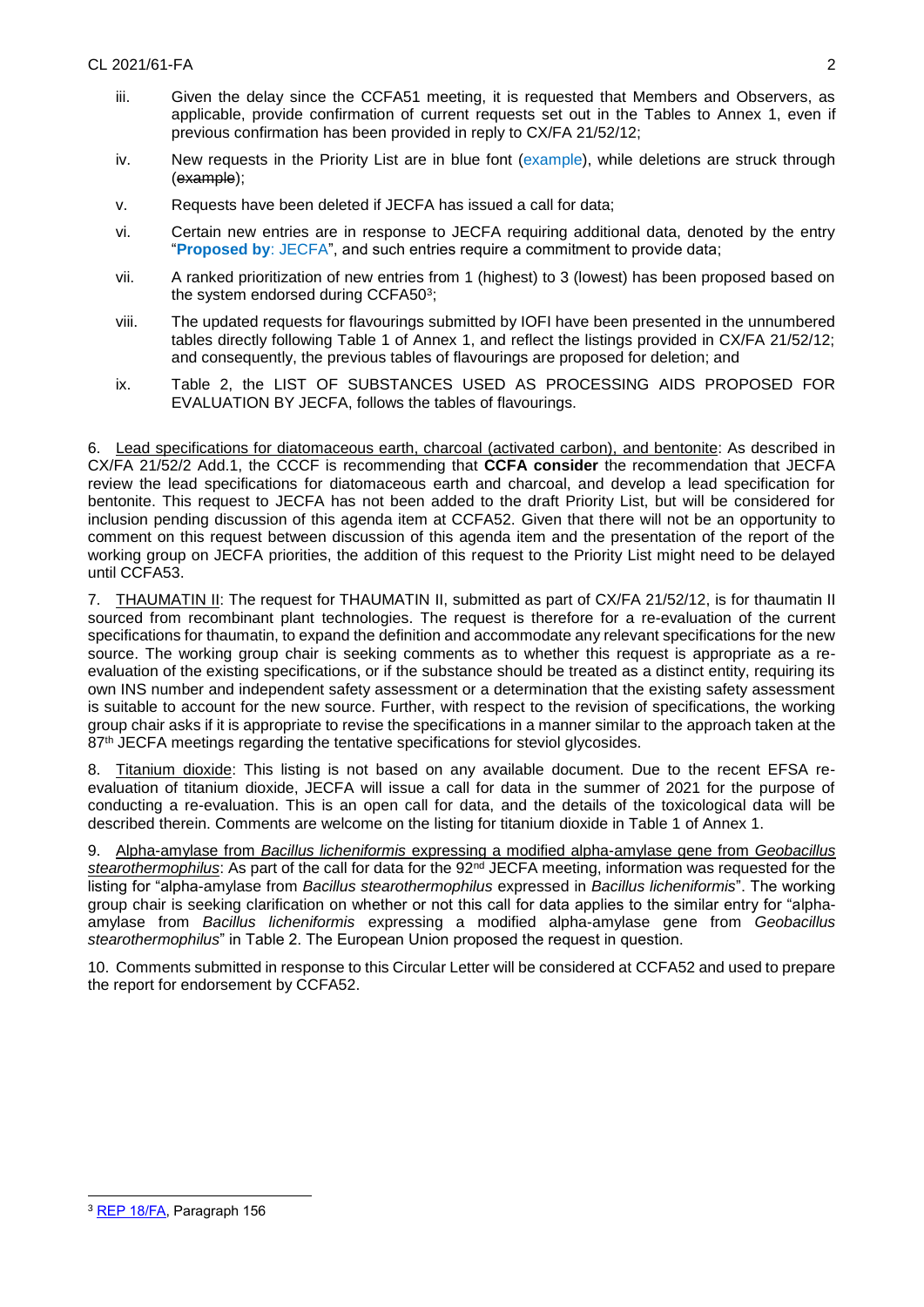3

## **UPDATED PRIORITY LIST OF SUBSTANCES PROPOSED FOR EVALUATION BY JECFA**

### **TABLE 1 LIST OF SUBSTANCES USED AS FOOD ADDITIVES PROPOSED FOR EVALUATION BY JECFA**

|    | Substance(s)                                       | <b>General information</b>                                                                                                                                                                                                                                                                                                                                                                                                                                                                                                                  | <b>Comments about the request</b>                                                                                                                                                                                                                                                                                                                                                                                                                                                        | Priority*    |
|----|----------------------------------------------------|---------------------------------------------------------------------------------------------------------------------------------------------------------------------------------------------------------------------------------------------------------------------------------------------------------------------------------------------------------------------------------------------------------------------------------------------------------------------------------------------------------------------------------------------|------------------------------------------------------------------------------------------------------------------------------------------------------------------------------------------------------------------------------------------------------------------------------------------------------------------------------------------------------------------------------------------------------------------------------------------------------------------------------------------|--------------|
|    | Anionic methacrylate<br>copolymer (AMC) (INS 1207) | Type of request: Data pending to finalize safety<br>evaluation<br>Proposed by: JECFA<br>Supported by: N/A<br>Year requested: 2019 (CCFA51)<br>Data availability<br>Data provider                                                                                                                                                                                                                                                                                                                                                            | Basis for request: (see JECFA86 report or<br>Table 1 of CX/FA 19/51/3)<br>Additional data is required to clarify the in vivo<br>carcinogenic potential of the residual monomer<br>methyl acrylate.<br>Possible issues for trade: currently unidentified                                                                                                                                                                                                                                  | 2            |
|    | Neutral methacrylate<br>copolymer (NMC) (INS 1206) | Type of request: Data pending - suitable method of<br>assay<br>Proposed by: JECFA<br>Supported by: N/A<br>Year requested: 2019 (CCFA51)<br>Data availability:<br>Data provider                                                                                                                                                                                                                                                                                                                                                              | Basis for request: (see JECFA86 report or<br>Table 1 of CX/FA 19/51/3)<br>A suitable validated method for its assay is<br>required to remove the tentative status of the<br>specifications developed by JECFA.<br>Possible issues for trade: currently unidentified                                                                                                                                                                                                                      | 3            |
| 2. | Aspartame (INS 951)                                | Type of request: Re-evaluation of safety<br>Proposed by: ICBA<br><b>Supported by: to be confirmed at CCFA52</b><br>Year requested: 2021 (CCFA52)<br>Data availability:<br>Data provider:<br><b>Dietary Intake Assessment</b><br>Exponent<br>Nga Tran, Dr.P.H., M.P.H.<br>ntran@exponent.com<br><b>Intertek Scientific &amp; Regulatory Consultancy</b><br>Danika Martyn, Ph.D.<br>Danika.martyn@intertek.com<br><b>Systematic Assessment of Mechanistic Data in</b><br>context of overall carcinogenicity assessment<br>ToxStrategies, Inc. | <b>Basis for request:</b> The request for re-evaluation<br>is supported by the following:<br>i. Refined intake assessments reflective of<br>actual uses weighted according to market<br>volume data to ensure quantitative<br>representativeness for corresponding<br>beverage types.<br>ii. A systematic assessment of all available<br>mechanistic data in the context of an overall<br>carcinogenicity assessment for aspartame.<br>Possible issues for trade: currently unidentified | $\mathbf{1}$ |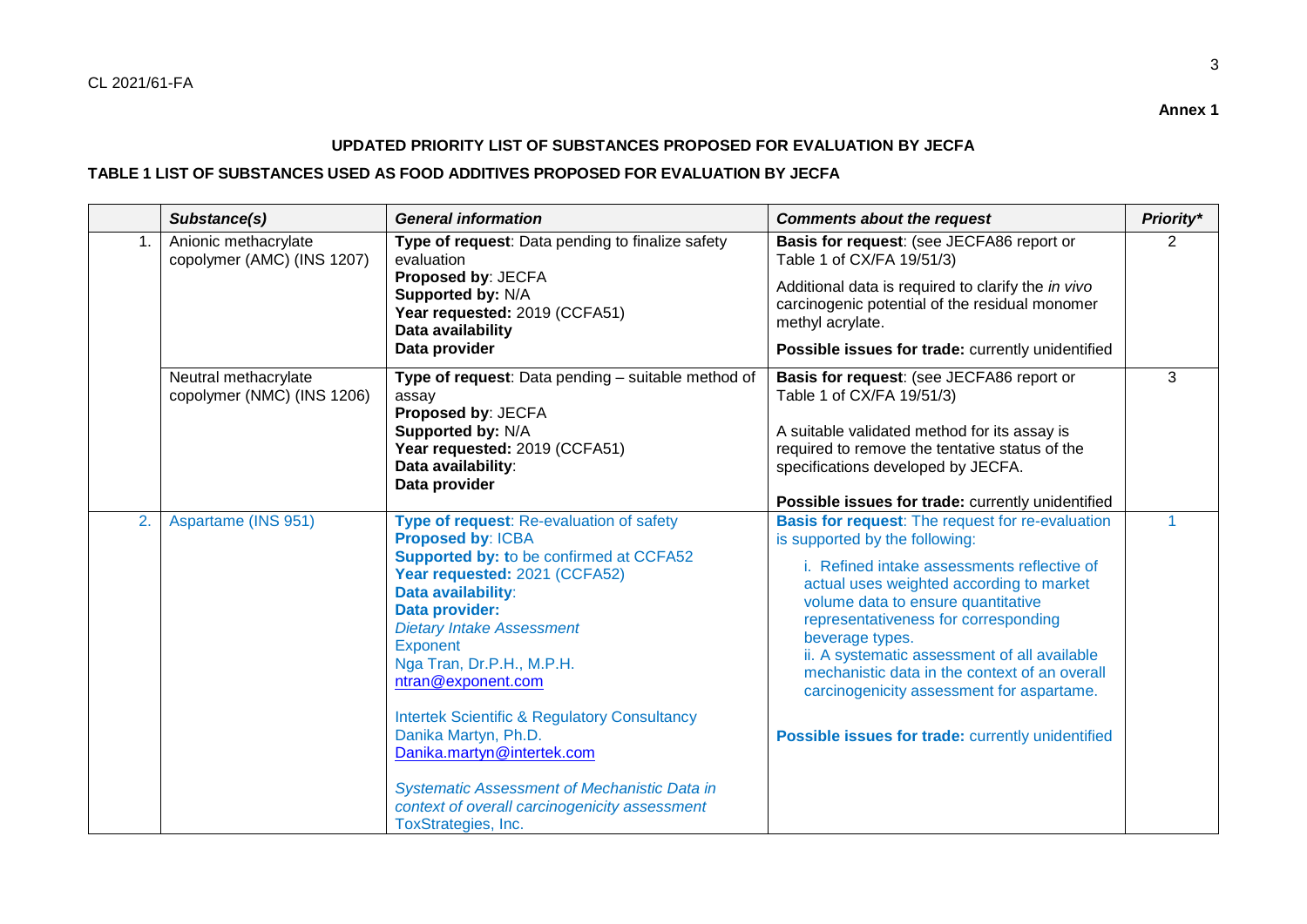|                | Substance(s)                                    | <b>General information</b>                                                                                                                                                                                                                                                   | <b>Comments about the request</b>                                                                                                                                                                                                                                                                                                                                                                                                                                                                                                                                                                                                                                                                                                              | Priority*      |
|----------------|-------------------------------------------------|------------------------------------------------------------------------------------------------------------------------------------------------------------------------------------------------------------------------------------------------------------------------------|------------------------------------------------------------------------------------------------------------------------------------------------------------------------------------------------------------------------------------------------------------------------------------------------------------------------------------------------------------------------------------------------------------------------------------------------------------------------------------------------------------------------------------------------------------------------------------------------------------------------------------------------------------------------------------------------------------------------------------------------|----------------|
|                |                                                 | Daniele Wikoff, Ph.D.<br>dwikoff@toxstrategies.com                                                                                                                                                                                                                           |                                                                                                                                                                                                                                                                                                                                                                                                                                                                                                                                                                                                                                                                                                                                                |                |
| 3.             | Azodicarbonamide (INS 927a)                     | Type of request: safety assessment and<br>establishment of specifications<br>Proposed by: CCFA 51<br>Year requested: 2019 (CCFA51)<br>Data availability: To be confirmed at CCFA52<br>Data provider: To be confirmed at CCFA52                                               | Basis for request: The Physical Working Group<br>on Alignment noted the safety concern on this<br>food additive and request the re-evaluation of this<br>food additive.                                                                                                                                                                                                                                                                                                                                                                                                                                                                                                                                                                        | $\mathbf{1}$   |
| $\overline{4}$ | Benzoic acid and its salts<br>$(1NS 210 - 212)$ | Type of request: Data pending - safety assessment<br>Proposed by: CCFA49<br>Year requested: 2018 (CCFA50)<br>Data availability: December 2020<br>Data provider:<br>International Council of Beverages Associations<br>(HGBA)<br>Ms. Katherine Loatman<br>(Kate@icba-net.org) | <b>Basis for request: To confirm ICBA's</b><br>commitment to provide new toxicological<br>evaluation of benzoates. The studies include<br>extended one-generational reproductive toxicity<br>testing (EOGRT Study, OECD 443) and findings<br>relative to benzoate's chemical-specific<br>adjustment factor, default uncertainty factors and<br>intake assessment assumptions.<br>Possible issues for trade: Identified: CCFA50<br>suggested extending the interim level of 250 ppm<br>(as benzoic acid) for the beverage category<br>14.1.4 to CCFA53.                                                                                                                                                                                         | $\overline{1}$ |
| 5.             | <b>Black carrot extract (INS</b><br>163(vi)     | Type of request: Data pending - characterization<br>and toxicological information<br>Proposed by: JECFA<br>Year requested: 2021 (CCFA52)<br>Data availability: to be confirmed at CCFA52<br>Data provider: to be confirmed at CCFA52                                         | <b>Basis for request: JECFA prepared tentative</b><br>specifications for black carrot extract as the<br>powder form, at its 87 <sup>th</sup> meeting. However,<br>JECFA could not conclude on its safety or<br>establish specifications. Additional<br>characterization and toxicological data are<br>required, namely:<br>i. data regarding full characterization of the<br>protein, carbohydrate, lipid, fibre, mineral and<br>non-anthocyanin polyphenol components in<br>five lots each of the liquid and powder forms<br>of black carrot extract; and<br>ii. at least a 90-day toxicological study on a<br>well-characterized extract representative of<br>the material in commerce.<br>Possible issues for trade: currently unidentified | $\overline{2}$ |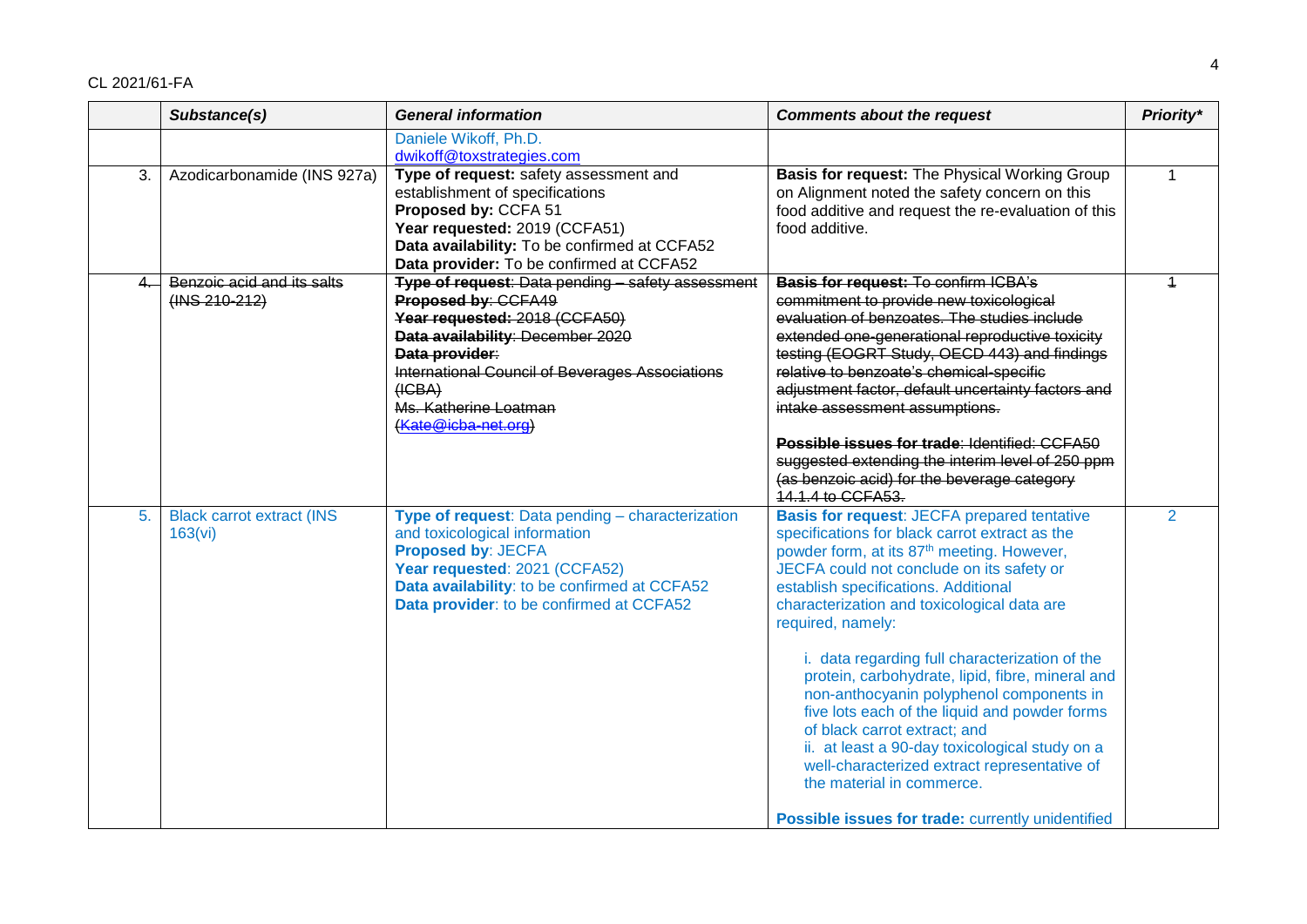|      | Substance(s)                                           | <b>General information</b>                                                                                                                                                                                                                                                                                                                                                                   | <b>Comments about the request</b>                                                                                                                                                                                                                                                                                                                                                                                                                                                  | Priority*      |
|------|--------------------------------------------------------|----------------------------------------------------------------------------------------------------------------------------------------------------------------------------------------------------------------------------------------------------------------------------------------------------------------------------------------------------------------------------------------------|------------------------------------------------------------------------------------------------------------------------------------------------------------------------------------------------------------------------------------------------------------------------------------------------------------------------------------------------------------------------------------------------------------------------------------------------------------------------------------|----------------|
| 6.   | <b>Butterfly Pea Flower Extract</b>                    | Type of request: Safety assessment and<br>establishment of specifications<br><b>Proposed by: IACM</b><br><b>Supported by: To be confirmed at CCFA52</b><br>Year requested: 2021 (CCFA52)<br>Data availability: December 2021<br>Data provider:<br><b>IACM</b><br><b>Sarah Codrea</b><br>scodrea@iacmcolor.org<br><b>Sensient Colors LLC</b><br>Sue Ann McAvoy<br>Sueann.macavoy@sensient.com | <b>Basis for request:</b> Safety assessment and<br>establishment of specifications for use as a<br>colour.<br>Possible issues for trade: currently unidentified                                                                                                                                                                                                                                                                                                                    | 2              |
| 7.   | Carob bean gum (INS 410)                               | Type of request: Data pending - toxicological data<br>from studies on neonatal animals, adequate to<br>evaluate the safety for use in infant formulas<br>Proposed by: JECFA<br>Year requested: 2016 (CCFA48)<br>Data availability: ongoing discussion with JECFA<br>Data provider: ongoing discussion with JECFA                                                                             | Basis for request: Although no confirmation was<br>provided for carob bean gum (INS 410), JECFA<br>indicated that there was ongoing discussion with<br>industry and that the deadline for the submission<br>of data could be extended and therefore carob<br>bean gum was retained on the JECFA priority list<br>subject to confirmation of provision of data by<br>CCFA50.<br>Possible issues for trade: currently unidentified                                                   | 1              |
| $8-$ | Citric and fatty acid esters of<br>glycerol (INS 472c) | Type of request: Data pending to designate<br>specifications as FULL<br>Proposed by: JECFA<br>Supported by: N/A<br>Year requested: 2019 (CCFA51)<br>Data availability: December 2019<br>Data provider: Japan and EFEMA<br>codex@mext.go.jp<br>ema@ecco-eu.com                                                                                                                                | Basis for request: (see JECFA86 report or<br>Annex 2 of CX/FA 19/51/4)<br>To remove the tentative designation from the<br>specifications, the following information is<br>requested by December 2019:<br>• Validated analytical method to replace the<br>obsolete packed column gas<br>chromatographic method for the<br>determination of total citric acid;<br>• Validated analytical method that eliminates<br>the use of chloroform for the determination of<br>total glycerol. | $\overline{2}$ |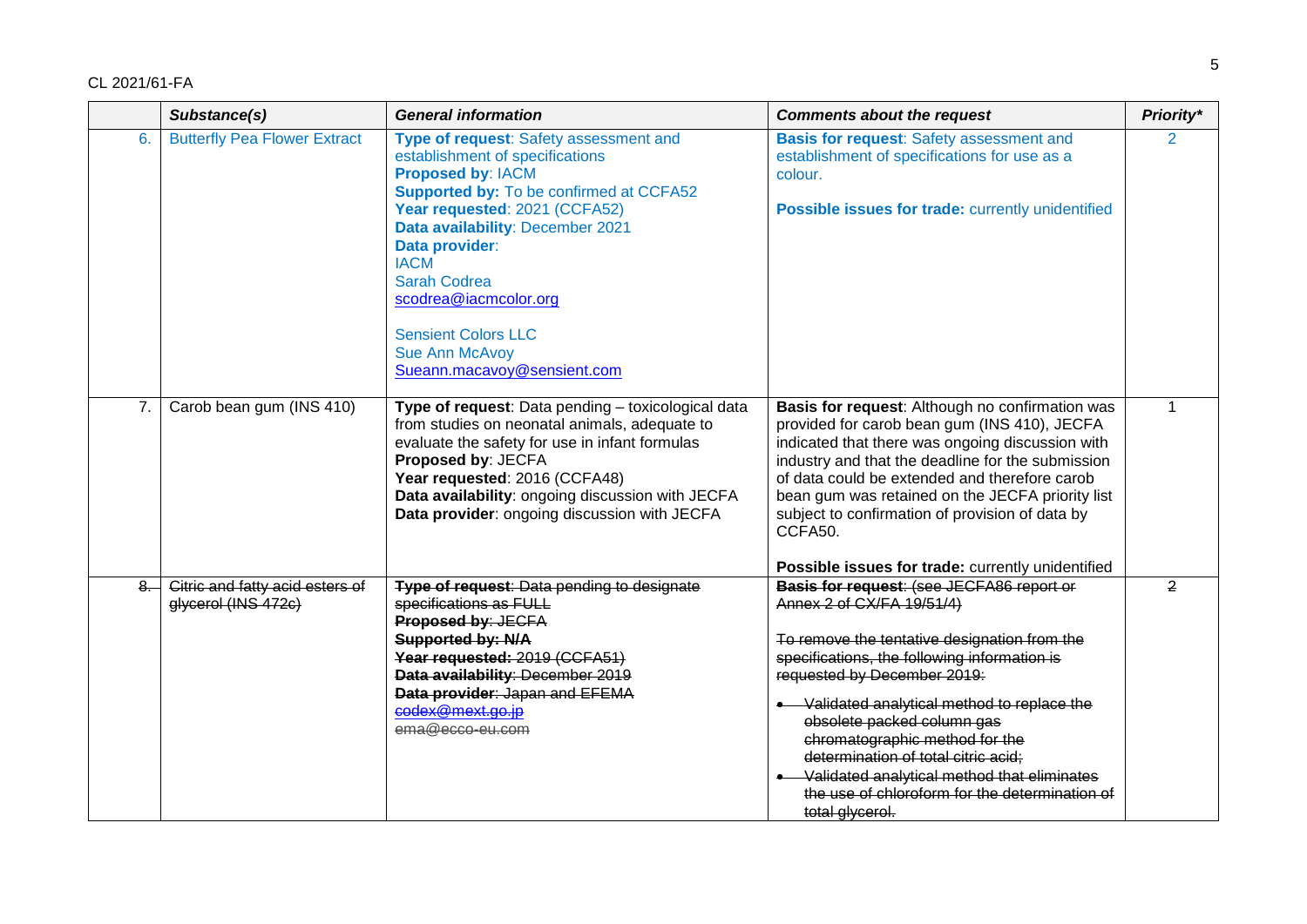|     | Substance(s)                                                                                              | <b>General information</b>                                                                                                                                                                                                                                                                                                                                                                        | <b>Comments about the request</b>                                                                                                                                                                                                                                                                                                                                                                                                                                                     | Priority*         |
|-----|-----------------------------------------------------------------------------------------------------------|---------------------------------------------------------------------------------------------------------------------------------------------------------------------------------------------------------------------------------------------------------------------------------------------------------------------------------------------------------------------------------------------------|---------------------------------------------------------------------------------------------------------------------------------------------------------------------------------------------------------------------------------------------------------------------------------------------------------------------------------------------------------------------------------------------------------------------------------------------------------------------------------------|-------------------|
|     |                                                                                                           |                                                                                                                                                                                                                                                                                                                                                                                                   | Amendment to the specification based on the<br>compositions/characteristics of the product<br>commercially available                                                                                                                                                                                                                                                                                                                                                                  |                   |
|     |                                                                                                           |                                                                                                                                                                                                                                                                                                                                                                                                   | Possible issues for trade: currently unidentified                                                                                                                                                                                                                                                                                                                                                                                                                                     |                   |
| 9.  | L-cysteine hydrochloride (INS<br>920)                                                                     | Type of request: safety evaluation and<br>establishment of specifications<br>Proposed by: CCFA51<br>Supported by: to be confirmed<br>Year requested: 2019 (CCFA51)<br>Data availability: to be confirmed at CCFA52<br>Data provider: to be confirmed at CCFA52                                                                                                                                    | Basis for request: (see CX/FA 19/51/6)<br>It notes that two food additives, listed as flour<br>treatment agents in CXS 152-1985 have not<br>been added to the GSFA provisions as part of<br>the alignment work. These are L-cysteine<br>hydrochloride (INS 920) and potassium<br>ascorbate (INS 303). It agrees that both cannot<br>be added to the GSFA since they do not have a<br>JECFA specification.                                                                             | 3                 |
|     |                                                                                                           |                                                                                                                                                                                                                                                                                                                                                                                                   | Possible issues for trade: currently unidentified                                                                                                                                                                                                                                                                                                                                                                                                                                     |                   |
| 10. | Dioctyl sodium<br>sulfosuccinate(INS 480)                                                                 | Type of request: Exposure assessment<br>Proposed by: CCFA51<br>Year requested: 2019 (CCFA51)<br>Data availability: to be confirmed at CCFA52<br>Data provider: to be confirmed at CCFA52                                                                                                                                                                                                          | Basic for request: The Physical Working Group<br>on GSFA discussed exposure to this food<br>additive, some members noted that exposure of<br>a small child could exceed the ADI. One observer<br>noted that they had performed a budget<br>calculation and that the calculation could be<br>made available upon request. The WG agreed to<br>request JECFA review the calculation, to be<br>submitted by the observer, as well as other<br>exposure information that maybe available. | $\mathbf 1$       |
| 11. | Flavouring substances (129<br>for safety evaluations + 29 for<br>specifications updates $= 158$<br>total) | Type of request: Safety assessment and<br>establishment of specifications<br>Proposed by: International Organization of the<br><b>Flavour Industry (IOFI)</b><br><b>Supported by: the United States of America</b><br>Year requested: 2019 to 2021 (CCFA51, CCFA52)<br>Data availability: December 2021<br>Data provider:<br><b>IOFI</b><br>Sean V. Taylor, Ph.D.<br>(staylor@vertosolutions.net) | Basis for request: Safety assessment or re-<br>assessment, and establishment of specifications<br>or revision of specifications, as applicable<br>Refer to tables of flavourings directly following<br>Table 1<br>Possible issues for trade: currently unidentified                                                                                                                                                                                                                   | Not<br>applicable |
|     | Flavouring agents:                                                                                        | Type of request: Data pending to finalize exposure                                                                                                                                                                                                                                                                                                                                                | Basis for request: (see JECFA86 report or                                                                                                                                                                                                                                                                                                                                                                                                                                             |                   |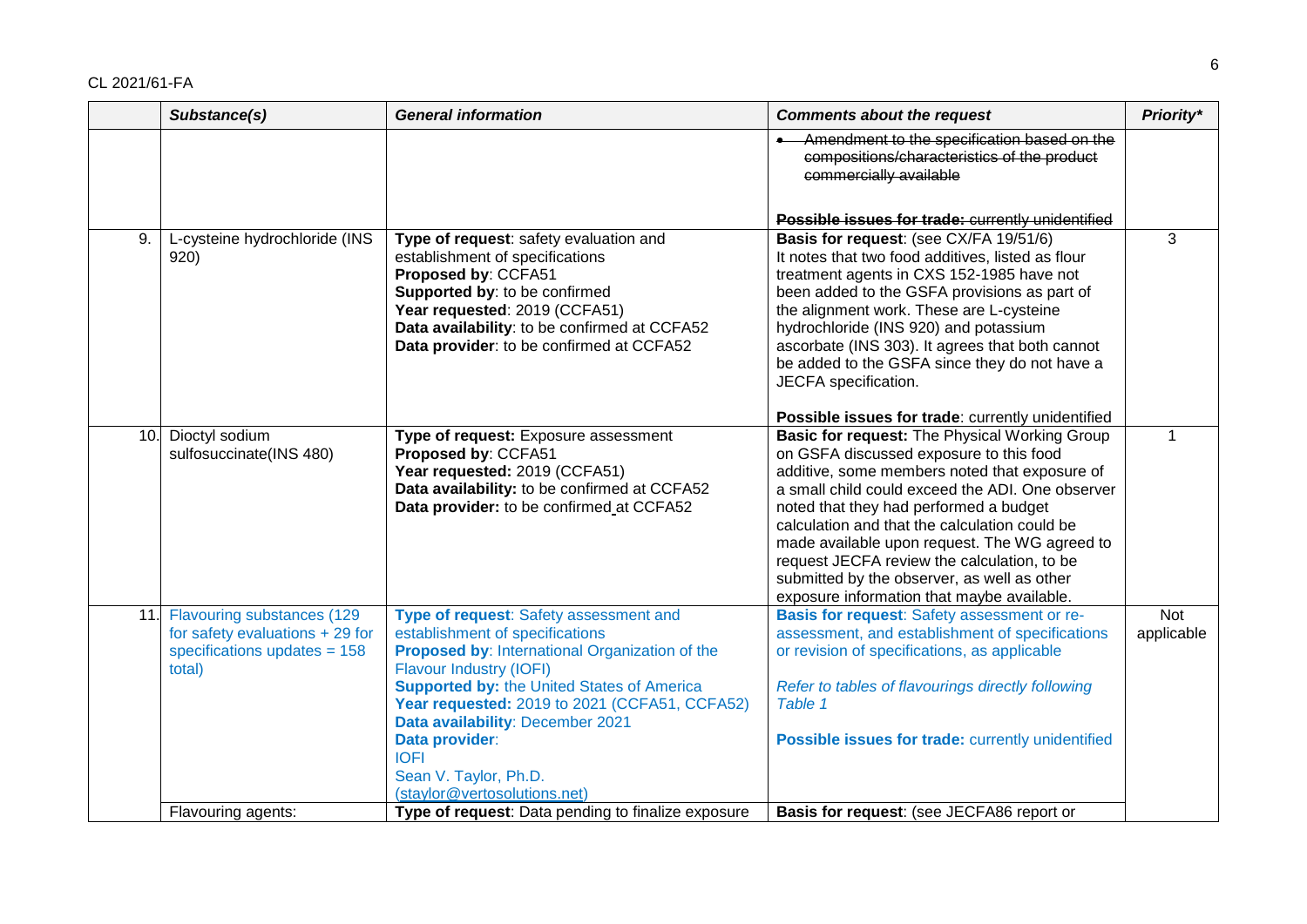|                 | Substance(s)                                                                                                                                                                                                                                                                                                                                                                                                                                                                                                  | <b>General information</b>                                                                                                                                                                                                                                                                | <b>Comments about the request</b>                                                                                                                                                                                                                                                                                                                                                                                                                                                                                                                                                  | Priority*      |
|-----------------|---------------------------------------------------------------------------------------------------------------------------------------------------------------------------------------------------------------------------------------------------------------------------------------------------------------------------------------------------------------------------------------------------------------------------------------------------------------------------------------------------------------|-------------------------------------------------------------------------------------------------------------------------------------------------------------------------------------------------------------------------------------------------------------------------------------------|------------------------------------------------------------------------------------------------------------------------------------------------------------------------------------------------------------------------------------------------------------------------------------------------------------------------------------------------------------------------------------------------------------------------------------------------------------------------------------------------------------------------------------------------------------------------------------|----------------|
|                 | $(+)$ Carvone (no. 380.1) and<br>(-)-Carvone (No. 380.2)                                                                                                                                                                                                                                                                                                                                                                                                                                                      | assessment and revise the JECFA specifications<br>Proposed by: JECFA<br>Supported by: Japan<br>Year requested: 2019 (CCFA51)<br>Data availability: December 2019<br>Data provider: Japan and IOFI<br>codex@mext.go.jp<br>(staylor@vertosolutions.net                                      | Table 2 of CX/FA 19/51/3)<br>Additional data are required to complete the<br>exposure assessment:<br>(+)-carvone: data on the oral exposure from<br>all sources;<br>(-)-carvone: data on the oral exposure from<br>$\bullet$<br>all sources and toxicological data.                                                                                                                                                                                                                                                                                                                |                |
|                 | Flavouring agents: (Ethyl 2-<br>methyl pentanoate (No.214),<br>cis-3-Hexen-1-ol (No.315),<br>Menthol (No.427), I-Menthyl I-<br>lactate (No.433), Myrcene<br>(No.1327), Maltol (No.1480),<br>2-pentylfuran (No.1491), 3-(2-<br>Furyl) acrolein (No.1497), 3-(5-<br>Methyl-2-furyl)-butanal<br>(No.1500), 2-Furyl methyl<br>ketone (No.1503), 3-Acetyl-<br>2,5-dimethylfuran (No.1506),<br>(2-Furyl)-2-propanone<br>(No.1508), 4-(2-furyl)-3-buten-<br>2-one (No.1511), and Furfuryl<br>methyl ether (No.1520)) | Type of request: revise the JECFA specifications<br>Proposed by: CCFA 51<br>Supported by: Japan<br>Year requested: 2019 (CCFA51)<br>Data availability: April 2019<br>Data provider: Japan<br>codex@mext.go.jp                                                                             | Possible issues for trade: currently unidentified<br>Basis for request: (see CX/FA 19/51/4 add.2)<br>Requests reconsideration of the specifications for<br>16 flavouring agents that considered at the 86th<br>JECFA meeting (listed in either Annex 1 or<br>Annex 2 of CX/FA 19/51/4)., because the<br>reorganization some gaps between the JECFA<br>specification (some items therein) and the<br>commercially available products for each<br>compound.                                                                                                                          |                |
| $\overline{12}$ | Fulvic acid                                                                                                                                                                                                                                                                                                                                                                                                                                                                                                   | <b>Type of request: Safety assessment and</b><br>establishment of specifications<br><b>Proposed by: South Africa</b><br>Year requested: 2019 (CCFA51)<br>Data availability: already available<br>Data provider:<br><b>Fulvimed SA</b><br><b>Stefan Coetzee</b><br>(stefan@fulvimed.co.za) | <b>Basis for request: Carbohydrate-Derived Fulvic</b><br>Acid (CHD-FA®) is described as a novel, pure,<br>biologically-active organic acids embedded in a<br>supramolecular structure, free from heavy metals<br>and safe for human and animal consumption.<br>CHD-FA® liquid would be a suitable preservative<br>for acidic foods such as jams, salad dressings,<br>fruit and vegetable juices, pickles and carbonated<br>drinks. Fulvate (CHD-FA® powder) would be a<br>suitable preservative in dry products, such as<br>cereals, maize, soup powders and meal<br>replacements. | $\overline{2}$ |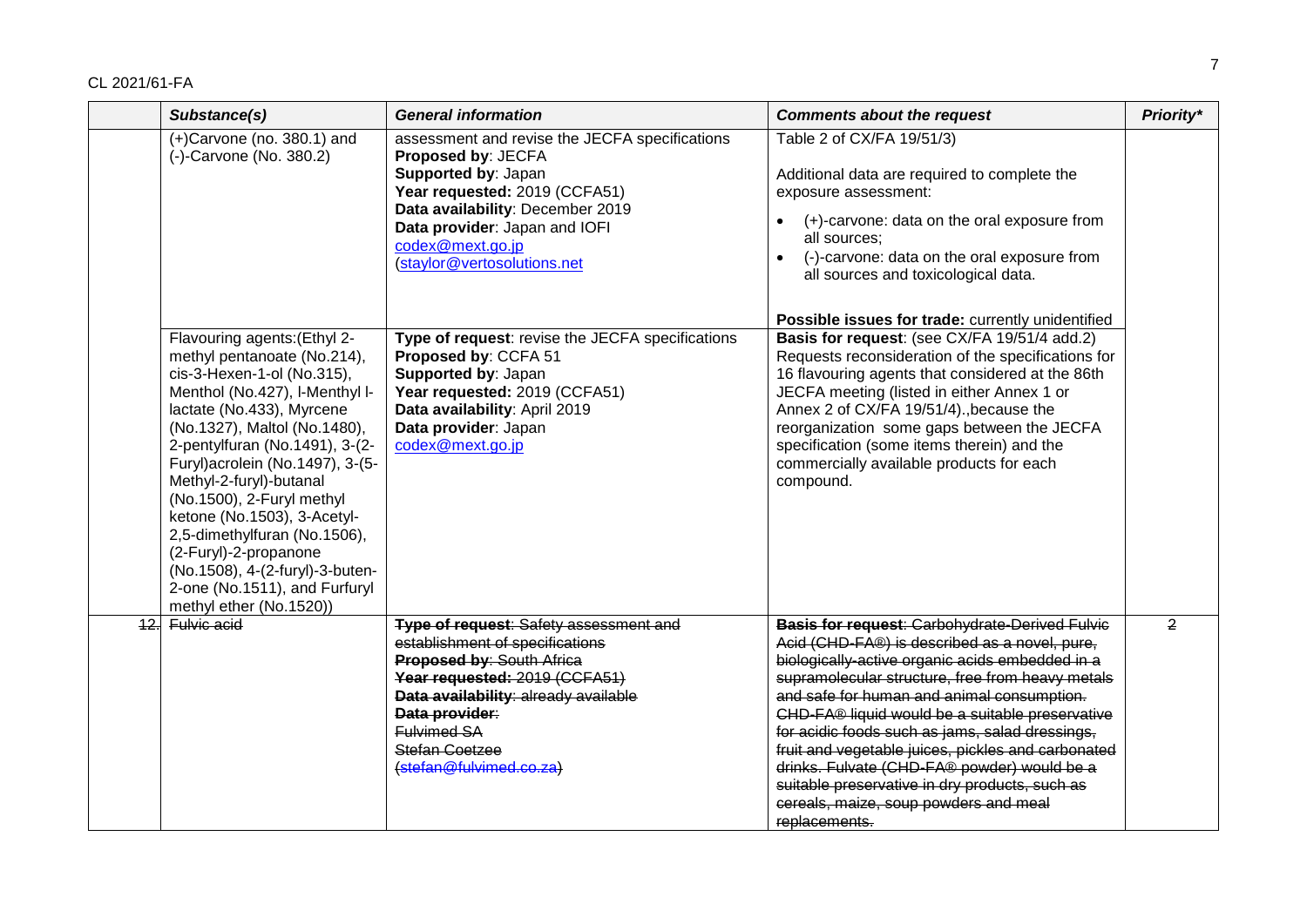|     | Substance(s)                             | <b>General information</b>                                                                                                                                                                                                                                                                                                                        | <b>Comments about the request</b>                                                                                                                                                                                                                                                                                                                                                                                                                                                                                                                                                                                                                                                   | Priority*      |
|-----|------------------------------------------|---------------------------------------------------------------------------------------------------------------------------------------------------------------------------------------------------------------------------------------------------------------------------------------------------------------------------------------------------|-------------------------------------------------------------------------------------------------------------------------------------------------------------------------------------------------------------------------------------------------------------------------------------------------------------------------------------------------------------------------------------------------------------------------------------------------------------------------------------------------------------------------------------------------------------------------------------------------------------------------------------------------------------------------------------|----------------|
|     |                                          |                                                                                                                                                                                                                                                                                                                                                   | Possible issues for trade: currently unidentified                                                                                                                                                                                                                                                                                                                                                                                                                                                                                                                                                                                                                                   |                |
| 13. | Fulvic acid (carbohydrate<br>derived)    | Type of request: Data pending - (1) toxicological<br>data required; and (2) data on manufacturing<br>processes and chemical characterization of the<br>products in commerce<br><b>Proposed by: JECFA</b><br>Year requested: To be confirmed at CCFA52<br>Data availability: To be confirmed at CCFA52<br>Data provider: To be confirmed at CCFA52 | Basis for request: The 89th meeting of JECFA<br>concluded that the toxicological information<br>provided were inadequate to complete the safety<br>evaluation, and that the chemical and technical<br>information were insufficient to prepare<br>specifications. The JECFA requests that<br>additional data be provided.<br>The toxicological data required include:                                                                                                                                                                                                                                                                                                               | $\overline{2}$ |
|     |                                          |                                                                                                                                                                                                                                                                                                                                                   | i. Absorption, distribution, metabolism and<br>excretion;<br>ii. repeated-dose 90-day oral toxicity in<br>rodents:<br>iii. two-generation reproductive toxicity or<br>extended one-generation reproductive<br>toxicity;<br>iv.prenatal developmental toxicity;<br>v. additional studies, including an in vitro<br>micronucleus test in mammalian cells, might<br>be required, depending on elucidation of the<br>article(s) of commerce and the provision of<br>full information on their composition;<br>vi. information on the potential of the material<br>to induce antimicrobial resistance; and,<br>vii. Levels of use should be provided for<br>estimating dietary exposure. |                |
|     |                                          |                                                                                                                                                                                                                                                                                                                                                   | The characterization data required include:                                                                                                                                                                                                                                                                                                                                                                                                                                                                                                                                                                                                                                         |                |
|     |                                          |                                                                                                                                                                                                                                                                                                                                                   | i. Data on manufacturing processes; and,<br>ii. Chemical characterization of the article(s)<br>of commerce.                                                                                                                                                                                                                                                                                                                                                                                                                                                                                                                                                                         |                |
|     |                                          |                                                                                                                                                                                                                                                                                                                                                   | Possible issues for trade: currently unidentified                                                                                                                                                                                                                                                                                                                                                                                                                                                                                                                                                                                                                                   |                |
| 14. | Fungal amylase from<br>Aspergillus niger | Type of request: safety assessment and<br>establishment of specifications                                                                                                                                                                                                                                                                         | Basis for request: During the discussions on the<br>alignment of the food-additive provision in CXS                                                                                                                                                                                                                                                                                                                                                                                                                                                                                                                                                                                 | $\overline{2}$ |
|     |                                          | Proposed by: CCFA 51                                                                                                                                                                                                                                                                                                                              | 152-1985 with the relevant provisions of the                                                                                                                                                                                                                                                                                                                                                                                                                                                                                                                                                                                                                                        |                |
|     |                                          | Year requested: 2019 (CCFA51)                                                                                                                                                                                                                                                                                                                     | GSFA, CCFA51 agreed to include the substance                                                                                                                                                                                                                                                                                                                                                                                                                                                                                                                                                                                                                                        |                |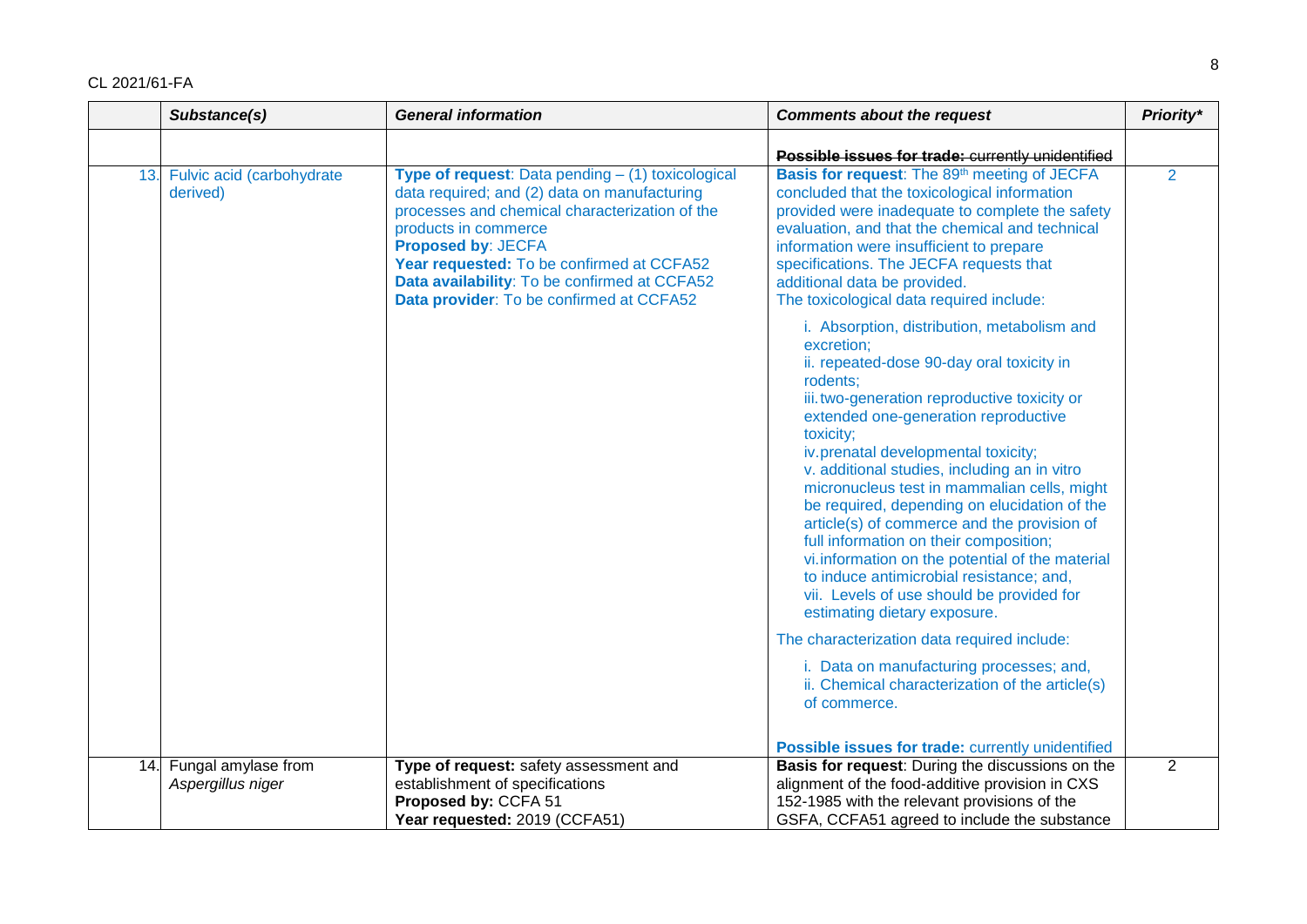|     | Substance(s)                                                                         | <b>General information</b>                                                                                                                                                                                                                                                      | <b>Comments about the request</b>                                                                                                                                                                                                                                                                                                                                                                                                                                                                                                                                                                                                                                                                                                                                          | Priority*      |
|-----|--------------------------------------------------------------------------------------|---------------------------------------------------------------------------------------------------------------------------------------------------------------------------------------------------------------------------------------------------------------------------------|----------------------------------------------------------------------------------------------------------------------------------------------------------------------------------------------------------------------------------------------------------------------------------------------------------------------------------------------------------------------------------------------------------------------------------------------------------------------------------------------------------------------------------------------------------------------------------------------------------------------------------------------------------------------------------------------------------------------------------------------------------------------------|----------------|
|     |                                                                                      | Data availability: To be confirmed at CCFA52<br>Data provider: To be confirmed at CCFA52                                                                                                                                                                                        | as flour treatment agent to the list.                                                                                                                                                                                                                                                                                                                                                                                                                                                                                                                                                                                                                                                                                                                                      |                |
| 45. | Jagua (Genipin-Glycine) Blue                                                         | Type of request: Data pending to finalize safety<br>evaluation and establishment of specifications -<br>Evaluation by JECFA84<br>Proposed by: CCFA50<br>Year requested: 2018 (CCFA50)<br>Data availability: December 2019<br>Data provider: Colombia<br>bolarte@minsalud.gov.co | <b>Basis for request: (see JECFA84 report)</b><br>Additional biochemical and toxicological data.<br>Information of characterization of food additive is<br>needed on:<br>• Characterization of the low molecular weight<br>components of the "blue polymer";<br>A validated method for the determination of<br>dimers; and<br>Data on concentrations of dimers from five<br>batches of the commercial products<br>Possible issues for trade: currently unidentified                                                                                                                                                                                                                                                                                                        | $\overline{2}$ |
|     | 16. Gellan gum (INS 418)                                                             | Type of request: Data pending - data<br>characterizing the three forms of gellan gum used in<br>commerce.<br><b>Proposed by: JECFA</b><br>Year requested: 2021 (CCFA52)<br>Data availability: To be confirmed at CCFA52<br>Data provider: To be confirmed at CCFA52             | <b>Basis for request: JECFA developed tentative</b><br>specifications and ADI at its 87 <sup>th</sup> meeting;<br>however, characterization data are required to<br>finalize the specifications. JECFA is requesting<br>the additional data be available by December<br>2021.<br>The information must address:<br>i. a method to differentiate the three<br>commercial forms of gellan gum<br>ii. a method to determine the degree of<br>acylation<br>iii.validation data for the above methods,<br>including detailed description of the sample<br>preparation<br>iv. data from five non-consecutive<br>commercial batches of material using the<br>proposed validated methods for all three<br>forms of gellan gum.<br>Possible issues for trade: currently unidentified | 3              |
| 17. | Lycopene (synthetic, INS<br>160d(i)); and from Blakeslea<br>trispora, INS 160d(iii)) | <b>Type of request: Revision of JECFA specifications</b><br>with regard to the parameter "solubility"<br><b>Proposed by: EU Specialty Food Ingredients</b><br><b>Supported by: To be determined at CCFA52</b>                                                                   | <b>Basis for request: Presently the specifications</b><br>require the use of chloroform when determining<br>this parameter of the specifications. As the use of<br>chloroform should be avoided where possible,                                                                                                                                                                                                                                                                                                                                                                                                                                                                                                                                                            | 3              |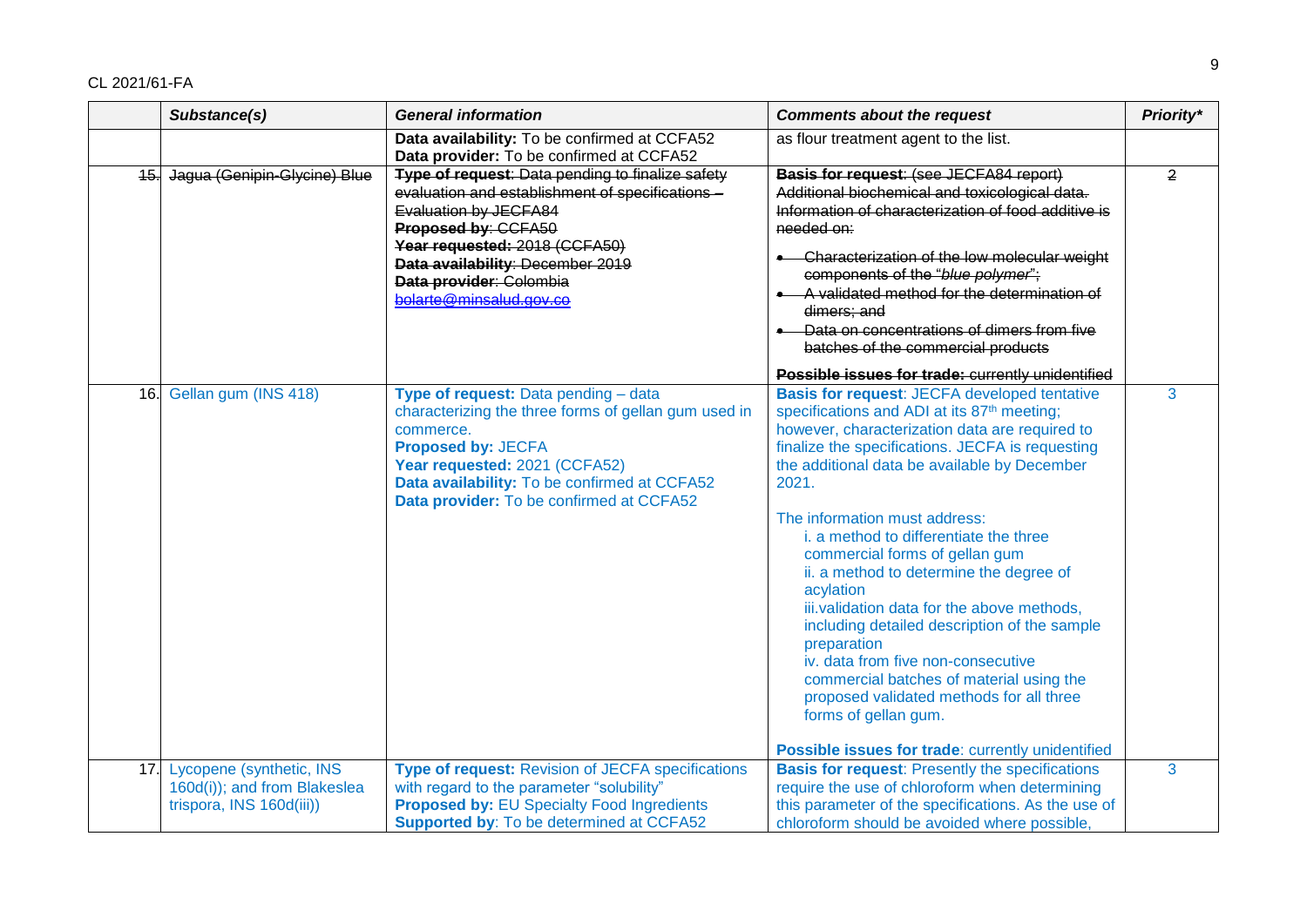|     | Substance(s)            | <b>General information</b>                       | <b>Comments about the request</b>                 | Priority*      |
|-----|-------------------------|--------------------------------------------------|---------------------------------------------------|----------------|
|     |                         | Year requested: 2021 (CCFA52)                    | and a more suitable alternative had been          |                |
|     |                         | Data availability: December 2021                 | identified, the applicants wish to get the        |                |
|     |                         | Data provider:                                   | monographs revised regarding this parameter.      |                |
|     |                         | <b>BASF SE</b>                                   | The solubility data of lycopene in an alternative |                |
|     |                         | Nicola Leinwetter                                | solvent are available. Chloroform had been        |                |
|     |                         | Nicola.leinwetter@basf.com                       | evaluated by JECFA at its 23rd session (TRS       |                |
|     |                         |                                                  | Report 648), a toxicological monograph been       |                |
|     |                         | <b>DSM</b>                                       | prepared (FAS 14-JECFA 23/24) and the ADI         |                |
|     |                         | <b>Dirk Cremer</b>                               | been determined as: "not to be used".             |                |
|     |                         | dirk.cremer@dsm.com                              |                                                   |                |
|     |                         |                                                  | Possible issues for trade: currently unidentified |                |
| 18. | Magnesium stearate (INS | Type of request: Amendment of JECFA monograph    | Basis for request: The method of assay for        | $\overline{3}$ |
|     | 470(iii))               | with regards to method of assay                  | magnesium (an ICP-AES technique) referred to      |                |
|     |                         | Proposed by: APAG - the European Oleochemicals   | in the monograph for INS 470(iii), prepared by    |                |
|     |                         | & Allied Products group, a sector group of CEFIC | JECFA80, is considered inappropriate for          |                |
|     |                         | <b>Supported by: European Union</b>              | determination of magnesium content and should     |                |
|     |                         | Year requested: 2019 (CCFA51)                    | be replaced by the titration method reported in   |                |
|     |                         | Data availability: December 2019                 | the Food Chemical Codex monograph or other        |                |
|     |                         | Data provider:                                   | pharmacopoeia monographs.                         |                |
|     |                         | CEFIC - The European Chemical Industry Council   |                                                   |                |
|     |                         | Sofia Serafim                                    | Possible issues for trade: currently unidentified |                |
|     |                         | (sse@cefic.be)                                   |                                                   |                |
| 19. | Natamycin (INS 235)     | Type of request: Re-evaluation of safety and     | <b>Basis for request: The appropriateness of</b>  | $\overline{1}$ |
|     |                         | revision of specifications                       | retaining natamycin in the GSFA should be re-     |                |
|     |                         | Proposed by: Russian Federation                  | evaluated, due to to emerging data on             |                |
|     |                         | Year requested: 2017 (CCFA49)                    | natamycin's role in: (i) promoting antimicrobial  |                |
|     |                         | Data availability: December 2018                 | resistance, as well as speeding up virulence and  |                |
|     |                         | Data provider:                                   | pathogenic potential of food-borne human          |                |
|     |                         | <b>Russian Federation Codex Contact Point</b>    | pathogens; and (ii) unbalancing the immunity and  |                |
|     |                         | (codex@gsen.ru)                                  | other bodily functions due to effects on          |                |
|     |                         |                                                  | gastrointestinal microflora.                      |                |
|     |                         |                                                  | It is suggested that previous evaluations were    |                |
|     |                         |                                                  | specific to chemical toxicology and did not       |                |
|     |                         |                                                  | adequately take into account antimicrobial        |                |
|     |                         |                                                  | effects.                                          |                |
|     |                         |                                                  | Comments in opposition to the request note that   |                |
|     |                         |                                                  | the antimicrobial effects against a variety of    |                |
|     |                         |                                                  | Gram-positive bacteria and their spores are       |                |
|     |                         |                                                  | important in maintaining product shelf-life and   |                |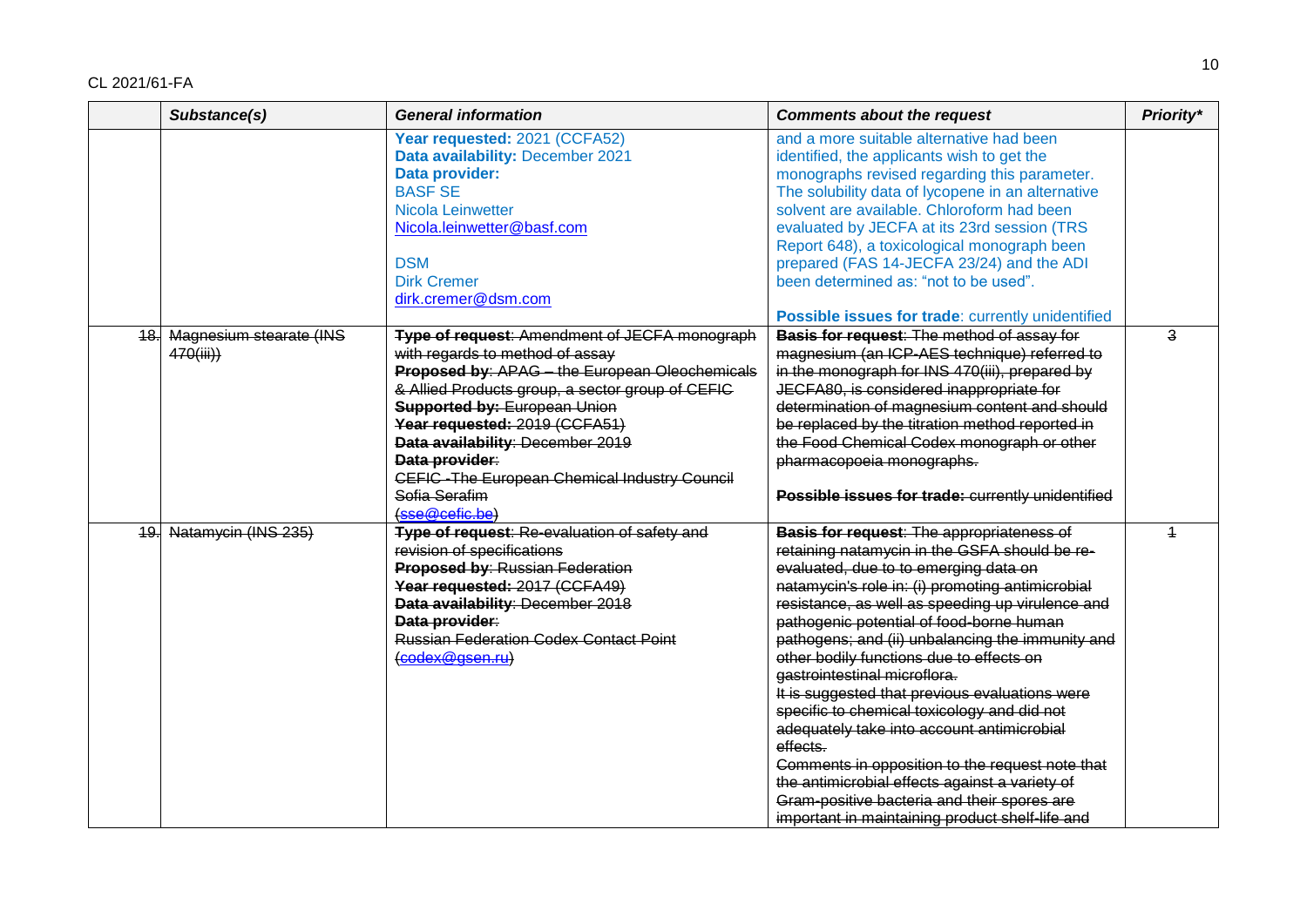|     | Substance(s)                                                                | <b>General information</b>                                                                                                                                                                                                                                                                                                                                              | <b>Comments about the request</b>                                                                                                                                                                                                                                                                                                                                                                                                                                                                                                                                                                                                                                                                                                                                                                                                                                    | Priority* |
|-----|-----------------------------------------------------------------------------|-------------------------------------------------------------------------------------------------------------------------------------------------------------------------------------------------------------------------------------------------------------------------------------------------------------------------------------------------------------------------|----------------------------------------------------------------------------------------------------------------------------------------------------------------------------------------------------------------------------------------------------------------------------------------------------------------------------------------------------------------------------------------------------------------------------------------------------------------------------------------------------------------------------------------------------------------------------------------------------------------------------------------------------------------------------------------------------------------------------------------------------------------------------------------------------------------------------------------------------------------------|-----------|
|     |                                                                             |                                                                                                                                                                                                                                                                                                                                                                         | ensuring food safety.                                                                                                                                                                                                                                                                                                                                                                                                                                                                                                                                                                                                                                                                                                                                                                                                                                                |           |
|     | Nisin (INS 234)                                                             | Type of request: Re-evaluation of safety and<br>revision of specifications<br>Proposed by: Russian Federation<br>Year requested: 2017 (CCFA49)<br>Data availability: December 2018<br>Data provider:<br><b>Russian Federation Codex Contact Point</b><br>(codex@gsen.ru)                                                                                                | Possible issues for trade: currently unidentified<br><b>Basis for request: The appropriateness of</b><br>retaining nisin in the GSFA should be re-<br>evaluated, due to to emerging data on nisin role<br>in: (i) promoting antimicrobial resistance, as well<br>as speeding up virulence and pathogenie<br>potential of food-borne human pathogens; and (ii)<br>unbalancing the immunity and other bodily<br>functions due to effects on gastrointestinal<br>microflora.<br>It is suggested that previous evaluations were<br>specific to chemical toxicology and did not<br>adequately take into account antimicrobial<br>effects.<br>Comments in opposition to the request note that<br>the antimicrobial effects against a variety of<br>Gram-positive bacteria and their spores are<br>important in maintaining product shelf-life and<br>ensuring food safety. |           |
|     |                                                                             |                                                                                                                                                                                                                                                                                                                                                                         |                                                                                                                                                                                                                                                                                                                                                                                                                                                                                                                                                                                                                                                                                                                                                                                                                                                                      |           |
| 20. | Pentasoidum triphosphate<br>(INS 451(i))                                    | Type of request: Revise JECFA specifications with<br>regard to assay for $P_2O_5$ and the maximum value for<br>pH<br><b>Proposed by: CEFIC</b><br><b>Supported by: To be confirmed at CCFA52</b><br>Year requested: 2021 (CCFA52)<br>Data availability: 2021<br>Data provider:<br><b>PAPA Sector Group Manager</b><br><b>Miguel Angel Prieto Arranz</b><br>map@cefic.be | Possible issues for trade: currently unidentified<br><b>Basis for request: (see CX/FA 21/12)</b><br>The proposal to revise the maximum values for<br>P <sub>2</sub> O <sub>5</sub> and pH would bring the values in alignment<br>with EU Commission Regulation No<br>EU/231/2012.<br>Possible issues for trade: currently unidentified                                                                                                                                                                                                                                                                                                                                                                                                                                                                                                                               | 3         |
| 21. | ortho-Phenylphenol (INS 231)<br>and sodium ortho-<br>phenylphenol (INS 232) | Type of request: Re-evaluation of ADI<br>Proposed by: JECFA<br>Supported by:N/A<br>Year requested: 2019 (CCFA51)                                                                                                                                                                                                                                                        | Basis for request: (see Appendix 1 of CX/FA<br>19/51/2 Add. 1)<br>Analysis of all group food additives in the GSFA:                                                                                                                                                                                                                                                                                                                                                                                                                                                                                                                                                                                                                                                                                                                                                  | 1         |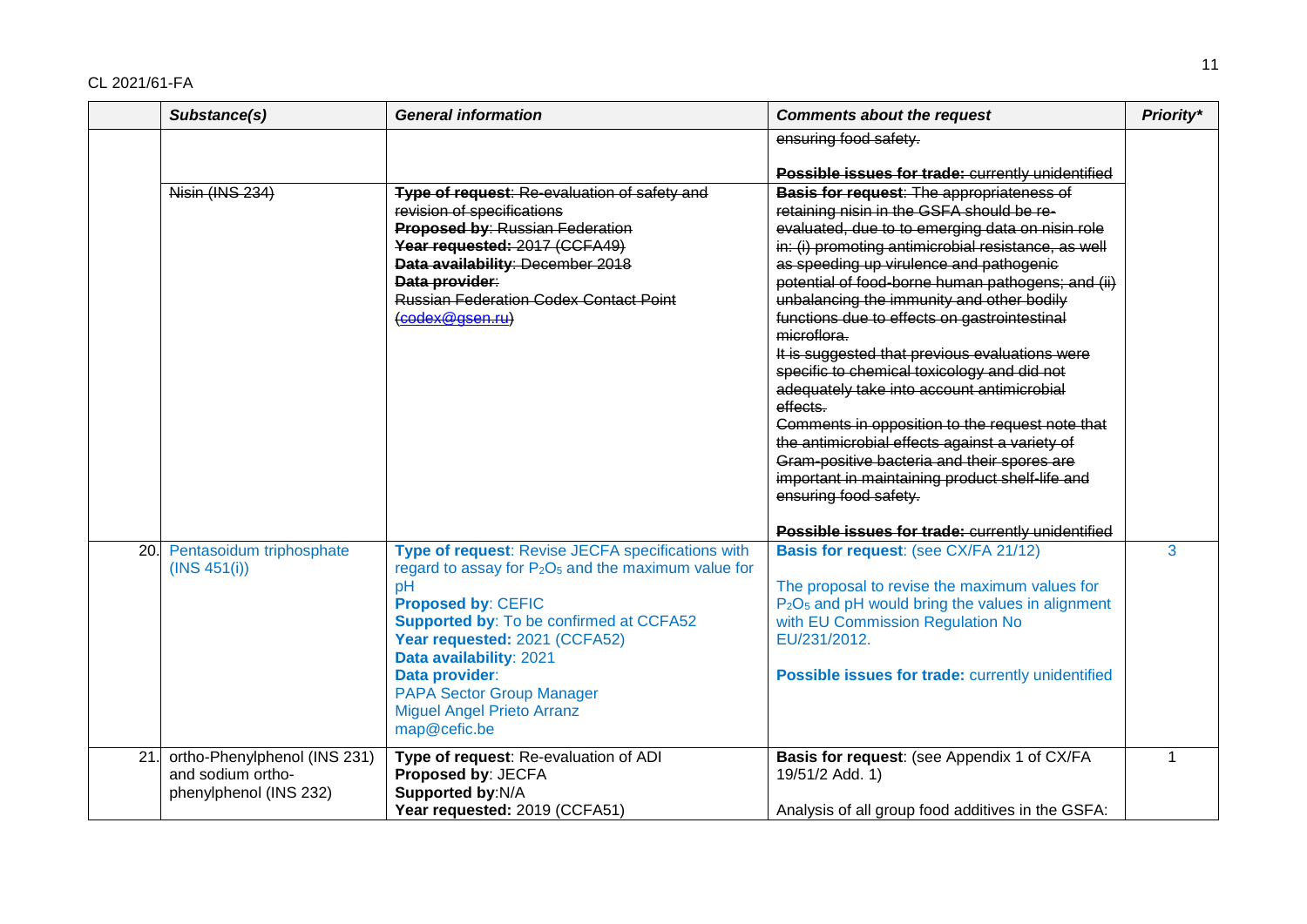|     | Substance(s)                             | <b>General information</b>                                                                                                                                                                                                                                                                                                                                                                                                                             | <b>Comments about the request</b>                                                                                                                                                                                                                                                                                                                                                                                                                                                                                                                                                                                                     | Priority* |
|-----|------------------------------------------|--------------------------------------------------------------------------------------------------------------------------------------------------------------------------------------------------------------------------------------------------------------------------------------------------------------------------------------------------------------------------------------------------------------------------------------------------------|---------------------------------------------------------------------------------------------------------------------------------------------------------------------------------------------------------------------------------------------------------------------------------------------------------------------------------------------------------------------------------------------------------------------------------------------------------------------------------------------------------------------------------------------------------------------------------------------------------------------------------------|-----------|
|     |                                          | Data availability: To be confirmed at CCFA52<br>Data provider: To be confirmed at CCFA52                                                                                                                                                                                                                                                                                                                                                               | The Codex Secretariat, in consultation with the<br>JECFA Secretariats, undertake a review of all<br>group food additives in the GSFA and prepare a<br>more comprehensive document for consideration<br>at CCFA51 including proposals on how to deal<br>with the issue. It was noted that a re-evaluation<br>of INS 231 and INS 232 may be needed as some<br>studies indicate that the salt might be more toxic<br>for human health than previously estimated.                                                                                                                                                                         |           |
|     |                                          |                                                                                                                                                                                                                                                                                                                                                                                                                                                        | Possible issues for trade: currently unidentified                                                                                                                                                                                                                                                                                                                                                                                                                                                                                                                                                                                     | 3         |
| 22. | Pentasodium triphosphate<br>(INS 451(i)) | Type of request: Revision of specifications with<br>regards to (1) revising the assay as $P_2O_5$ to "not<br>more than 59.0%"; and revising the maximum pH<br>value to 10.2<br><b>Proposed by: CEFIC</b><br><b>Supported by: To be confirmed at CCFA52</b><br>Year Requested: 2021 (CCFA52)<br>Data availability: December 2021<br>Data provider:<br><b>Frederic Martens</b><br>Prayon S.A.<br>rue Joseph Wauters 144<br>4480 Engis<br><b>Belgique</b> | <b>Basis for request:</b><br>i. Align the assay as P2O5 to "not more than<br>59.0%"<br>In the Pentasodium Triphosphate monograph<br>prepared at the 55th JECFA (2000) and<br>published in FNP 52 Add 8 (2000) the Assay<br>values expressed as P2O5 not less than 56.0 %<br>and not more than 58.0 %. This maximum value<br>of 58.0 % is not realistic because it is the<br>theoretical P2O5 content of 100% pure<br>Pentasodium triphosphate. In practice this value<br>might be often exceeded. The request is to align<br>the maximum value to 59.0 % $P_2O_5$ as mentioned<br>in the EU Commission Regulation No<br>EU/231/20125. |           |
|     |                                          |                                                                                                                                                                                                                                                                                                                                                                                                                                                        | ii. Align the maximum pH value to 10.2                                                                                                                                                                                                                                                                                                                                                                                                                                                                                                                                                                                                |           |
|     |                                          |                                                                                                                                                                                                                                                                                                                                                                                                                                                        | The pH value in the FNP 52 Add 8 is $9.1 - 10.1$<br>whereas the pH value in the EU legislation is 9.1<br>$-10.2$ . The difference in maximum value can<br>mislead and it is requested to align the maximum<br>value to 10.2 as mentioned in the EU<br>commission Regulation EU/231/2012.<br>Possible issues for trade: currently unidentified                                                                                                                                                                                                                                                                                         |           |
| 23. | Polyglycerol esters of fatty             | Type of request: The completeness of the                                                                                                                                                                                                                                                                                                                                                                                                               | <b>Basis for request:</b>                                                                                                                                                                                                                                                                                                                                                                                                                                                                                                                                                                                                             | 3         |
|     | acids (INS 475)                          | information for safety assessment                                                                                                                                                                                                                                                                                                                                                                                                                      | The Physical Working Group on GSFA of CCFA                                                                                                                                                                                                                                                                                                                                                                                                                                                                                                                                                                                            |           |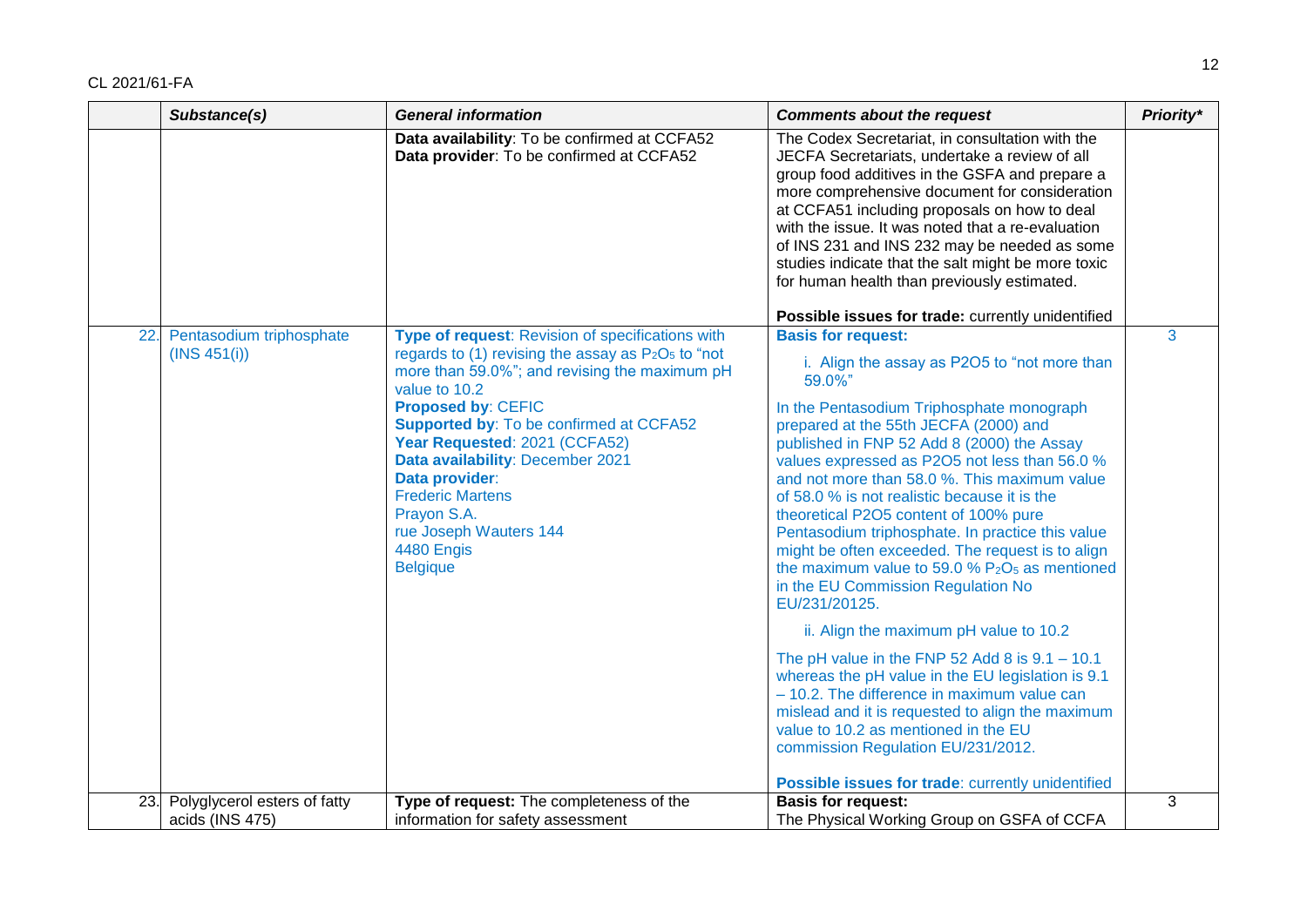|     | Substance(s)                                                                                                                                                                                                                                                                                         | <b>General information</b>                                                                                                                                                                                                                                                                                                               | <b>Comments about the request</b>                                                                                                                                                                                                                                                                                                                                    | Priority*      |
|-----|------------------------------------------------------------------------------------------------------------------------------------------------------------------------------------------------------------------------------------------------------------------------------------------------------|------------------------------------------------------------------------------------------------------------------------------------------------------------------------------------------------------------------------------------------------------------------------------------------------------------------------------------------|----------------------------------------------------------------------------------------------------------------------------------------------------------------------------------------------------------------------------------------------------------------------------------------------------------------------------------------------------------------------|----------------|
|     |                                                                                                                                                                                                                                                                                                      | Proposed by: CCFA51<br>Year requested: 2019 (CCFA51)<br>Data availability: to be confirmed at CCFA52<br>Data provider: to be confirmed at CCFA52                                                                                                                                                                                         | 51 noted that there may be new information<br>available which could raise the ADI of this food<br>additive, request for eventual re-evaluation and<br>a potential increase in the ADI.                                                                                                                                                                               |                |
| 24. | <b>Polyglycerol Esters of</b><br><b>Interesterified Ricinoleic Acid</b><br>(INS 476)                                                                                                                                                                                                                 | Type of request Re-evaluation of safety.<br><b>Proposed by: FoodDrinkEurope</b><br><b>Supported by: To be confirmed at CCFA52</b><br>Year requested: 2021 (CCFA52)<br>Data availability: December 2021<br>Data provider: None identified - basis for re-<br>evaluation subject to available data evaluated in<br>EFSA 2017 re-evaluation | Basis for request: In 2017, the European Food<br>Safety Authority (EFSA) has re-evaluated<br>polyglycerol polyricinoleate (E 476) as a food<br>additive, and considered that the available<br>dataset give reason to revise the ADI of 7.5<br>mg/kg bw per day allocated by Scientific<br>Committee for Foods (SCF) in 1978, to a new<br>ADI of 25 mg/kg bw per day. | $\mathbf{1}$   |
|     |                                                                                                                                                                                                                                                                                                      |                                                                                                                                                                                                                                                                                                                                          | Possible issues for trade: currently unidentified                                                                                                                                                                                                                                                                                                                    |                |
| 25. | Polyoxyethylene (20) sorbitan<br>monolaurate (INS 432),<br>Polyoxyethylene (20) sorbitan<br>monooleate (INS 433),<br>Polyoxyethylene (20) sorbitan<br>monopalmitate (INS 434),<br>Polyoxyethylene (20) sorbitan<br>monostearate (INS 435),<br>Polyoxyethylene (20) sorbitan<br>tristearate (INS 436) | Type of request: Re-evaluation of safety<br><b>Proposed by: JECFA</b><br>Year requested: 2021 (CCFA52)<br>Data availability: To be confirmed at CCFA52<br>Data provider: To be confirmed at CCFA52                                                                                                                                       | Basis for request: JECFA noted during its 89th<br>meeting that five polyoxyethylene sorbitan esters<br>polysorbates) were evaluated by JECFA at its<br>17th meeting, and specifications were<br>established. JECFA recommends that a new call<br>for data be issued for their full evaluation.<br>Possible issues for trade: currently unidentified                  | 1              |
| 26. | Polyvinyl alcohol (INS 1203)                                                                                                                                                                                                                                                                         | Type of request Revise JECFA specification with                                                                                                                                                                                                                                                                                          | <b>Basis for request:</b> This is to request a change of                                                                                                                                                                                                                                                                                                             | 3              |
|     |                                                                                                                                                                                                                                                                                                      | regards to solubility of polyvinyl alcohol                                                                                                                                                                                                                                                                                               | the JECFA monograph with regards to the                                                                                                                                                                                                                                                                                                                              |                |
|     |                                                                                                                                                                                                                                                                                                      | Proposed by: European Union<br><b>Supported by: IFAC</b>                                                                                                                                                                                                                                                                                 | solubility of polyvinyl alcohol (PVOH) in ethanol<br>from "sparingly soluble in ethanol" to "practically                                                                                                                                                                                                                                                             |                |
|     |                                                                                                                                                                                                                                                                                                      | Year requested: 2019 (CCFA51)                                                                                                                                                                                                                                                                                                            | insoluble or insoluble in ethanol".                                                                                                                                                                                                                                                                                                                                  |                |
|     |                                                                                                                                                                                                                                                                                                      | Data availability: already available                                                                                                                                                                                                                                                                                                     | In 2011, a solubility testing for PVOH was carried                                                                                                                                                                                                                                                                                                                   |                |
|     |                                                                                                                                                                                                                                                                                                      | Data provider:                                                                                                                                                                                                                                                                                                                           | out by Nippon and the test results were                                                                                                                                                                                                                                                                                                                              |                |
|     |                                                                                                                                                                                                                                                                                                      | Ales Bartl                                                                                                                                                                                                                                                                                                                               | interpreted as PVOH being "practically insoluble                                                                                                                                                                                                                                                                                                                     |                |
|     |                                                                                                                                                                                                                                                                                                      | Tel: 0032 2 645 1452                                                                                                                                                                                                                                                                                                                     | or insoluble in ethanol".                                                                                                                                                                                                                                                                                                                                            |                |
|     |                                                                                                                                                                                                                                                                                                      | (abartl@ionesday.com)                                                                                                                                                                                                                                                                                                                    | Possible issues for trade: currently unidentified                                                                                                                                                                                                                                                                                                                    |                |
| 27. | Proteolytic enzyme from                                                                                                                                                                                                                                                                              | Type of request: safety assessment and                                                                                                                                                                                                                                                                                                   | Basis for request: During the discussions on the                                                                                                                                                                                                                                                                                                                     | $\overline{2}$ |
|     | <b>Bacillus subtilis</b>                                                                                                                                                                                                                                                                             | establishment of specifications                                                                                                                                                                                                                                                                                                          | alignment of the food-additive provision in CXS                                                                                                                                                                                                                                                                                                                      |                |
|     |                                                                                                                                                                                                                                                                                                      | Proposed by: CCFA 51                                                                                                                                                                                                                                                                                                                     | 152-1985 with the relevant provisions of the                                                                                                                                                                                                                                                                                                                         |                |
|     |                                                                                                                                                                                                                                                                                                      | Year requested: 2019 (CCFA51)                                                                                                                                                                                                                                                                                                            | GSFA, CCFA51 agreed to include the substance                                                                                                                                                                                                                                                                                                                         |                |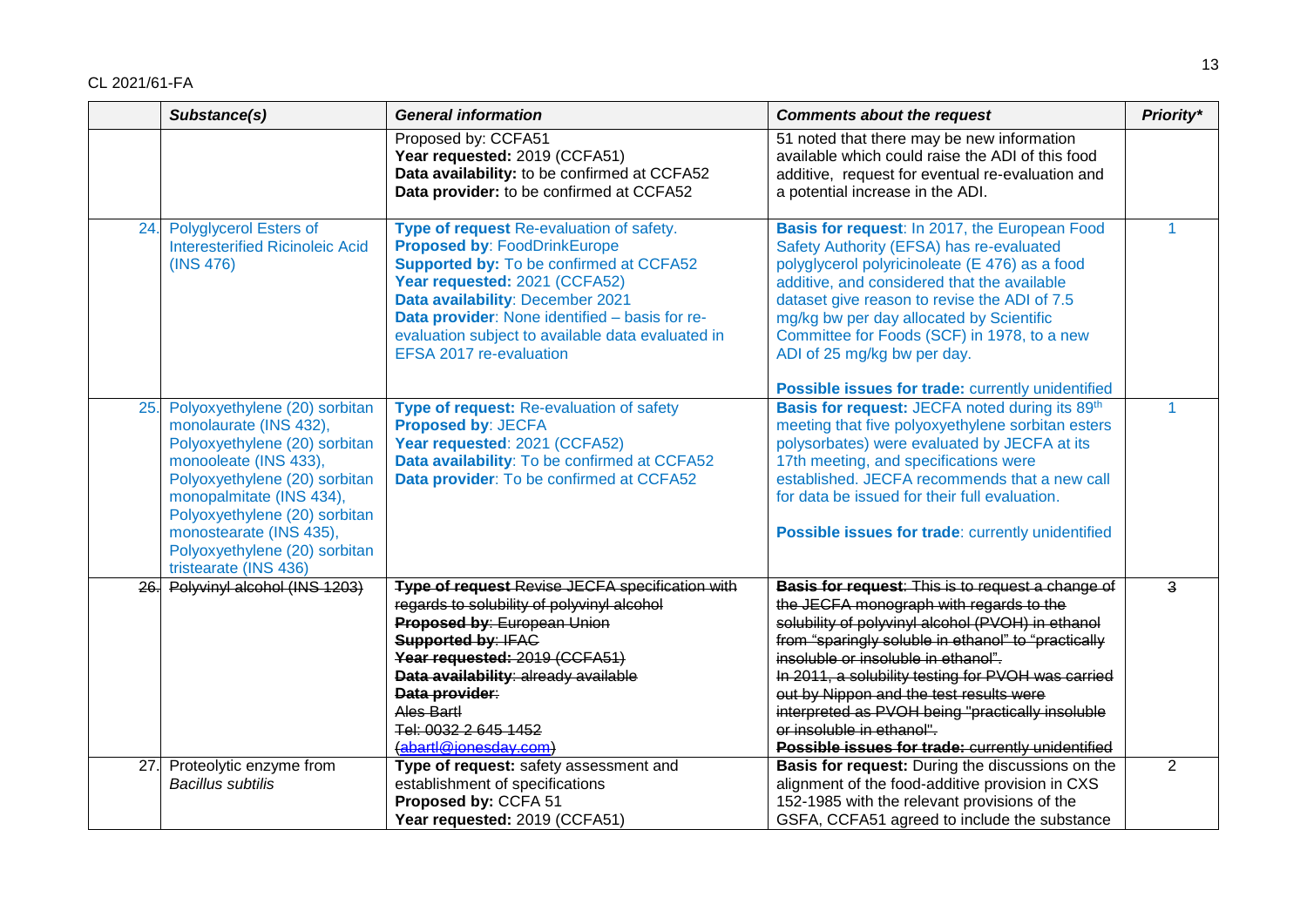|     | Substance(s)                                                                                                                                | <b>General information</b>                                                                                                                                                                                                                                                                                                                             | <b>Comments about the request</b>                                                                                                                                                                                                                                                                                                                                   | Priority*      |
|-----|---------------------------------------------------------------------------------------------------------------------------------------------|--------------------------------------------------------------------------------------------------------------------------------------------------------------------------------------------------------------------------------------------------------------------------------------------------------------------------------------------------------|---------------------------------------------------------------------------------------------------------------------------------------------------------------------------------------------------------------------------------------------------------------------------------------------------------------------------------------------------------------------|----------------|
|     |                                                                                                                                             | Data availability: To be confirmed at CCFA52<br>Data provider: To be confirmed at CCFA52                                                                                                                                                                                                                                                               | as flour treatment agent to the list.                                                                                                                                                                                                                                                                                                                               |                |
| 28. | Riboflavin from Ashbya<br>gossypii                                                                                                          | <b>Type of request: Safety assessment and</b><br>establishment of specifications<br>Proposed by: EU Specialty Food Ingredients<br><b>Supported by: European Union</b>                                                                                                                                                                                  | <b>Basis for request: Alternative source of</b><br>riboflavin for colouring purposes and as nutrient<br>source                                                                                                                                                                                                                                                      | $\overline{2}$ |
|     |                                                                                                                                             | Year requested: 2019 (CCFA51)<br>Data availability: December 2019<br>Data provider:<br><b>BASF SE</b><br>Nicola Leinwetter<br>(nicola.leinwetter@basf.com)                                                                                                                                                                                             | Possible issues for trade: currently unidentified                                                                                                                                                                                                                                                                                                                   |                |
| 29. | Rosemary extract (INS 392)                                                                                                                  | Type of request Data pending - studies required for<br>(1) the developmental toxicity of rosemary extract;<br>and (2) determining whether the effects noted on<br>rodent pup thyroid hormone levels can be replicated.<br><b>Proposed by: JECFA</b><br>Year requested: 2021(CCFA52)<br>Data availability: December 2021 (to be confirmed<br>at CCFA52) | <b>Basis for request: Additional studies on</b><br>developmental toxicity and on noted effects on<br>rodent pup thyroid hormone levels are required to<br>complete the evaluation. JECFA requests a<br>deadline of data submission by December 2021<br>for the additional data, or its ADI will be<br>withdrawn.                                                    |                |
|     |                                                                                                                                             | Data provider: To be confirmed at CCFA52                                                                                                                                                                                                                                                                                                               | Possible issues for trade: currently unidentified                                                                                                                                                                                                                                                                                                                   |                |
| 30. | Sorbitan monostearate (INS<br>491); Sorbitan tristearate (INS<br>492); Sorbitan monopalmitate<br>(HNS 495)                                  | Type of request: Revision of specifications with<br>regards to the congealing range identification<br>method<br>Proposed by: European Food Emulsifier<br>Manufacturers' Association (EFEMA)<br><b>Supported by: European Union</b><br>Year requested: 2019 (CCFA51)<br>Data availability: Immediately<br>Data provider:                                | <b>Basis for request:</b><br>The congealing range identification method as<br>reported in the JECFA monographs for INS 491,<br>492 and 495 is obsolete, difficult to work with due<br>to poor reproducibility, and irrelevant. This<br>identification parameter should be replaced by<br>the identification test "acid value, iodine value,<br>gas chromatography". | 3              |
|     |                                                                                                                                             | <b>EFEMA</b><br>Caroline Rey<br>(efema@ecco-eu.com)                                                                                                                                                                                                                                                                                                    | Possible issues for trade: currently unidentified                                                                                                                                                                                                                                                                                                                   |                |
| 31. | Sorbitan monostearate (INS<br>491); Sorbitan tristearate (INS<br>492); Sorbitan monolaurate<br>(INS 493), Sorbitan<br>monooleate (INS 494); | Type of request: Safety re-evaluation and revision<br>of specifications<br>Proposed by: JECFA<br>Year requested: 2021 (CCFA52)<br>Data availability: To be confirmed at CCFA52                                                                                                                                                                         | <b>Basis for request:</b><br>Previously, a request was made to revise the<br>specifications for INS 491, 492 and 495 to<br>replace the congealing range identification<br>method as reported in the JECFA monographs                                                                                                                                                | 1              |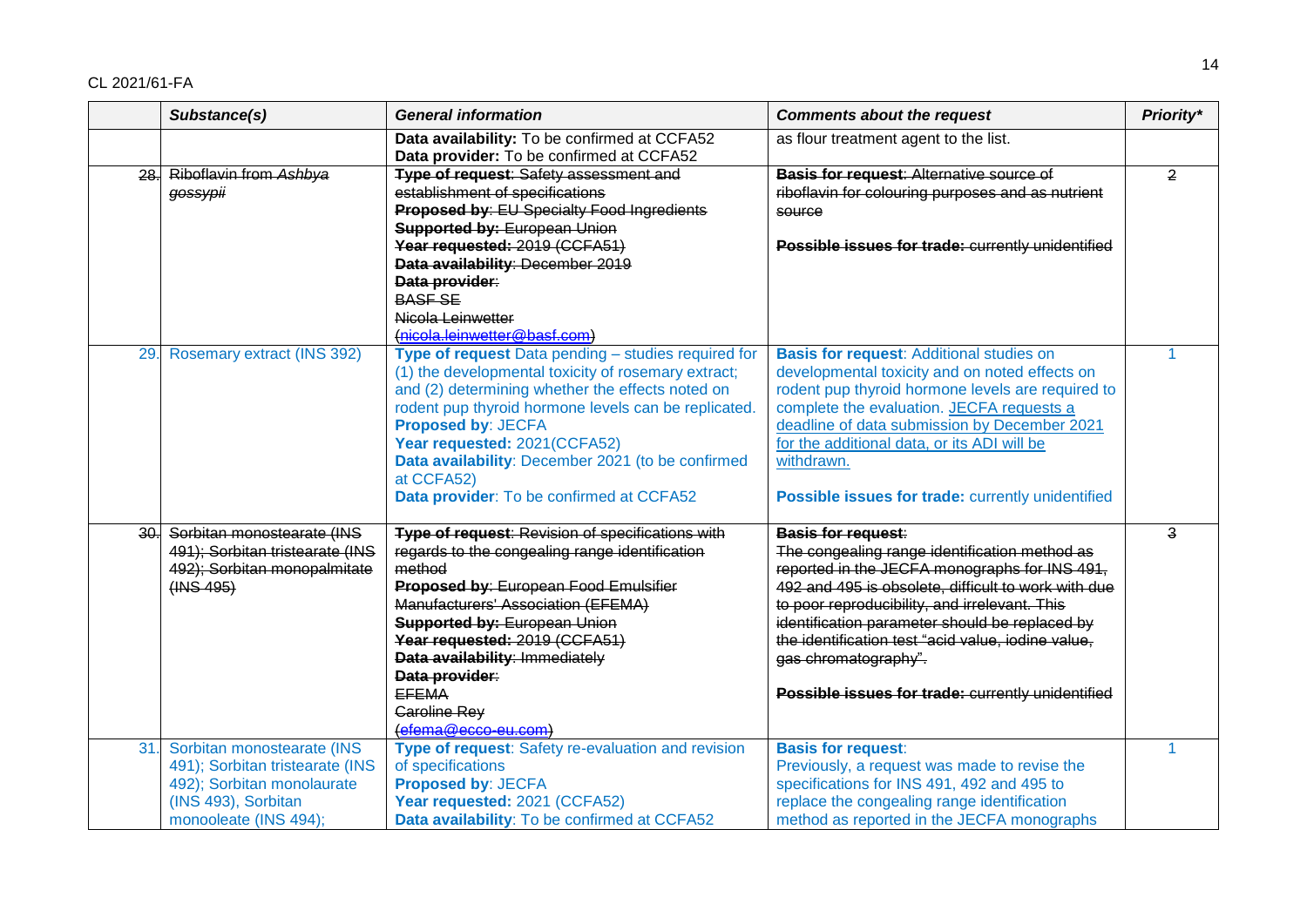|     | Substance(s)                        | <b>General information</b>                                                                                                                                                                                                  | <b>Comments about the request</b>                                                                                                                                                                                                                                                                                                                                                                                                                                                                                                                                                                                                                                                                                                                                                                                                                                                  | Priority*      |
|-----|-------------------------------------|-----------------------------------------------------------------------------------------------------------------------------------------------------------------------------------------------------------------------------|------------------------------------------------------------------------------------------------------------------------------------------------------------------------------------------------------------------------------------------------------------------------------------------------------------------------------------------------------------------------------------------------------------------------------------------------------------------------------------------------------------------------------------------------------------------------------------------------------------------------------------------------------------------------------------------------------------------------------------------------------------------------------------------------------------------------------------------------------------------------------------|----------------|
|     | Sorbitan monopalmitate (INS<br>495) | Data provider: To be confirmed at CCFA52                                                                                                                                                                                    | for INS 491, 492 and 495 with the identification<br>test "acid value, iodine value, gas<br>chromatography".<br>However, JECFA recommends that a call for data                                                                                                                                                                                                                                                                                                                                                                                                                                                                                                                                                                                                                                                                                                                      |                |
|     |                                     |                                                                                                                                                                                                                             | be issued to conduct a safety re-evaluation of the<br>group Sorbitan esters of fatty acids (INS 491 to<br>495). The specifications for the group can be<br>revised pending the outcome of the safety re-<br>evaluation.                                                                                                                                                                                                                                                                                                                                                                                                                                                                                                                                                                                                                                                            |                |
|     |                                     |                                                                                                                                                                                                                             | Possible issues for trade: currently unidentified                                                                                                                                                                                                                                                                                                                                                                                                                                                                                                                                                                                                                                                                                                                                                                                                                                  |                |
| 32. | Spirulina extract (INS 134)         | <b>Type of request: Data pending - analytical data</b><br>Proposed by: JECFA<br>Supported by: N/A<br>Year requested: 2019 (CCFA51)<br>Data availability: December 2019<br>Data provider: IACM<br>scodrea@vertosolutions.net | Basis for request: (see JECFA86 report or<br>Table 1 of CX/FA 19/51/3)<br>JECFA86 received limited analytical data on<br>spirulina extract. To remove the tentative<br>designation from the specifications, the following<br>information on the products of commerce is<br>requested by December 2019:<br>• Full compositional characterization of<br>commercial products in both liquid and<br>powder forms.<br>• Full compositional characterization of the<br>aqueous extract before<br>formulation/standardization.<br>Validated analytical methods for identification<br>of the substance with a suitable specificity<br>(including validation data and representative<br>batch data).<br>• Validated analytical methods for the<br>determination of the purity of the substance<br>with a suitable specificity (including validation<br>data and representative batch data). | $\overline{2}$ |
|     |                                     |                                                                                                                                                                                                                             | Possible issues for trade: currently unidentified                                                                                                                                                                                                                                                                                                                                                                                                                                                                                                                                                                                                                                                                                                                                                                                                                                  |                |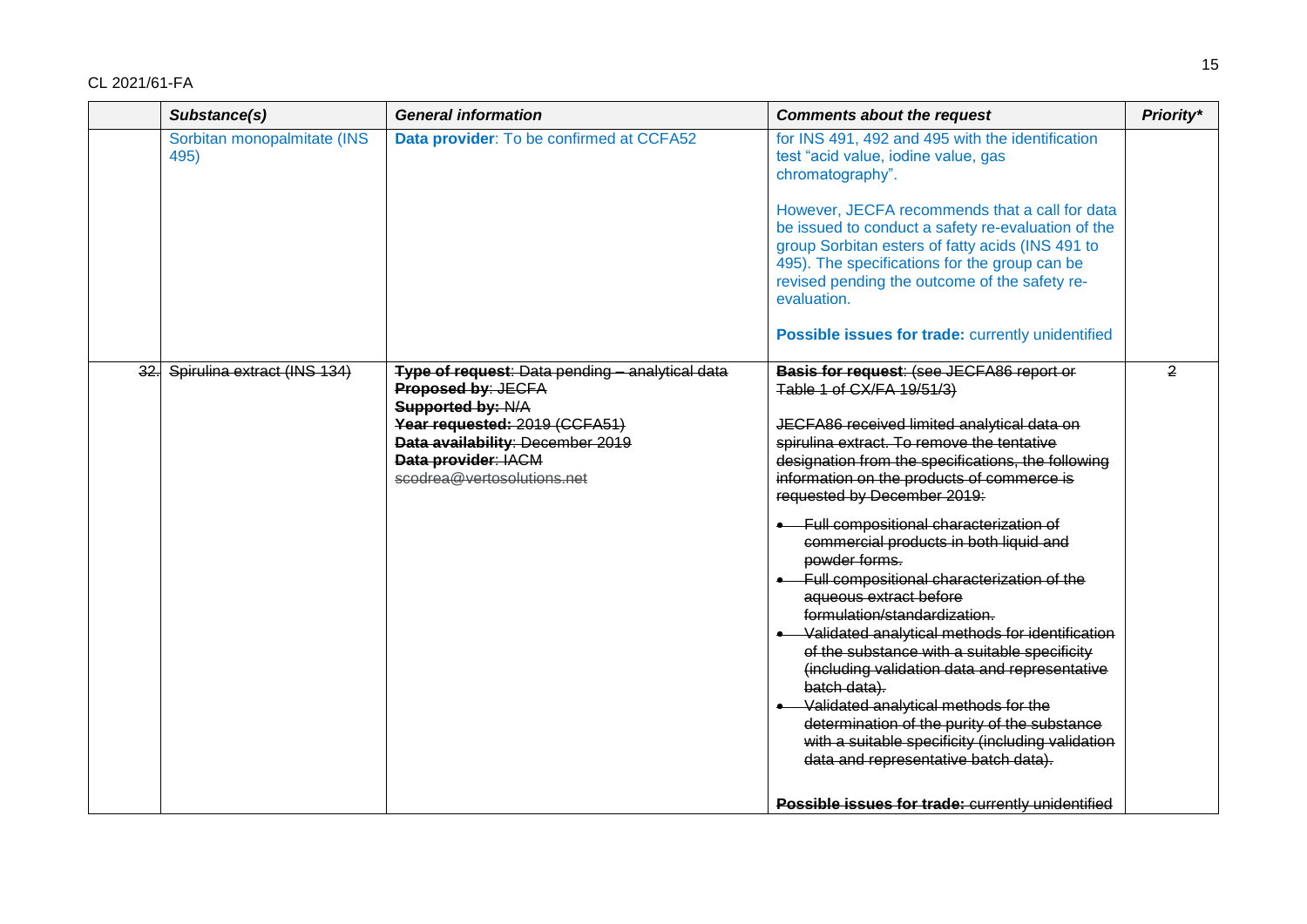|     | Substance(s)              | <b>General information</b><br><b>Comments about the request</b>                                                                                                                                                                                                                                                                |                                                                                                                                                                                                                                                                                                                                                                                                                                                                                                                                                                                                                                                                                                                                                                                                                                                                                                                                                                                                                                                                                                                                                                                                                                                                                                                                                                                                                                                                                                                                        | Priority*      |
|-----|---------------------------|--------------------------------------------------------------------------------------------------------------------------------------------------------------------------------------------------------------------------------------------------------------------------------------------------------------------------------|----------------------------------------------------------------------------------------------------------------------------------------------------------------------------------------------------------------------------------------------------------------------------------------------------------------------------------------------------------------------------------------------------------------------------------------------------------------------------------------------------------------------------------------------------------------------------------------------------------------------------------------------------------------------------------------------------------------------------------------------------------------------------------------------------------------------------------------------------------------------------------------------------------------------------------------------------------------------------------------------------------------------------------------------------------------------------------------------------------------------------------------------------------------------------------------------------------------------------------------------------------------------------------------------------------------------------------------------------------------------------------------------------------------------------------------------------------------------------------------------------------------------------------------|----------------|
| 33. | Steviol glycosides        | Type of request: Safety assessment<br><b>Proposed by: ISC</b><br><b>Supported by: To be confirmed at CCFA52</b><br>Year requested: 2021 (CCFA52)<br>Data availability: December 2021 (already provided<br>to JECFA)<br>Data provider:<br><b>ISC</b><br>Maria Teresa Scardigli<br>(globaloffice@internationalsteviacouncil.org) | <b>Basis for request:</b> The request is for the<br>completion of the safety evaluation of those<br>steviol glycosides produced via novel<br>technologies that was initiated during the 87th<br>JECFA meeting including bioconversion,<br>fermentation and glucosylation. Nine (9) separate<br>monographs were submitted to JECFA for review<br>at the 87th meeting to support a "framework" for<br>future safety evaluations and for the preparation<br>of specifications for each new technology. These<br>monographs were evaluated by the Committee<br>and as part of this process "A framework was<br>adopted for developing specifications for steviol<br>glycosides by four different methods of<br>production". As a consequence, specifications for<br>those steviol glycosides produced by novel<br>production methods were developed. In addition,<br>the Committee determined at the 87th meeting<br>that "no safety issues exist for steviol glycosides<br>produced by any one of these methods<br>resulting in products with ≥95% purity as per<br>existing specifications". While the Committee<br>supported the fact that "no safety concerns exist"<br>a formal safety opinion for each new technology<br>was not conducted. The re-evaluation is<br>therefore requested to build upon the extensive<br>work conducted by the JECFA at the 87th<br>meeting regarding the safety of each of the<br>individual dossiers produced using the novel<br>technologies.<br>Possible issues for trade: currently unidentified. | $\overline{2}$ |
| 34. | Sucroglycerides (INS 474) | Type of request: exposure assessment                                                                                                                                                                                                                                                                                           | Basis for request: During the discussion on the                                                                                                                                                                                                                                                                                                                                                                                                                                                                                                                                                                                                                                                                                                                                                                                                                                                                                                                                                                                                                                                                                                                                                                                                                                                                                                                                                                                                                                                                                        | 1              |
|     |                           | Proposed by: CCFA 51                                                                                                                                                                                                                                                                                                           | use of this food additive in FC 05.1.4, one                                                                                                                                                                                                                                                                                                                                                                                                                                                                                                                                                                                                                                                                                                                                                                                                                                                                                                                                                                                                                                                                                                                                                                                                                                                                                                                                                                                                                                                                                            |                |
|     |                           | Year requested: 2019 (CCFA51)                                                                                                                                                                                                                                                                                                  | member country concern that the proposed use                                                                                                                                                                                                                                                                                                                                                                                                                                                                                                                                                                                                                                                                                                                                                                                                                                                                                                                                                                                                                                                                                                                                                                                                                                                                                                                                                                                                                                                                                           |                |
|     |                           | Data availability: To be confirmed at CCFA52                                                                                                                                                                                                                                                                                   | would result in exposures which exceed the ADI,                                                                                                                                                                                                                                                                                                                                                                                                                                                                                                                                                                                                                                                                                                                                                                                                                                                                                                                                                                                                                                                                                                                                                                                                                                                                                                                                                                                                                                                                                        |                |
|     |                           | Data provider: To be confirmed at CCFA52                                                                                                                                                                                                                                                                                       | the physical Working Group on GSFA of CCFA51                                                                                                                                                                                                                                                                                                                                                                                                                                                                                                                                                                                                                                                                                                                                                                                                                                                                                                                                                                                                                                                                                                                                                                                                                                                                                                                                                                                                                                                                                           |                |
|     |                           |                                                                                                                                                                                                                                                                                                                                | to request for exposure assessment.                                                                                                                                                                                                                                                                                                                                                                                                                                                                                                                                                                                                                                                                                                                                                                                                                                                                                                                                                                                                                                                                                                                                                                                                                                                                                                                                                                                                                                                                                                    |                |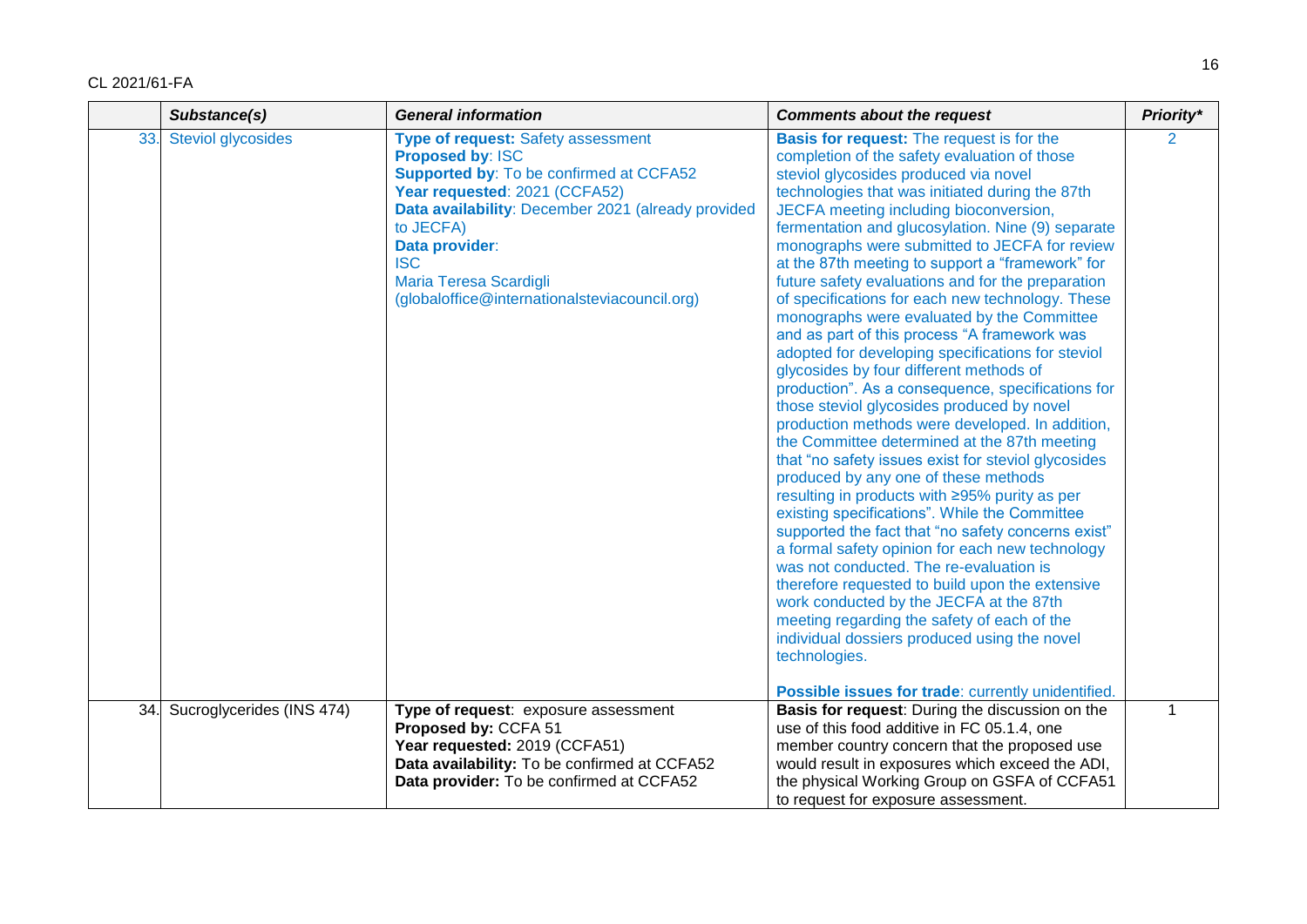| Substance(s)                                                              | <b>General information</b>                                                                                                                                                                                                                                      | <b>Comments about the request</b>                                                                                                                                                                                                                                                                                                                                                                                                                                                                                                                                                                                                                                                                                                                                                                                                                                                                                                                                                                                                                                                                                                                            | Priority*      |
|---------------------------------------------------------------------------|-----------------------------------------------------------------------------------------------------------------------------------------------------------------------------------------------------------------------------------------------------------------|--------------------------------------------------------------------------------------------------------------------------------------------------------------------------------------------------------------------------------------------------------------------------------------------------------------------------------------------------------------------------------------------------------------------------------------------------------------------------------------------------------------------------------------------------------------------------------------------------------------------------------------------------------------------------------------------------------------------------------------------------------------------------------------------------------------------------------------------------------------------------------------------------------------------------------------------------------------------------------------------------------------------------------------------------------------------------------------------------------------------------------------------------------------|----------------|
| Sucrose esters of fatty acids<br>35.<br>(HNS 473)                         | Type of request: exposure assessment<br>Proposed by: CCFA 51<br>Year requested: 2019 (CCFA51)<br>Data availability: December 2019<br>Data provider: Japan<br>codex@mext.go.jp                                                                                   | Basis for request: During the discussion on the<br>use of this food additive in FC 05.1.4, one<br>member country concern that the proposed use<br>would result in exposures which exceed the ADI,<br>the physical Working Group on GSFA of CCFA51<br>to request for exposure assessment.                                                                                                                                                                                                                                                                                                                                                                                                                                                                                                                                                                                                                                                                                                                                                                                                                                                                     | $\overline{1}$ |
| Sucrose oligoesters, type I<br>36 <sub>1</sub><br>and type $H$ (INS 473a) | <b>Type of request:</b> exposure assessment<br>Proposed by: CCFA 51<br>Year requested: 2019 (CCFA51)<br>Data availability: December 2019<br>Data provider: Japan<br>codex@mext.go.jp                                                                            | <b>Basis for request: During the discussion on the</b><br>use of this food additive in FC 05.1.4, one<br>member country concern that the proposed use<br>would result in exposures which exceed the ADI,<br>the physical Working Group on GSFA of CCFA51<br>to request for exposure assessment.                                                                                                                                                                                                                                                                                                                                                                                                                                                                                                                                                                                                                                                                                                                                                                                                                                                              | $\overline{1}$ |
| Sucrose esters of fatty acids<br>37.<br>(INS 473)                         | Type of request: Data pending - exposure<br>assessment<br><b>Proposed by: JECFA</b><br>Year requested: 2021 (CCFA52)<br>Data availability: December 2023 (to be confirmed<br>at CCFA52)<br>Data provider: Japan (to be confirmed at CCFA52)<br>codex@mext.go.jp | <b>Basis for request:</b> During the discussion on the<br>use of this food additive in FC 05.1.4, one<br>member country concern that the proposed use<br>would result in exposures which exceed the ADI,<br>the physical Working Group on GSFA of CCFA51<br>to request for exposure assessment.<br>At the 89th JECFA meeting, JECFA considered<br>that more refined dietary exposures should be<br>provided. Specifically, JECFA recommends that<br>sponsors provide information on:<br>i. typical or mean and high use levels for<br>foods in which the food additives are used;<br>and<br>ii. foods (or food categories) in which the use<br>of SEFs and/or SOEs is permitted but in<br>which they are never used.<br>The information should be as specific as<br>possible, and the foods should be classified<br>according to the FoodEx2 classification system,<br>or another appropriate system. JECFA<br>recommends that the data should be presented<br>in tabular format by mapping the foods recorded<br>in both the FoodEx2 to the GSFA food<br>categories. This exercise can improve mapping<br>consistency for all meetings. Given the extent of | 1              |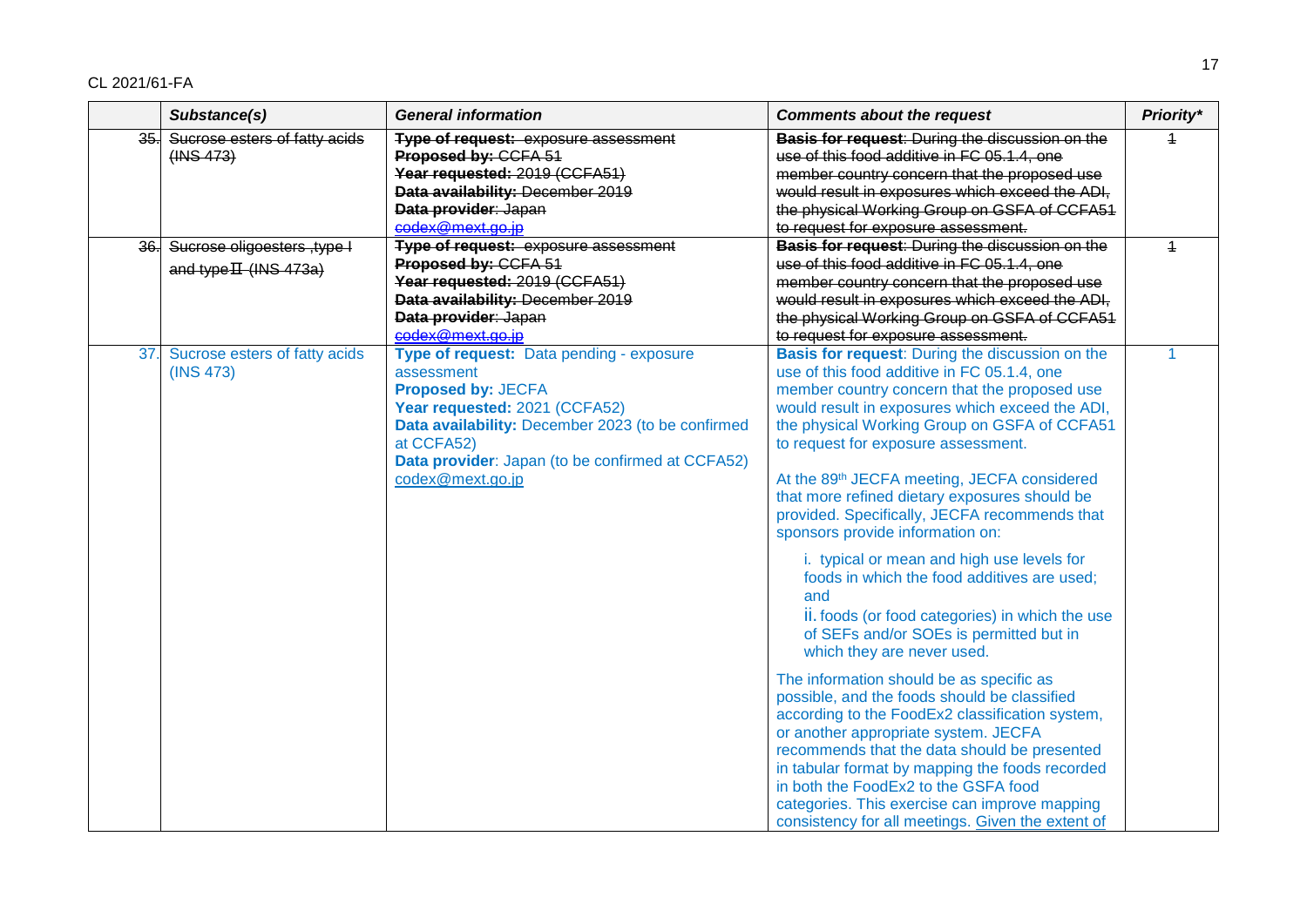|     | Substance(s)                                             | <b>General information</b>                                                                                                                                                                                                                                      | <b>Comments about the request</b>                                                                                                                                                                                                                                                                                                                                                                                                                                                                                                                                                                                                                                                                                                                                                                                                                                                                                                                                                                                                                                                                                                                                                                                                                                                 | Priority*      |
|-----|----------------------------------------------------------|-----------------------------------------------------------------------------------------------------------------------------------------------------------------------------------------------------------------------------------------------------------------|-----------------------------------------------------------------------------------------------------------------------------------------------------------------------------------------------------------------------------------------------------------------------------------------------------------------------------------------------------------------------------------------------------------------------------------------------------------------------------------------------------------------------------------------------------------------------------------------------------------------------------------------------------------------------------------------------------------------------------------------------------------------------------------------------------------------------------------------------------------------------------------------------------------------------------------------------------------------------------------------------------------------------------------------------------------------------------------------------------------------------------------------------------------------------------------------------------------------------------------------------------------------------------------|----------------|
|     |                                                          |                                                                                                                                                                                                                                                                 | the request for information, the JECFA proposes<br>that the data be available 2 years after the date<br>of confirmation.                                                                                                                                                                                                                                                                                                                                                                                                                                                                                                                                                                                                                                                                                                                                                                                                                                                                                                                                                                                                                                                                                                                                                          |                |
|     |                                                          |                                                                                                                                                                                                                                                                 | <b>Possible issues for trade: currently unidentified</b>                                                                                                                                                                                                                                                                                                                                                                                                                                                                                                                                                                                                                                                                                                                                                                                                                                                                                                                                                                                                                                                                                                                                                                                                                          |                |
| 38. | Sucrose oligoesters, type I<br>and type $\Pi$ (INS 473a) | Type of request: Data pending - exposure<br>assessment<br><b>Proposed by: JECFA</b><br>Year requested: 2021 (CCFA52)<br>Data availability: December 2023 (to be confirmed<br>at CCFA52)<br>Data provider: Japan (to be confirmed at CCFA52)<br>codex@mext.go.jp | Basis for request: During the discussion on the<br>use of this food additive in FC 05.1.4, one<br>member country concern that the proposed use<br>would result in exposures which exceed the ADI,<br>the physical Working Group on GSFA of CCFA51<br>to request for exposure assessment.<br>At the 89th JECFA meeting, JECFA considered<br>that more refined dietary exposures should be<br>provided. Specifically, JECFA recommends that<br>sponsors provide information on:<br>i. typical or mean and high use levels for<br>foods in which the food additives are used;<br>and<br>ii. foods (or food categories) in which the use<br>of SEFs and/or SOEs is permitted but in<br>which they are never used.<br>The information should be as specific as<br>possible, and the foods should be classified<br>according to the FoodEx2 classification system,<br>or another appropriate system. JECFA<br>recommends that the data should be presented<br>in tabular format by mapping the foods recorded<br>in both the FoodEx2 to the GSFA food<br>categories. This exercise can improve mapping<br>consistency for all meetings. Given the extent of<br>the request for information, the JECFA proposes<br>that the data be available 2 years after the date<br>of confirmation. | $\mathbf{1}$   |
|     |                                                          |                                                                                                                                                                                                                                                                 | Possible issues for trade: currently unidentified                                                                                                                                                                                                                                                                                                                                                                                                                                                                                                                                                                                                                                                                                                                                                                                                                                                                                                                                                                                                                                                                                                                                                                                                                                 |                |
| 39. | Tannins (oenological tannins)                            | Type of request: Data pending to complete<br>evaluation - Evaluation by JECFA84                                                                                                                                                                                 | Basis for request: In order to complete its                                                                                                                                                                                                                                                                                                                                                                                                                                                                                                                                                                                                                                                                                                                                                                                                                                                                                                                                                                                                                                                                                                                                                                                                                                       | $\overline{2}$ |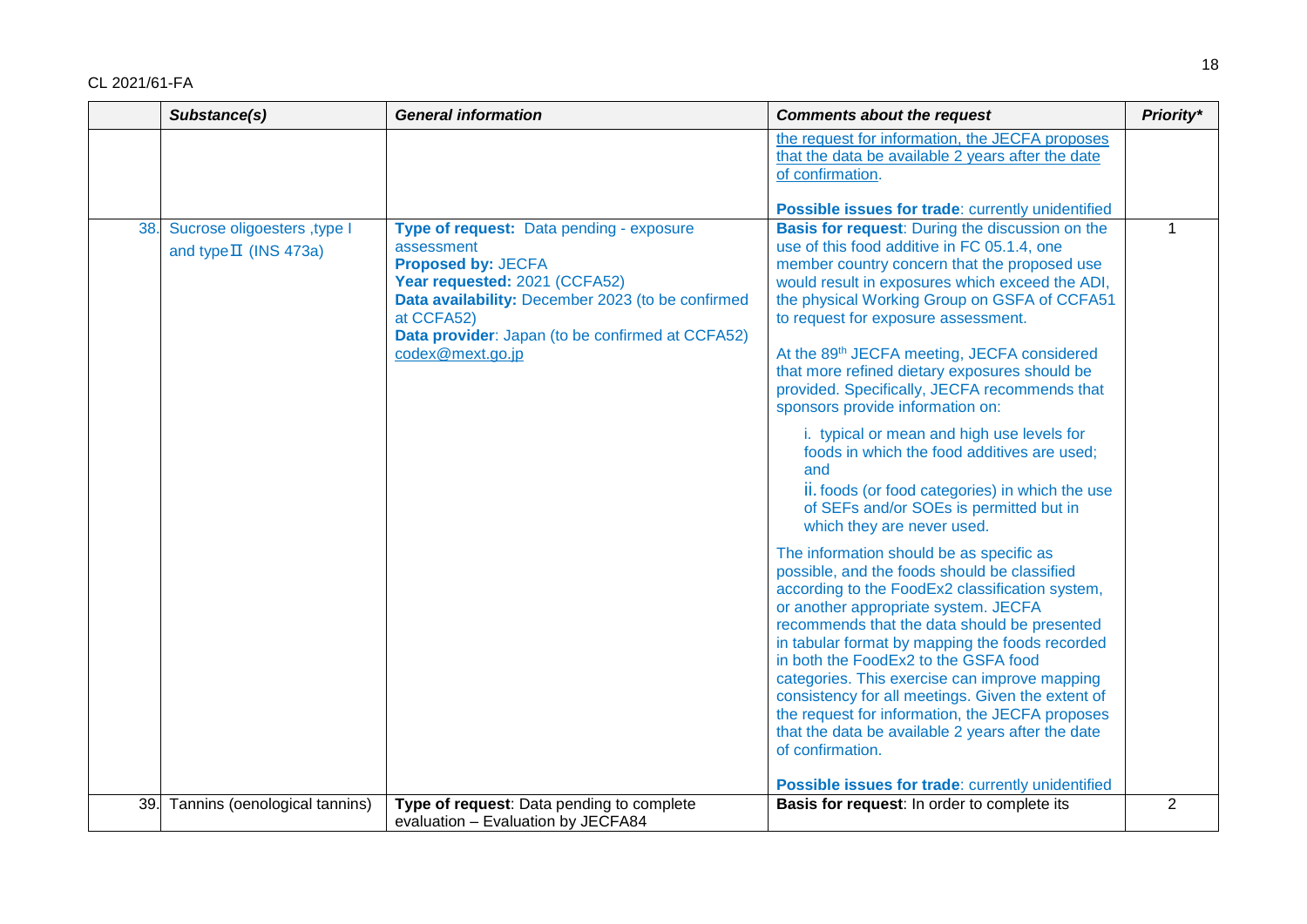| <b>General information</b>                                                                                                                                                                                                                                                                                                                                                                                                                                                                                                     | <b>Comments about the request</b>                                                                                                                                                                                                                                                                                                                                                                                                                                                                                                                                                                                                                                                                                                                                                                                                                                                      | Priority*                                                                                     |
|--------------------------------------------------------------------------------------------------------------------------------------------------------------------------------------------------------------------------------------------------------------------------------------------------------------------------------------------------------------------------------------------------------------------------------------------------------------------------------------------------------------------------------|----------------------------------------------------------------------------------------------------------------------------------------------------------------------------------------------------------------------------------------------------------------------------------------------------------------------------------------------------------------------------------------------------------------------------------------------------------------------------------------------------------------------------------------------------------------------------------------------------------------------------------------------------------------------------------------------------------------------------------------------------------------------------------------------------------------------------------------------------------------------------------------|-----------------------------------------------------------------------------------------------|
| Proposed by: CCFA50                                                                                                                                                                                                                                                                                                                                                                                                                                                                                                            | evaluation, JECFA requires information on:                                                                                                                                                                                                                                                                                                                                                                                                                                                                                                                                                                                                                                                                                                                                                                                                                                             |                                                                                               |
| Year requested: 2018 (CCFA50)<br>Data availability: To be confirmed at CCFA52<br>Data provider: To be confirmed at CCFA52                                                                                                                                                                                                                                                                                                                                                                                                      | The following information is required:<br>Composition of tannins derived from the full<br>$\bullet$<br>range of raw materials as well as the<br>processes used in their manufacture;<br>Validated analytical method(s) and relevant<br>$\bullet$<br>quality control data;<br>Analytical data from five batches of each<br>commercial product including information<br>related to impurities such as gums, resinous<br>substances, residual solvents, sulfur dioxide<br>content and metallic impurities (arsenic, lead,<br>iron, cadmium and mercury);<br>Solubility of the products in commerce,<br>according to JECFA terminology; and<br>Use levels, natural occurrence and food<br>products in which tannins are used.                                                                                                                                                              |                                                                                               |
|                                                                                                                                                                                                                                                                                                                                                                                                                                                                                                                                |                                                                                                                                                                                                                                                                                                                                                                                                                                                                                                                                                                                                                                                                                                                                                                                                                                                                                        |                                                                                               |
| Type of request: Safety assessment and<br>establishment or revision of specifications, as the<br>case may be<br><b>Proposed by: CCC</b><br><b>Supported by: To be confirmed at CCFA52</b><br>Year requested: 2021 (CCFA52)<br>Data availability: December 2021<br>Data provider:<br><b>NOMAD Bioscience GmbH</b><br>Jurijus (Yuri) Gleba, Ph.D<br>gleba@nomadbioscience.com<br>Centre for regulatory Services Inc.<br>Kristi O. Smedley, Ph.D.<br>smedley@cfr-services.com<br><b>DT/Consulting Group</b><br>Daniel Tusé, Ph.D. | Basis for request: THAUMATIN II protein is a<br>non-caloric natural sweetener and flavor<br>enhancer produced recombinantly in green<br>plants by NOMAD Bioscience. The vast majority<br>of commercially available thaumatins are<br>extracted from Thaumatococcus daniellii trees,<br>which are not cultivated. Natural thaumatin<br>mixtures are obtained by extraction of the aryls of<br>the tree's fruit, which are harvested in the wild.<br>Unpredictable supply and environmental<br>concerns regarding current production practices<br>have limited the expanded use of thaumatins,<br>especially as sweeteners. NOMAD's<br>manufacturing process does not deplete natural<br>resources and can be scaled to meet increasing<br>demand for thaumatin. THAUMATIN II is NOMAD<br>Bioscience's single thaumatin-family protein<br>produced recombinantly in green plants such as | $\overline{2}$                                                                                |
| <b>THAUMATIN II</b>                                                                                                                                                                                                                                                                                                                                                                                                                                                                                                            | daniel@dt-cg.com                                                                                                                                                                                                                                                                                                                                                                                                                                                                                                                                                                                                                                                                                                                                                                                                                                                                       | Possible issues for trade: currently unidentified<br>spinach, lettuce, red beet and Nicotiana |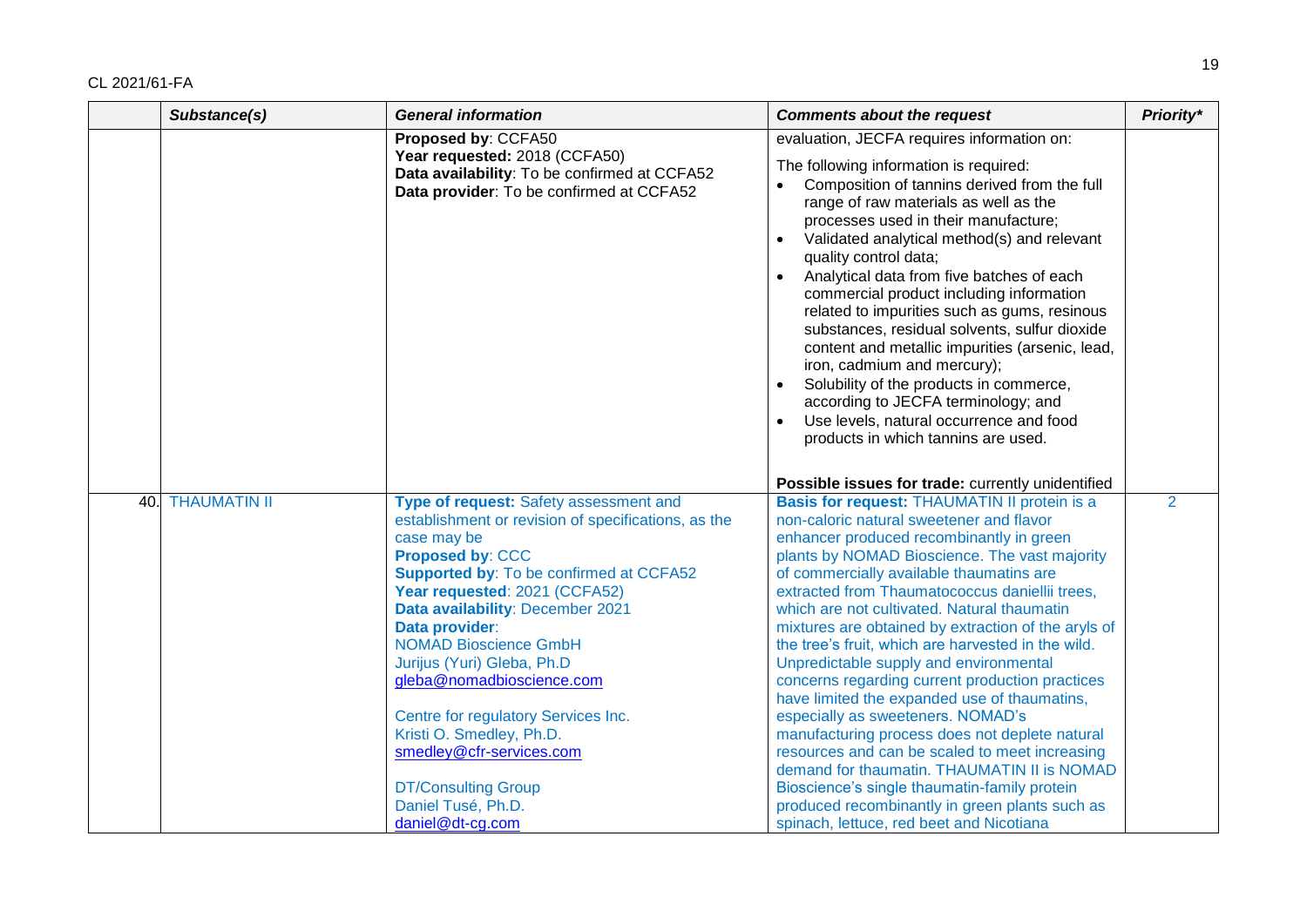| Substance(s) | <b>General information</b>                                                                | <b>Comments about the request</b>                                                                                                                                                                                                                                                                                                                                                                                                                                                                                                                                                                                                                                                                                                                                                                                                                                                                                                                                                                                                                                        | Priority* |
|--------------|-------------------------------------------------------------------------------------------|--------------------------------------------------------------------------------------------------------------------------------------------------------------------------------------------------------------------------------------------------------------------------------------------------------------------------------------------------------------------------------------------------------------------------------------------------------------------------------------------------------------------------------------------------------------------------------------------------------------------------------------------------------------------------------------------------------------------------------------------------------------------------------------------------------------------------------------------------------------------------------------------------------------------------------------------------------------------------------------------------------------------------------------------------------------------------|-----------|
|              | <b>Calorie Control Council</b><br>Ray DeVirgiliis, MPH<br>rdevirgiliis@caloriecontrol.org | benthamiana; all of which can be cultivated<br>sustainably and in large scale. NOMAD's<br>production process yields THAUMATIN II with the<br>identical amino acid sequence as the thaumatin II<br>(also referred to as thaumatin 2 or thaumatin B in<br>the literature) in commercial products. NOMAD's<br>process yields a highly pure product that meets<br>the existing specifications and includes some<br>trace impurities that have been demonstrated to<br>be safe at the levels present. NOMAD requests<br>an opinion from JEFCA with respect to the<br>possibility of modifying the definition and<br>expanding the specification of the current<br>thaumatin compositions to also include the<br>specification of THAUMATIN II.                                                                                                                                                                                                                                                                                                                                |           |
|              |                                                                                           | Although thaumatin II (thaumatin 2) is a<br>component of thaumatin mixtures approved for<br>marketing in the EU and is encompassed by the<br>specification of E957, the process used by<br>NOMAD for manufacturing THAUMATIN II<br>recombinantly is different than the process<br>employed to produce E957, albeit the thaumatin<br>2/THAUMATIN II proteins responsible for<br>functionality are identical. The different<br>processes yield thaumatin 2/II with different<br>impurity profiles. NOMAD's product<br>(THAUMATIN II and its associated impurities)<br>has received GRAS classification by US FDA and<br>is considered safe for use in all food classes<br>defined for E957 and at the same rates of<br>application (GRN 738). Thaumatin produced<br>recombinantly has not been evaluated by EFSA.<br>As such, it is NOMAD Bioscience's intent to seek<br>review by JECFA of NOMAD's specification and<br>safety determination, so that other regulatory<br>jurisdictions can rely on this assessment<br>Possible issues for trade: currently unidentified. |           |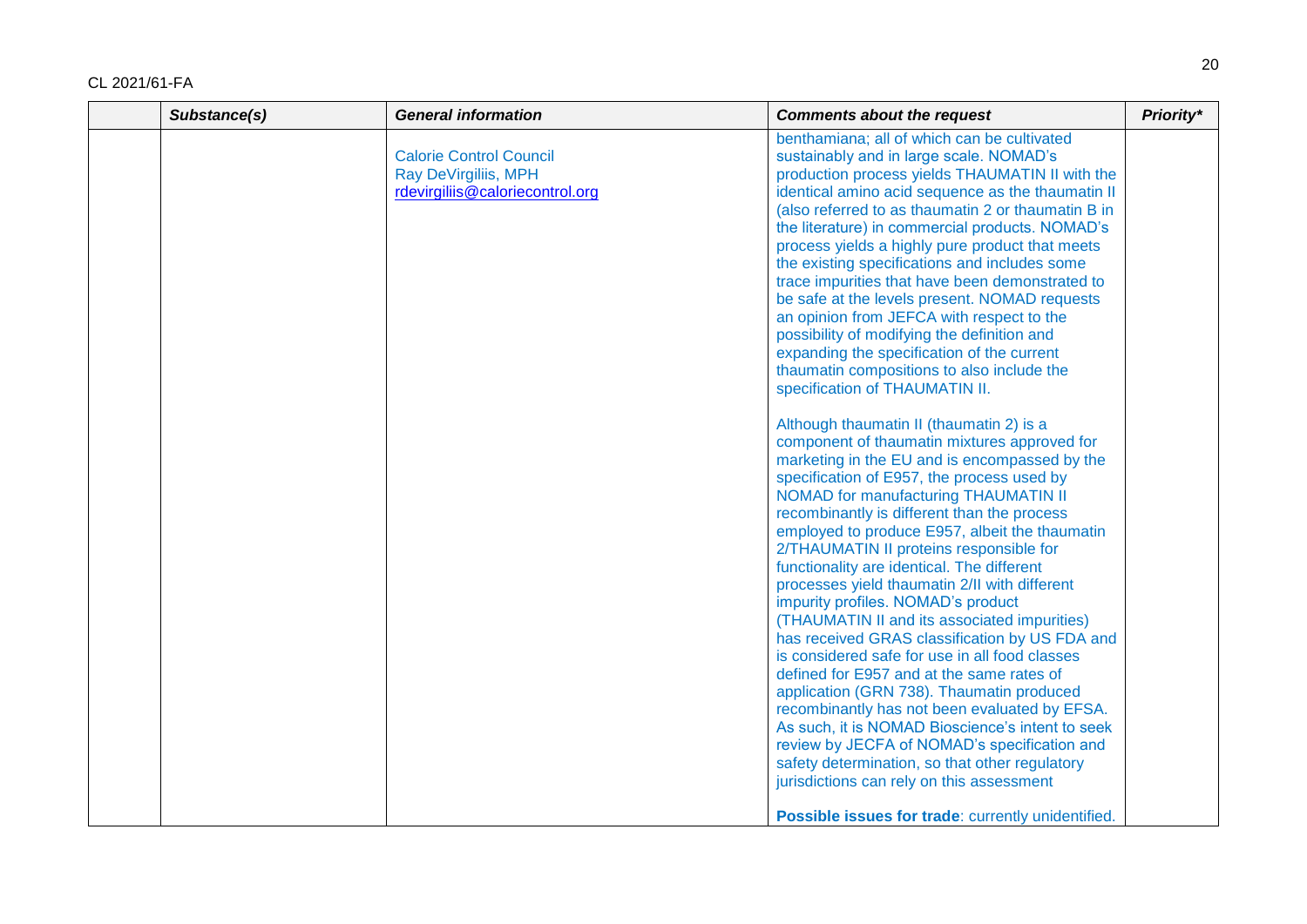|     | Substance(s)               | <b>General information</b>                                                                                                                                                                                                   | <b>Comments about the request</b>                                                                                                                                                                                                                                                                                                                                                                                                                                                                                                                                                                                                                                                                                                                                                                                                                                                                                                                                                                                                                                                                                                                                            |  |  |
|-----|----------------------------|------------------------------------------------------------------------------------------------------------------------------------------------------------------------------------------------------------------------------|------------------------------------------------------------------------------------------------------------------------------------------------------------------------------------------------------------------------------------------------------------------------------------------------------------------------------------------------------------------------------------------------------------------------------------------------------------------------------------------------------------------------------------------------------------------------------------------------------------------------------------------------------------------------------------------------------------------------------------------------------------------------------------------------------------------------------------------------------------------------------------------------------------------------------------------------------------------------------------------------------------------------------------------------------------------------------------------------------------------------------------------------------------------------------|--|--|
| 41. | Titanium dioxide (INS 171) | Type of request: Re-evaluation of safety, and<br>revision of specifications if necessary<br><b>Proposed by: JECFA</b><br>Year requested: 2021 (CCFA52)<br>Data availability: Not applicable<br>Data provider: Not applicable | <b>Basis for request: The EFSA has recently</b><br>published a re-evaluation of titanium dioxide, with<br>the key messages:<br>Taking into account all available<br>scientific studies and data, the<br>Panel concluded that titanium dioxide can no<br>longer be considered safe as a food additive.<br>The assessment was conducted following a<br>rigorous methodology and taking into<br>consideration many thousands of studies,<br>including new scientific evidence and data on<br>nanoparticles.<br>Although the evidence for general toxic<br>effects was not conclusive, on the basis of<br>the new data and strengthened methods the<br>panel could not rule out a concern for<br>genotoxicity and consequently could not<br>establish a safe level for daily intake of the<br>food additive.<br>Given the above, and that the previous JECFA<br>assessment is from 1969, JECFA will issue a call<br>for data in the summer of 2021 for the purpose of<br>its re-evaluation.<br>This is an open call for data and details on the<br>scope of the data requirements will be set out in<br>the call for data.<br>Possible issues for trade: currently unidentified. |  |  |

**\*** CCFA50<sup>4</sup> endorsed the ranking system for prioritization of entries, in order from highest (1) to lowest (3) priority:

(1) Re-evaluation of an additive, based on an identified safety concern;

(2) Evaluation of a new additive that is intended to be included in the GSFA; and

(3) Evaluation of a change to the specifications.

l

<sup>4</sup> [REP 18/FA,](http://www.fao.org/fao-who-codexalimentarius/sh-proxy/pt/?lnk=1&url=https%253A%252F%252Fworkspace.fao.org%252Fsites%252Fcodex%252FMeetings%252FCX-711-50%252FReport%252FREP18_FAe.pdf) para 156.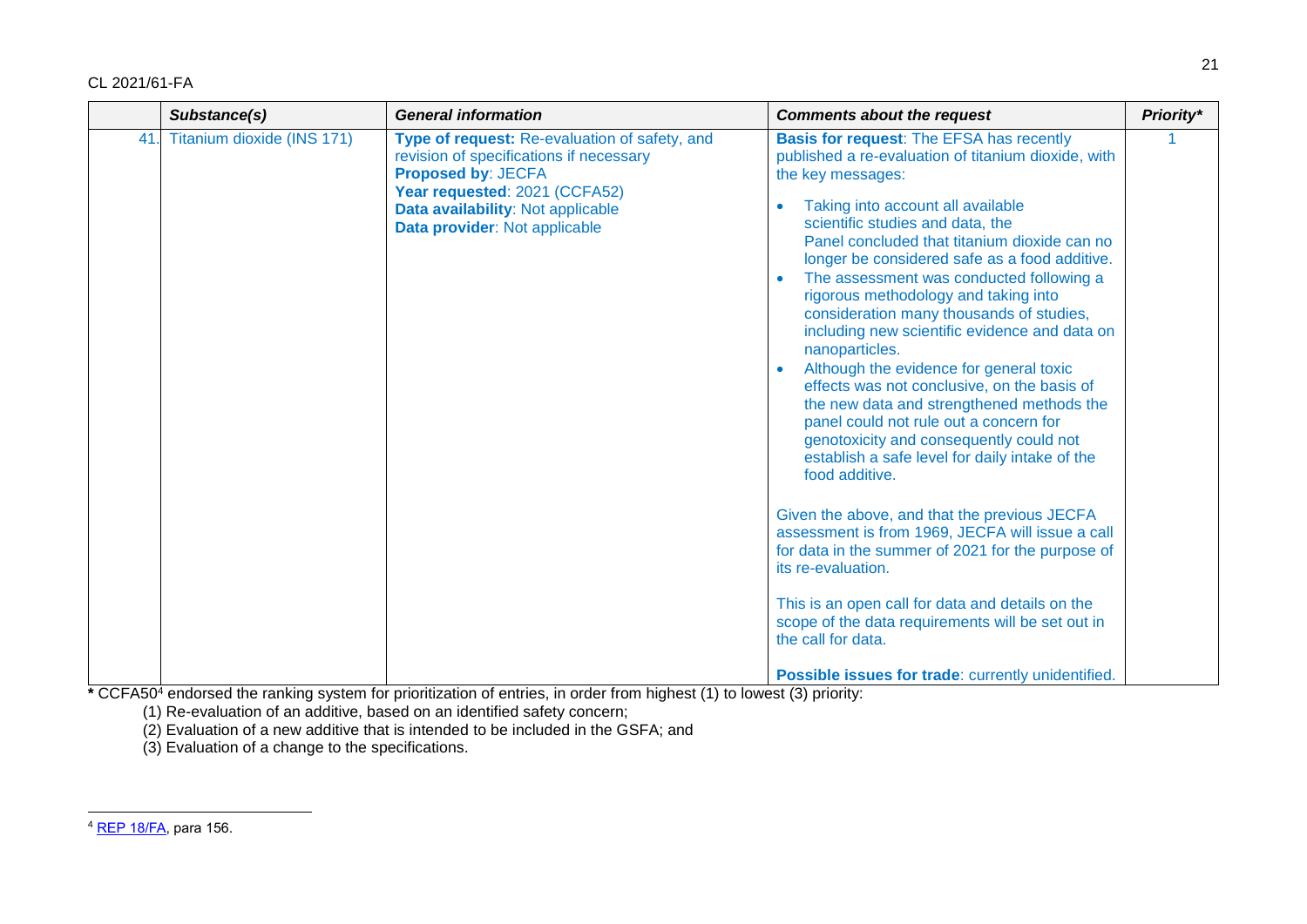#### **Priority list of 61 flavourings proposed for inclusion on the JECFA Priority List to be considered at the 52nd session of the Codex Committee on Food Additives submitted in reply to CL 2019/41-FA**

| <b>CCFA Listing</b>        | <b>FEMA</b> | <b>JECFA</b> | <b>CAS</b>    | <b>Principle Name</b>                                                  | <b>Structural</b> |
|----------------------------|-------------|--------------|---------------|------------------------------------------------------------------------|-------------------|
| <b>History</b>             | <b>No</b>   | <b>No</b>    |               |                                                                        | class             |
| <b>Submitted at CCFA52</b> | 4902        |              | 22122-36-7    | 3-Methyl-2(5H)-furanone                                                | $\mathbf{III}$    |
| Submitted at CCFA52        | 4915        |              | 2142634-65-7  | (5Z)-3,4-Dimethyl-5-propylidene2(5H)-furanone                          | $\mathbf{III}$    |
| Submitted at CCFA52        | 4927        |              | 934534-30-2   | 4,7-Decadienal                                                         |                   |
| Submitted at CCFA52        | 4887        |              | 56219-03-5    | cis-9-Dodecenal                                                        |                   |
| <b>Submitted at CCFA52</b> | 4918        |              | 68820-38-2    | Tridec-5-enal                                                          |                   |
| Submitted at CCFA52        | 4886        |              | 126745-61-7   | cis-6-Dodecenal                                                        |                   |
| Submitted at CCFA52        | 4904        |              | 115018-39-8   | trans-Tetradec-4-enal                                                  |                   |
| Submitted at CCFA52        | 4905        |              | 2119671-25-7  | 2,6-Dimethylheptenyl formate                                           |                   |
| Submitted at CCFA52        | 4885        |              | 68820-34-8    | trans-5-Dodecenal                                                      |                   |
| Submitted at CCFA52        | 4898        |              | 41547-29-9    | trans-5-Octenal                                                        |                   |
| Submitted at CCFA52        | 4891        |              | 2088117-65-9  | (E)-3-Methyl-4-dodecenoic acid                                         |                   |
| Submitted at CCFA52        | 4917        |              | 22032-47-9    | (Z)-9-Dodecenoic acid                                                  |                   |
| Submitted at CCFA52        | 4926        |              | 65398-36-9    | $(Z)$ -8-Pentadecenal                                                  |                   |
| Submitted at CCFA52        | 4841        |              | 16676-96-3    | cis-5-Dodecenyl acetate                                                |                   |
| Submitted at CCFA52        | 4784        |              | 57548-36-4    | $(\pm)$ -4-Hydroxy-6-methyl-2-heptanone                                |                   |
| Submitted at CCFA52        | 4939        |              | 2180135-09-3  | S-Methyl 5-(1-ethoxyethoxy)decanethioate                               |                   |
| Submitted at CCFA52        | 4894        |              | 116229-37-9   | 2-Mercapto-3-methyl-1-butanol                                          |                   |
| Submitted at CCFA52        | 4883        |              | 556-27-4      | S-Allyl-L-cysteine sulfoxide                                           | Ш                 |
| Submitted at CCFA52        | 4935        |              | 98139-71-0    | 3-Methylbutane-1,3-dithiol                                             | Ш                 |
| Submitted at CCFA52        | 4916        |              | 124831-34-1   | 2-Methyl-3-butene-2-thiol                                              |                   |
| Submitted at CCFA52        | 4938        |              | 2180135-08-2  | S-Methyl 5-(1-ethoxyethoxy)tetradecanethioate                          |                   |
| Submitted at CCFA52        | 4901        |              | 2097608-89-2  | O-Ethyl S-(3-methylbut-2-en-1-yl)thiocarbonate                         |                   |
| Submitted at CCFA52        | 4900        |              | 64580-54-7    | Hexyl propyl disulphide                                                |                   |
| Submitted at CCFA52        | 4914        |              | 24963-39-1    | bis-(3-Methyl-2-butenyl)disulphide                                     | Ш                 |
| Submitted at CCFA52        | 4889        |              | 3877-15-4     | Methyl propyl sulphide                                                 |                   |
| Submitted at CCFA52        | 4903        |              | 26516-27-8    | Ethyl 3-methyl-2-oxopentanoate                                         |                   |
| Submitted at CCFA52        | 4804        |              | 61789-44-4    | Mixture of Ricinoleic acid, Linoleic acid, and Oleic acid              |                   |
| Submitted at CCFA52        | 4930        |              | 159017-89-7   | 4-Isopropoxycinnamaldehyde                                             |                   |
| Submitted at CCFA52        | 4888        |              | 1945993-01-0; | Mixture of 5-hydroxy-4-(4'-hydroxy3'-methoxyphenyl)-7-methylchroman-2- | $\mathbf{III}$    |
|                            |             |              | 828265-08-3   | one and 7-hydroxy-4-(4'-hydroxy3'-methoxyphenyl)-5-methylchroman-2-one |                   |
| <b>Submitted at CCFA52</b> | 4879        |              | 21145-77-7    | 1-(3,5,5,6,8,8-Hexamethyl-5,6,7,8- tetrahydronaphthalen-2-yl)ethanone  | $\mathbf{II}$     |
| Submitted at CCFA52        | 4893        |              | 4912-58-7     | 2-Ethoxy-4-(hydroxymethyl)phenol                                       |                   |
| Submitted at CCFA52        | 4892        |              | 4707-61-3     | cis-2-Hexylcyclopropaneacetic acid                                     | $\mathbf{I}$      |
| Submitted at CCFA52        | 4890        |              | 27841-22-1    | 3-p-Menthen-7-al                                                       |                   |
| Submitted at CCFA52        | 4928        |              | 554-14-3      | 2-Methylthiophene                                                      | Ш                 |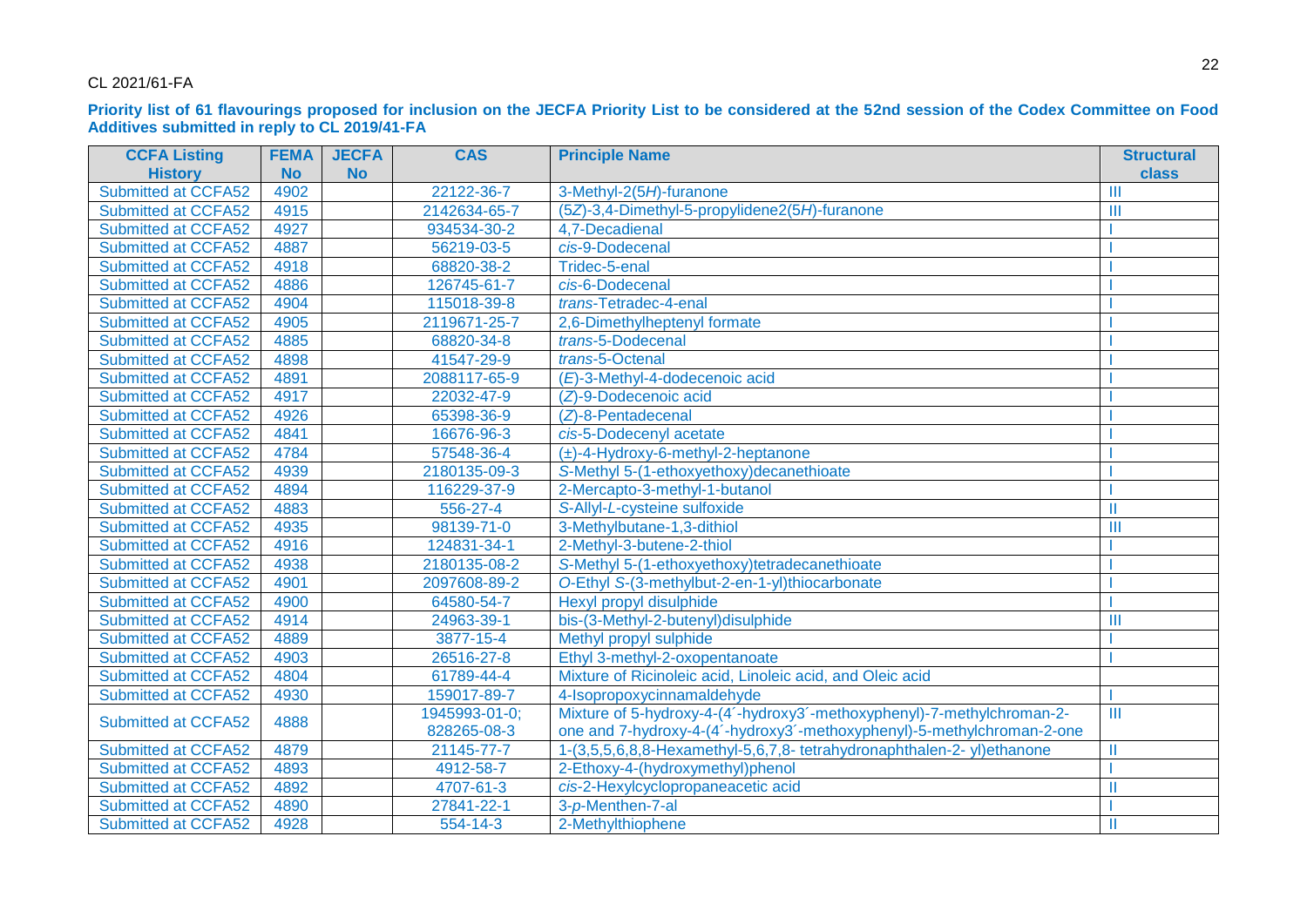| <b>CCFA Listing</b>        | <b>FEMA</b> | <b>JECFA</b> | <b>CAS</b>     | <b>Principle Name</b>                                                             | <b>Structural</b>       |
|----------------------------|-------------|--------------|----------------|-----------------------------------------------------------------------------------|-------------------------|
| <b>History</b>             | <b>No</b>   | <b>No</b>    |                |                                                                                   | class                   |
| <b>Submitted at CCFA52</b> | 4839        |              | 163460-99-9;   | Mixture of 3- and 4-butyl-2-thiophenecarboxyaldehyde                              |                         |
|                            |             |              | 163461-01-6    |                                                                                   |                         |
| Submitted at CCFA52        | 4813        |              | 1612888-42-2   | 2-(5-Isopropyl-2-methyltetrahydrothiophen-2-yl)ethanol                            |                         |
| <b>Submitted at CCFA52</b> | 4884        |              | 1569-60-4      | 6-Methyl-5-hepten-2-ol                                                            |                         |
| <b>Submitted at CCFA52</b> | 4827        |              | 6090-09-1      | 1-(4-Methyl-3-cyclohexen-1-yl)-ethanone                                           |                         |
| Submitted at CCFA52        | 4869        |              | 886449-15-6    | 4-(L-Menthoxy)-2-butanone                                                         |                         |
| <b>Submitted at CCFA52</b> | 4844        |              | 118026-67-8    | (2E,4E)-2,4-Decadien-1-ol acetate                                                 |                         |
| Submitted at CCFA52        | 4747        |              | 91212-78-1     | $(\pm)$ -2,5-Undecadien-1-ol                                                      |                         |
| <b>Submitted at CCFA52</b> | 4913        |              | 18478-46-1     | 3,7-Dimethyl-2-methyleneoct-6-en-1-ol                                             |                         |
| Submitted at CCFA52        | 4785        |              | 25234-33-7     | 2-Octyl-2-dodecenal                                                               |                         |
| <b>Submitted at CCFA52</b> | 4786        |              | 13893-39-5     | 2-Hexyl-2-decenal                                                                 | Ш                       |
| Submitted at CCFA52        | 4929        |              | 60857-05-8     | 4-Methylidene-2-(2-methylprop-1-enyl)oxane                                        | $\mathbf{III}$          |
| <b>Submitted at CCFA52</b> | 4920        |              | 220462-51-9    | 1-Ethyl-2-(1-pyrrolylmethyl)pyrrole                                               | Ш                       |
| <b>Submitted at CCFA52</b> | 4832        |              | 108715-62-4    | 2-(3-Benzyloxypropyl)pyridine                                                     | Ш                       |
| Submitted at CCFA52        | 4829        |              | $616 - 45 - 5$ | 2-Pyrrolidone                                                                     |                         |
| Submitted at CCFA52        | 4818        |              | 1370711-06-0   | trans-1-ethyl-2-methylpropyl 2-2-butenoate                                        |                         |
| Submitted at CCFA52        | 4867        |              | 18374-76-0     | (3S, 5R, 8S)-3, 8-Dimethyl-5-prop-1-en-2-yl-3, 4, 5, 6, 7, 8-hexahydro-2H-azulen- | Ш                       |
|                            |             |              |                | $1$ -one                                                                          |                         |
| <b>Submitted at CCFA52</b> | 4840        |              | 38427-80-4     | Tetrahydronootkatone                                                              | Ш                       |
| Submitted at CCFA52        | 4807        |              | 1078-95-1      | Pinocarvyl acetate                                                                | Ш                       |
| Submitted at CCFA52        | 4906        |              | 36687-82-8     | L-Carnitine tartrate                                                              | $\mathbf{III}$          |
| Submitted at CCFA52        | 4868        |              | 61315-75-1     | 4-(4-Methyl-3-penten-1-yl)-2(5H)-furanone                                         | $\mathbf{III}$          |
|                            | 4896        |              |                | N-(2-Hydroxy-2-phenylethyl)-2-isopropyl-5,5-dimethylcyclohexane-1-                | $\mathbf{III}$          |
| Submitted at CCFA52        |             |              | 2186611-08-3   | carboxamide                                                                       |                         |
| Submitted at CCFA52        | 4882        |              | 1857330-83-9   | N-(4-(Cyanomethyl)phenyl)-2-isopropyl-5,5-dimethylcyclohexanecarboxamide          | $\mathbf{III}$          |
| <b>Submitted at CCFA52</b> | 4899        |              | 1622458-34-7;  | N-(1-((4-amino-2,2-dioxido-1H-benzo[c][1,2,6]thiadiazin-5-yl)oxy)-2-              | $\overline{\mathbb{I}}$ |
|                            |             |              | 2079034-28-7   | methylpropan-2-yl)-2,6-dimethylisonicotinamide                                    |                         |
| Submitted at CCFA52        | 4880        |              | 2015168-50-8   | 2-(4-Ethylphenoxy)-N-(1H-pyrazol-3-yl)-N-(thiophen-2-ylmethyl)acetamide           | Ш                       |
| Submitted at CCFA52        | 4881        |              | 1857331-84-0   | N-(3-Hydroxy-4-methoxyphenyl)-2-isopropyl-5,5-                                    | III                     |
|                            |             |              |                | dimethylcyclohexanecarboxamide                                                    |                         |
| Submitted at CCFA52        | 4877        |              | 76733-95-4     | (E)-3-(3,4-Dimethoxyphenyl)-N-[2-(3-methoxyphenyl)-ethyl]-acrylamide              | III                     |
| <b>Submitted at CCFA52</b> | 4835        |              | 877207-36-8    | 2,4-Dihydroxy-N-[(4-hydroxy-3-methoxyphenyl)methyl]benzamide<br>$\mathbf{III}$    |                         |

**Priority list of 68 flavours previously proposed for inclusion on the JECFA Priority List to be considered for safety evaluation at the 52nd session of the Codex Committee on Food Additives, identified in reply to CL 2020/37-FA**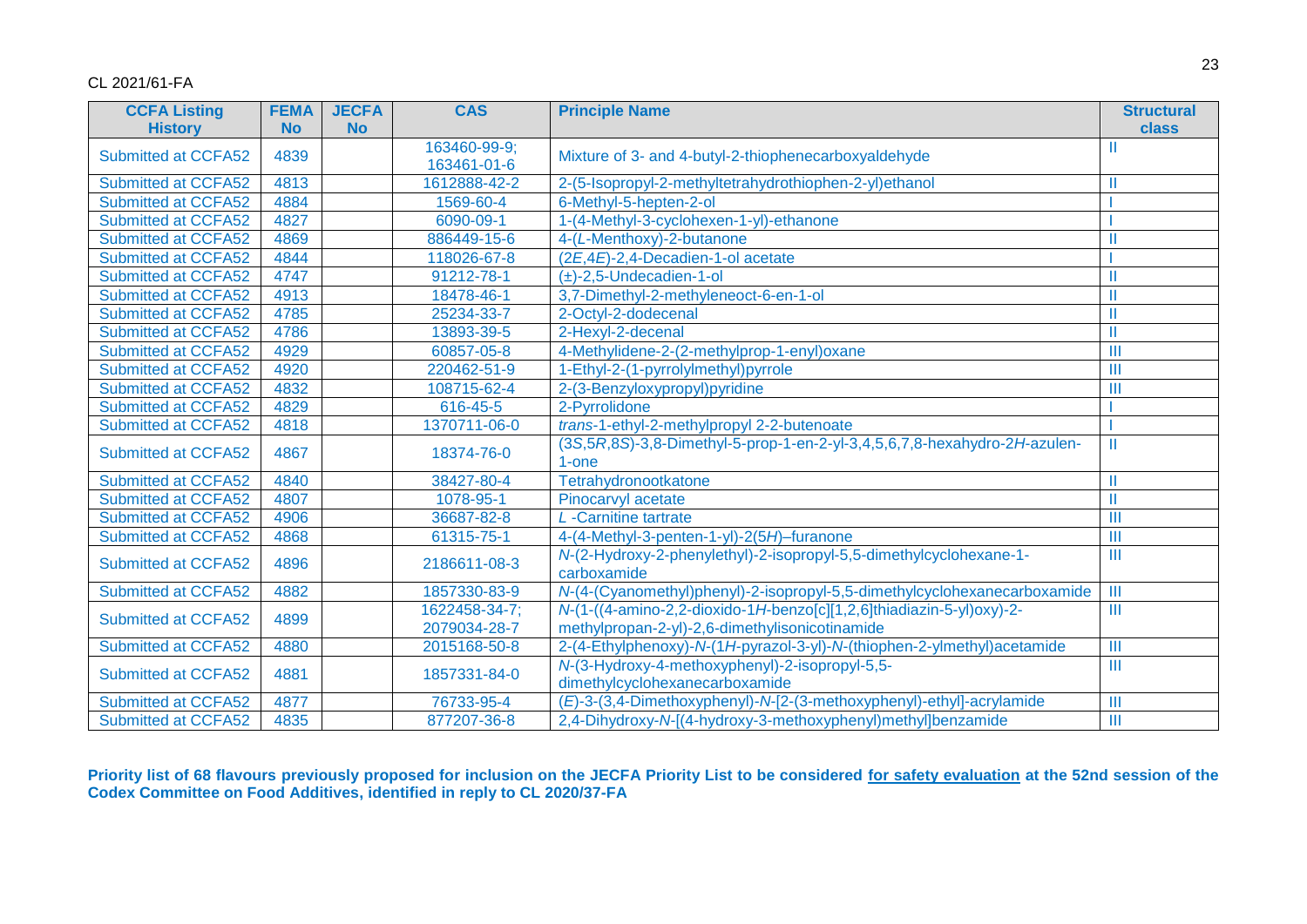| <b>CCFA Listing</b>        | <b>FEMA</b> | <b>JECFA</b> | <b>CAS</b>              | <b>Principle Name</b><br><b>Structural</b>                     |              |
|----------------------------|-------------|--------------|-------------------------|----------------------------------------------------------------|--------------|
| <b>History</b>             | <b>No</b>   | <b>No</b>    |                         |                                                                | class        |
| <b>Submitted at CCFA43</b> | 4074        |              | 6321-45-5               | <b>Allyl valerate</b>                                          |              |
| Submitted at CCFA43        | 4072        |              | 20474-93-5              | Allyl crotonate                                                | Ш            |
| Submitted at CCFA45        | 4688        |              | 105-82-8                | 1,1-Dipropoxyethane                                            |              |
| Submitted at CCFA43        | 4432        |              | 25334-93-4              | (±) Acetaldehyde ethyl isopropyl acetal                        |              |
| <b>Submitted at CCFA43</b> | 4528        |              | 6986-51-2               | Acetaldehyde ethyl isobutyl acetal                             |              |
| <b>Submitted at CCFA43</b> | 4527        |              | 5669-09-0               | Acetaldehyde di-isobutylacetal                                 |              |
| Submitted at CCFA43        | 4335        |              | 10486-19-8              | Tridecanal                                                     |              |
| <b>Submitted at CCFA43</b> | 4334        |              | 1002-84-2               | Pentadecanoic acid                                             |              |
| Submitted at CCFA43        | 4336        |              | 638-53-9                | <b>Tridecanoic acid</b>                                        |              |
| <b>Submitted at CCFA43</b> | 4010        |              | 123-63-7                | Paraldehyde                                                    | Ш            |
| Submitted at CCFA45        | 4685        |              | 7370-92-5               | $(\pm)$ -6-Octahyltetrahydro-2H-pyran-2-one                    |              |
| <b>Submitted at CCFA45</b> | 4673        |              | 7370-44-7               | delta-Hexadecalactone                                          |              |
| <b>Submitted at CCFA45</b> | 4749        |              | 35852-42-7              | 4-Methylpentyl4-methylvalerate                                 |              |
| <b>Submitted at CCFA45</b> | 4346        |              | 180348-60-1             | 5-Methylhexyl acetate                                          |              |
| <b>Submitted at CCFA45</b> | 4347        |              | 850309-45-4             | 4-Methylpentyl isovalerate                                     |              |
| Submitted at CCFA45        | 4343        |              | 25415-67-2              | Ethyl 4-methylpentanoate                                       |              |
| Submitted at CCFA45        | 4344        |              | 2983-38-2               | Ethyl 2-ethylbutyrate                                          |              |
| <b>Submitted at CCFA45</b> | 4345        |              | 2983-37-1               | Ethyl 2-ethylhexanoate                                         |              |
| Submitted at CCFA45        | 4735        |              | 13552-95-9              | (4Z, 7Z)-Trideca-4,7-dienal                                    |              |
| <b>Submitted at CCFA45</b> | 4682        |              | 23333-91-7              | Octahydro-4,8a-dimethyl-4a(2H)-naphthol                        |              |
| <b>Submitted at CCFA45</b> | 4742        |              | 917750-72-2             | 1-(2-Hydroxy-4-methylcyclohexyl) ethanone                      | Ш            |
| <b>Submitted at CCFA45</b> | 4687        |              | 544409-58-7             | $(\pm)$ -3-Hydroxy-3-methyl-2,4-nonanedione                    | Ш            |
| <b>Submitted at CCFA51</b> | 4836        |              | 137363-86-1             | 10% solution of 3,4-dimethyl-2,3-dihydrothiophene-2-thiol      | Ш            |
| Submitted at CCFA51        | 4842        |              | 911212-28-7             | 2,4,5-Trithiaoctane                                            | Ш            |
| <b>Submitted at CCFA51</b> | 4817        |              | 38634-59-2              | S-[(methylthio)methyl]thioacetate                              |              |
| <b>Submitted at CCFA51</b> | 4870        |              | 17564-27-1              | 2-Ethyl-4-methyl-1,3-dithiolane                                | $\mathbf{I}$ |
| <b>Submitted at CCFA51</b> | 4828        |              | 729602-98-6             | 1,1-Propanedithioacetate                                       | Ш            |
| <b>Submitted at CCFA51</b> | 4824        |              | 1658479-63-0            | 2-(5-Isopropyl-2-methyl-tetrahydrothiophen-2-yl)-ethyl acetate | Ш            |
| <b>Submitted at CCFA51</b> | 4843        |              | 1838169-65-5            | 3-(Allyldithio)butan-2-one                                     | Ш            |
| Submitted at CCFA51        | 4822        |              | 61407-00-9              | 2,6-Dipropyl-5,6-dihydro-2H-thiopyran-3-carboxaldehyde         | Ш            |
| Submitted at CCFA51        | 4823        |              | 33368-82-0              | 1-Propenyl 2-propenyl disulfide                                | Ш            |
| Submitted at CCFA51        | 4782        |              | 1679-06-7;<br>1633-90-5 | 2(3)-Hexanethiol                                               |              |
| Submitted at CCFA51        | 4779        |              | 1416051-8-1             | $(\pm)$ -2-Mercapto-5-methylheptan-4-one                       |              |
| <b>Submitted at CCFA51</b> | 4792        |              | 548740-99-4             | $(\pm)$ -3-Mercapto-1-pentanol                                 |              |
| Submitted at CCFA51        | 4791        |              | 22236-44-8              | 3-(Acetylthio)hexanal                                          | Ш            |
| Submitted at CCFA51        | 4769        |              | 851768-51-9             | 5-Mercapto-5-methyl-3-hexanone                                 |              |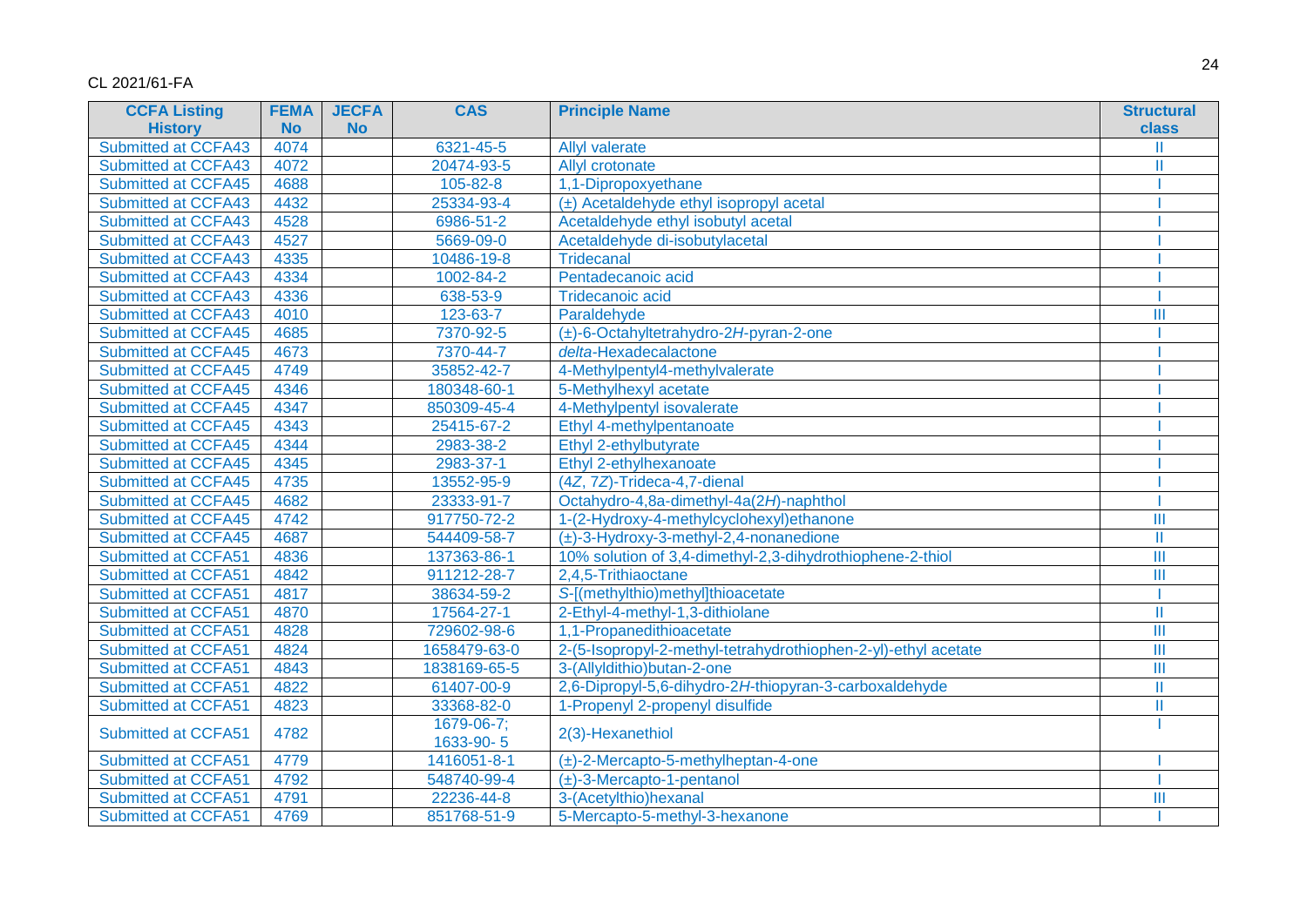| <b>CCFA Listing</b>        | <b>FEMA</b> | <b>JECFA</b> | <b>CAS</b>     | <b>Principle Name</b><br><b>Structural</b>           |                |
|----------------------------|-------------|--------------|----------------|------------------------------------------------------|----------------|
| <b>History</b>             | <b>No</b>   | <b>No</b>    |                |                                                      | class          |
| <b>Submitted at CCFA51</b> | 4730        |              | 1241905-19-0   | O-Ethyl S-1-methoxyhexan-3-yl carbonothioate         | Ш              |
| Submitted at CCFA51        | 4734        |              | 1256932-15-6   | 3-(Methylthio)-decanal                               |                |
| <b>Submitted at CCFA51</b> | 4733        |              | 1006684-20-3   | $(\pm)$ -2-Mercaptoheptan-4-ol                       | Ш              |
| <b>Submitted at CCFA51</b> | 4761        |              | 75631-91-3     | Prenyl thioisovalerate                               |                |
| Submitted at CCFA51        | 4760        |              | 53626-94-1     | Prenyl thioisobutyrate                               |                |
| <b>Submitted at CCFA45</b> | 4745        |              | 62439-41-2     | $(\pm)$ -6-Methoxy-2,6-dimethylheptanal              |                |
| <b>Submitted at CCFA45</b> | 4765        |              | 1367348-37-5   | Ethyl 5-formyloxydecanoate                           | Ш              |
| <b>Submitted at CCFA45</b> | 4719        |              | $110 - 15 - 6$ | Succinic acid                                        |                |
| <b>Submitted at CCFA51</b> | 4871        |              | 1962956-83-7   | 2-Phenoxyethyl 2-(4-hydroxy-3-methoxyphenyl)acetate  |                |
| <b>Submitted at CCFA51</b> | 4826        |              | 10525-99-8     | 3-Phenylpropyl 2-(4-hydroxy-3-methoxy-phenyl)acetate |                |
| Submitted at CCFA51        | 4810        |              | 60563-13-5     | Ethyl-2-(4-hydroxy-3-methoxy-phenyl)acetate          |                |
| <b>Submitted at CCFA45</b> | 4750        |              | 65405-77-8     | cis-3-Hexenyl salicylate                             |                |
| <b>Submitted at CCFA45</b> | 4700        |              | 614-60-8       | o-trans-Coumaric acid                                | Ш              |
| <b>Submitted at CCFA43</b> | 4622        |              | 61683-99-6     | Piperonal propyleneglycol acetal                     | $\mathbf{III}$ |
| <b>Submitted at CCFA43</b> | 4606        |              | 930587-76-1    | 4-Formyl-2-methoxyphenyl 2-hydroxypropanoate         |                |
| <b>Submitted at CCFA43</b> | 4627        |              | 6414-32-0      | Anisaldehyde propyleneglycol acetal                  | $\mathbf{III}$ |
| <b>Submitted at CCFA43</b> | 4435        |              | 673-22-3       | 2-Hydroxy-4-methoxybenzaldehyde                      |                |
| <b>Submitted at CCFA43</b> | 4430        |              | 99-50-3        | 3,4-Dihydroxybenzoic acid                            |                |
| <b>Submitted at CCFA43</b> | 4431        |              | 99-06-9        | 3-Hydroxybenzoic acid                                |                |
| <b>Submitted at CCFA43</b> | 4618        |              | 23495-12-7     | 2-Phenoxyethyl propionate                            | Ш              |
| Submitted at CCFA43        | 4625        |              | 6314-97-2      | Phenylacetaldehyde diethyl acetal                    |                |
| <b>Submitted at CCFA43</b> | 4629        |              | 5468-05-3      | Phenylacetaldehyde propyleneglycol acetal            | $\mathbf{III}$ |
| <b>Submitted at CCFA43</b> | 4620        |              | 122-99-6       | 2-Phenoxyethanol                                     | Ш              |
| <b>Submitted at CCFA43</b> | 4619        |              | 92729-55-0     | Propyl 4-tert-butylphenylacetate                     |                |
| <b>Submitted at CCFA43</b> | 4314        |              | 61810-55-7     | Phenethyl decanoate                                  |                |
| <b>Submitted at CCFA43</b> | 2860        |              | $94 - 47 - 3$  | <b>Phenethyl benzoate</b>                            |                |
| Submitted at CCFA43        | 4438        |              | $591 - 11 - 7$ | beta-Angelicalactone                                 |                |
| <b>Submitted at CCFA43</b> | 4195        |              | $87 - 41 - 2$  | <b>Phthalide</b>                                     | Ш              |
| <b>Submitted at CCFA45</b> | 4768        |              | 67936-13-4     | 2,6,10-Trimethyl-9-undecenal                         |                |
| <b>Submitted at CCFA45</b> | 4612        |              | 645-62-5       | 2-Ethyl-2-hexenal                                    | Ш              |
| <b>Submitted at CCFA45</b> | 4616        |              | 13019-16-4     | 2-Hexylidenehexanal                                  | Ш              |
| <b>Submitted at CCFA45</b> | 4486        |              | 5694-82-6      | Citral glyceryl acetal                               |                |

**Priority list of 29 flavours proposed for inclusion on the JECFA Priority List to be considered for revision of specifications at the 52nd session of the Codex Committee on Food Additives submitted in reply to CL 2020/37-FA**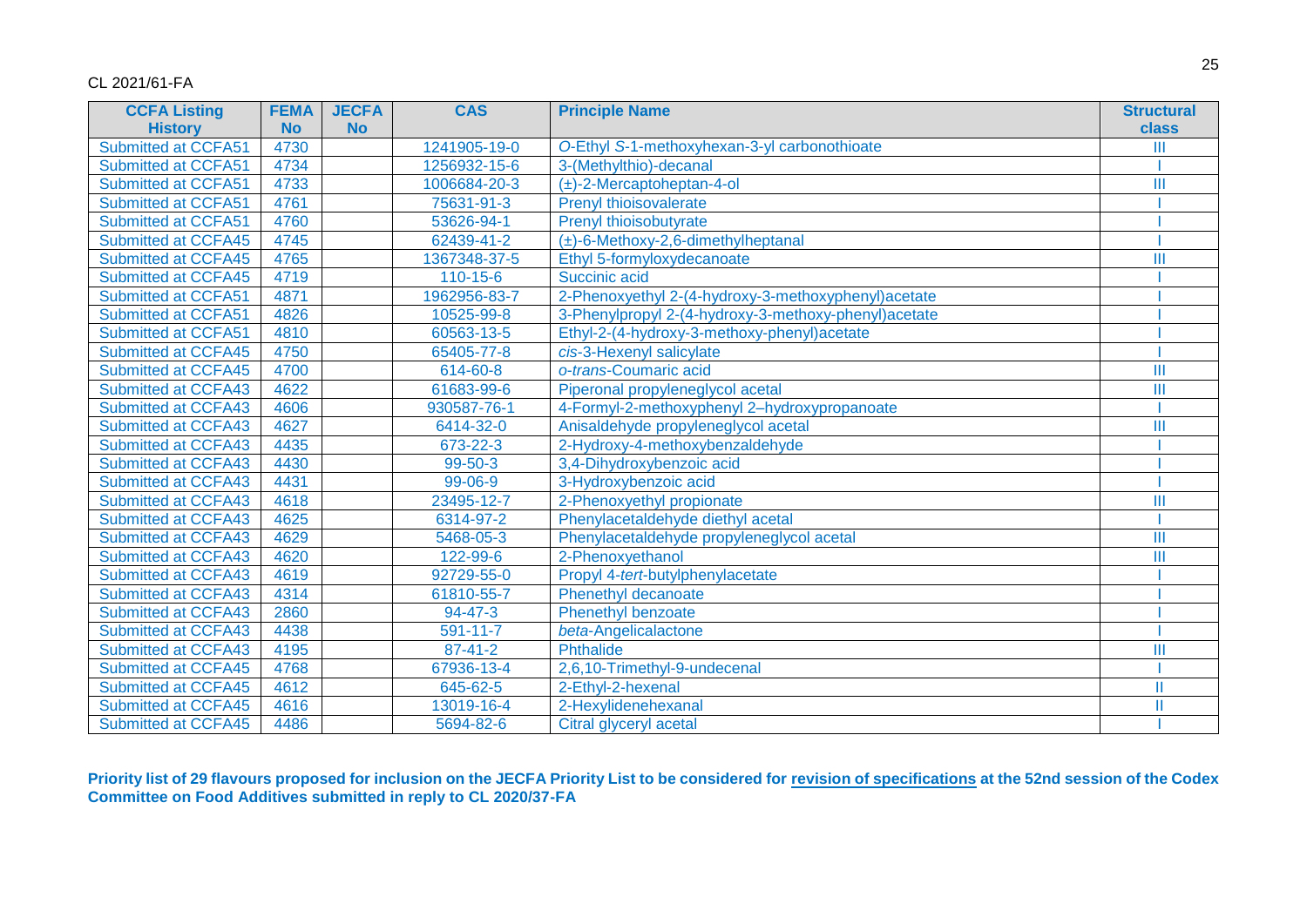| <b>CCFA</b><br><b>Listing</b><br><b>History</b> | <b>FEMA</b><br><b>No</b> | <b>JECFA</b><br><b>No</b> | <b>CAS</b>     | <b>Principle Name</b>                    | <b>Most Recent</b><br><b>Specification</b><br><b>Evaluation</b><br>(Year (session No.)) | <b>Proposed Specification Update</b>                                                                                                                           |
|-------------------------------------------------|--------------------------|---------------------------|----------------|------------------------------------------|-----------------------------------------------------------------------------------------|----------------------------------------------------------------------------------------------------------------------------------------------------------------|
| Old                                             | 3862                     | 489                       |                | S-Methyl hexanethioate                   | 2003 (session 61)                                                                       | CAS number should be 2432-77-1; update the<br>chemical formula and molecular weight                                                                            |
| Old                                             | 4047                     | 1383                      | 67746-30-9     | (E)-2-hexenal diethyl acetal             | 2004 (Session 63)                                                                       | The specification requires clarity. 92% 2E-<br>isomer and 3-5% 2Z-isomer                                                                                       |
| Old                                             | 3333                     | 1170                      | 551-08-6       | 3-Butylidenephthalide                    | 2003 (Session 61)                                                                       | The assay value is currently not reflective of<br>the material in commerce                                                                                     |
| Old                                             | 2962                     | 755                       |                | Isopulegol                               | 2000 (Session 55)                                                                       | The currently listed CAS number is for the L-<br>isomer but the substance is a mixture of D and<br>L-isomers, which are better represented by<br>CAS 7786-67-6 |
| Old                                             | 3658                     | 1233                      | 470-67-7       | 1,4-Cineole                              | 2003 (Session 61)                                                                       | The Specific Gravity and Refractive index do<br>not reflect the material currently in commerce.                                                                |
| Old                                             | 3791                     | 1166                      | 4430-31-3      | Octahydrocoumarin                        | 2003 (Session 61)                                                                       | Specific gravity in the database does not<br>reflect the material currently in commerce                                                                        |
| Old                                             | 3849                     | 1411                      | 195863-84-4    | 3-(L-Menthoxy)-2- methylpropane-1,2-diol | 2004 (Session 63)                                                                       | Specific gravity in the database does not<br>reflect the material currently in commerce                                                                        |
| Old                                             | 4053                     | 1416                      | 42822-86-6     | p-Menthane-3,8-diol                      | 2004 (Session 63)                                                                       | Specific gravity in the database does not<br>reflect the material currently in commerce.                                                                       |
| Old                                             | 3927                     | 808                       | 645-13-6       | p-Isopropylacetophenone                  | 2001 (Session 57)                                                                       | Clarity on the positional isomer description                                                                                                                   |
| $\overline{Old}$                                | 2005                     | 810                       | $100 - 06 - 1$ | Acetanisole                              | 2001 (Session 57)                                                                       | Clarity on the positional isomer description                                                                                                                   |
| Old                                             | 3839                     | 1343                      | $502 - 61 - 4$ | Farnesene (alpha and beta)               | 2004 (Session 63)                                                                       | The CAS number 688330-26-9 better<br>described the mixture of alpha and beta-<br>farnesene                                                                     |
| Old                                             | 3478                     | 511                       |                | 1-Butanethiol                            | 1999 (Session 53)                                                                       | The CAS number currently in the database<br>does not represent 1-Butanethiol. The CAS<br>no. That does is 109-79-5                                             |
| Old                                             | 3886                     | 1226                      |                | 8-Ocimenyl acetate                       | 2003 (Session 61)                                                                       | The CAS number for this substance is<br>197098-61-0. There currently is not one listed<br>in the database                                                      |
| Old                                             | 3790                     | 493                       |                | Methylthio 2-(propionyloxy)propionate    | 2002 (Session 59)                                                                       | The CAS number for this substance is 93940-<br>60-4. There currently is not one listed in the<br>database                                                      |
| Old                                             | 3503                     | 520                       |                | 2, 3, or 10-Mecaptopinane                | 2000 (Session 55)                                                                       | The CAS numbers for this substance are<br>23832-18-0; 6588-78-9; 72361-41-2. There<br>currently is not one listed in the database                              |
| $\overline{Old}$                                | 3865                     | 571                       |                | Methyl 3-methyl-1-butenyl disulfide      | 2003 (Session 61)                                                                       | The CAS number for this substance is                                                                                                                           |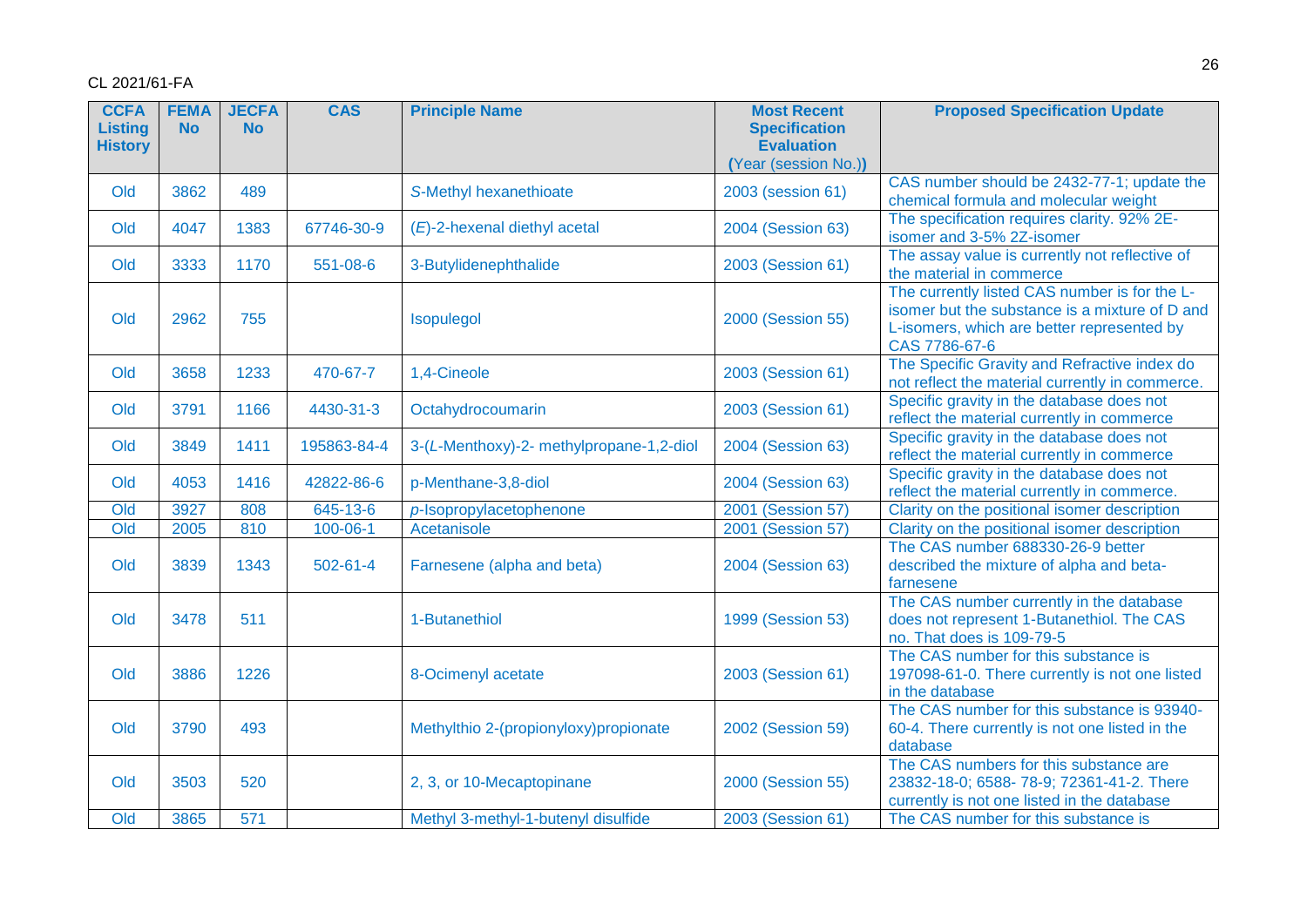| <b>CCFA</b><br><b>Listing</b> | <b>FEMA</b><br><b>No</b> | <b>JECFA</b><br><b>No</b> | <b>CAS</b>  | <b>Principle Name</b>                     | <b>Most Recent</b><br><b>Specification</b> | <b>Proposed Specification Update</b>                                                 |
|-------------------------------|--------------------------|---------------------------|-------------|-------------------------------------------|--------------------------------------------|--------------------------------------------------------------------------------------|
| <b>History</b>                |                          |                           |             |                                           | <b>Evaluation</b>                          |                                                                                      |
|                               |                          |                           |             |                                           | (Year (session No.))                       |                                                                                      |
|                               |                          |                           |             |                                           |                                            | 233666-09-6. There is currently not one listed                                       |
|                               |                          |                           |             |                                           |                                            | in the database                                                                      |
|                               |                          |                           |             |                                           |                                            | The CAS number for this substance is                                                 |
| Old                           | 3752                     | 933                       |             | Potassium 2-(1'- ethoxy)ethoxypropanoate  | 2001 (Session 57)                          | 100743-68-8. There is currently not one listed                                       |
|                               |                          |                           |             |                                           |                                            | in the database                                                                      |
| Old                           | 3806                     | 444                       | 156329-82-2 | (-)-Menthol 1- and 2-propylene glycol     | 1998 (Session 51)                          | The CAS number currently listed in the<br>database has been deleted by the registry. |
|                               |                          |                           |             | carbonate                                 |                                            | The current CAS No. is 30304-82-6                                                    |
|                               |                          |                           |             |                                           |                                            | The CAS number currently listed in the                                               |
|                               |                          |                           |             |                                           |                                            | database has been deleted by the registry.                                           |
| Old                           | 2611                     | 930                       | 598-82-3    | <b>Lactic acid</b>                        | 2001 (Session 57)                          | The CAS Nos. that represent this substance                                           |
|                               |                          |                           |             |                                           |                                            | are 10326-41-7; 79-33-4; 50-21-5                                                     |
| Old                           | 2044                     | 9                         | 7439-76-7   | Allyl 10-undecenoate                      | 1996 (Session 46)                          | There is a typographical error in the CAS                                            |
|                               |                          |                           |             |                                           |                                            | number. It should be 7493-76-7                                                       |
| Old                           | 2514                     | 54                        | 1005-86-2   | <b>Geranyl formate</b>                    | 2003 (Session 61)                          | There is a typographical error in the CAS                                            |
|                               |                          |                           |             |                                           |                                            | number. It should be 105-86-2                                                        |
| Old                           | 2031                     | 4                         | 142-91-8    | Allyl heptanoate                          | 1996 (Session 46)                          | There is a typographical error in the CAS<br>number. It should be142-19-8            |
|                               |                          |                           |             |                                           |                                            | There is a typographical error in the CAS                                            |
| Old                           | 2040                     | $\blacktriangleleft$      | 2408-70-0   | Allyl propionate                          | 2000 (Session 55)                          | number. It should be 2408-20-0                                                       |
|                               |                          |                           |             |                                           |                                            | There is a data error in the CAS number field.                                       |
| Old                           | 3353                     | 1272                      | 151824      | 3-Hexenyl formate (cis and trans mixture) | 2003 (Session 61)                          | The correct CAS number is 33467-73-1                                                 |
| Old                           | 3493                     | 135                       | 34942-91-1  | trans-3-Heptenyl acetate                  | 1997 (Session 49)                          | The CAS number for the trans-isomer is 1576-                                         |
|                               |                          |                           |             |                                           |                                            | $77 - 8$                                                                             |
| Old                           | 4479                     | 1973                      | 5413-49-0   | Ethyl levulinate propylene glycol         | 2010 (Session 73)                          | The correct CAS number is 57197-36-1                                                 |
| Old                           | 2721                     | 216                       | 2412-24-1   | Methyl 4-methylvalerate                   | 2000 (Session 55)                          | The correct CAS number is 2412-80-8                                                  |
| Old                           | 2390                     | 273                       | 1321-89-7   | 2,6-Dimethyloctanal                       | 2001 (Session 57)                          | The correct CAS number is 7779-07-9                                                  |
|                               |                          |                           |             |                                           |                                            | The current CAS number in the database is for                                        |
| Old                           | 3809                     | 506                       | 109-79-5    | Menthone-8-thioacetate                    | 1999 (Session 53)                          | a different substance. The correct CAS                                               |
|                               |                          |                           |             |                                           |                                            | number is 94293-57-9                                                                 |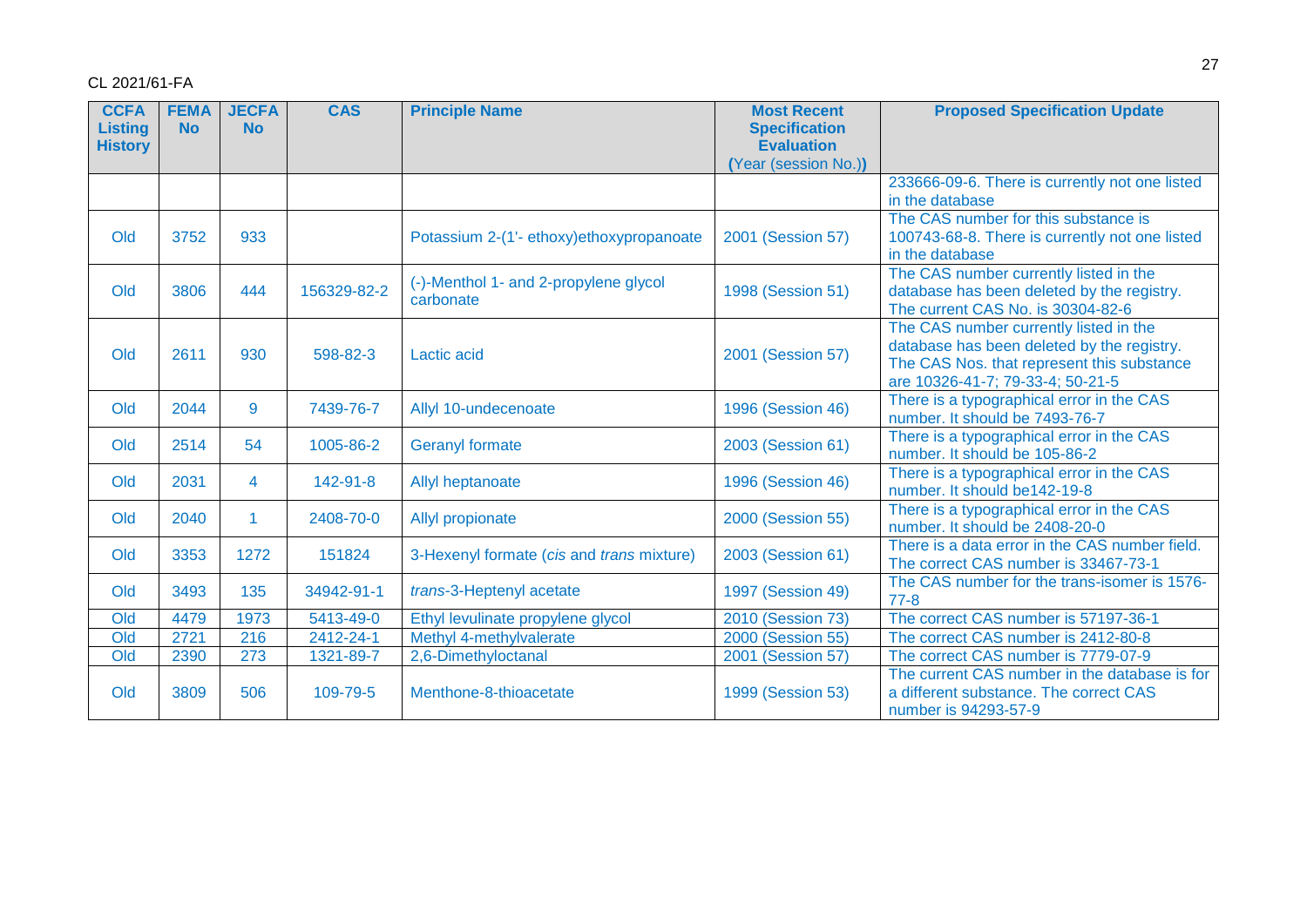| <b>CCFA Listing History</b>                       | <b>FEMA</b> | <b>JECFA</b> | <b>CAS</b>                     | <b>Principle Name</b>                                                            | Group                                              | <b>TRS</b>                       |
|---------------------------------------------------|-------------|--------------|--------------------------------|----------------------------------------------------------------------------------|----------------------------------------------------|----------------------------------|
|                                                   | <b>No</b>   | <b>No</b>    |                                |                                                                                  | <b>No</b>                                          | <b>No</b>                        |
| SIMPLE ALIPHATIC AND AROMATIC SULFIDES AND THIOLS |             |              |                                | J20                                                                              | <b>TRS 896</b><br><b>TRS 922</b><br><b>TRS 947</b> |                                  |
|                                                   |             |              |                                |                                                                                  |                                                    | <b>TRS 960</b><br><b>TRS 974</b> |
| $Q_{\text{ld}}$                                   | 4730        |              | 1241905-19-0                   | O-Ethyl S-1-methoxyhexan-3-yl carbonothioate                                     |                                                    |                                  |
| $Q_{\text{ld}}$                                   | 4733        |              | 1006684-20-3                   | $(\pm)$ -2-Mercaptoheptan-4-ol                                                   |                                                    |                                  |
| Qld                                               | 4734        |              | 1256932-15-6                   | 3-(Methylthio)-decanal                                                           |                                                    |                                  |
| Qld                                               | 4760        |              | 53626-94-1                     | Prenyl thioisobutyrate                                                           |                                                    |                                  |
| Qld                                               | 4761        |              | 75631-91-3                     | Prenyl thioisovalerate                                                           |                                                    |                                  |
| Qld                                               | 4769        |              | 851768-51-9                    | 5-Mercapto-5-methyl-3-hexanone                                                   |                                                    |                                  |
| Qld                                               | 4779        |              | 1416051-88-1                   | (±)-2-Mercapto-5-methylheptan-4-one                                              |                                                    |                                  |
| Qld                                               | 4782        |              | $1679 - 06 - 7$ ;<br>1633-90-5 | 2(3)-Hexanethiol                                                                 |                                                    |                                  |
| Qld                                               | 4791        |              | 22236-44-8                     | 3-(Acetylthio)hexanal                                                            |                                                    |                                  |
| Qld                                               | 4792        |              | 548740-99-4                    | $(\pm)$ -3-Mercapto-1-pentanol                                                   |                                                    |                                  |
| Qld                                               | 4817        |              | 38634-59-2                     | S-I(methylthio)methyl]thioacetate                                                |                                                    |                                  |
| Qld                                               | 4822        |              | 61407-00-9                     | 2,6-Dipropyl-5,6-dihydro-2H-thiopyran-3-carboxaldehyde                           |                                                    |                                  |
| Qld                                               | 4823        |              | 33368-82-0                     | 1-Propenyl 2-propenyl disulfide                                                  |                                                    |                                  |
| $Q_{\text{ld}}$                                   | 4824        |              | 1658479-63-0                   | 2-(5-Isopropyl-2-methyl-tetrahydrothiophen-2-yl)-ethyl acetate                   |                                                    |                                  |
| Qld                                               | 4828        |              | 729602-98-6                    | 1,1-Propanedithioacetate                                                         |                                                    |                                  |
| Qld                                               | 4836        |              | 137363-86-1                    | 10% solution of 3,4-dimethyl-2,3-dihydrothiophene-2-thiol                        |                                                    |                                  |
| Qld                                               | 4842        |              | 911212-28-7                    | 2.4.5-Trithiaoctane                                                              |                                                    |                                  |
| Qld                                               | 4843        |              | 1838169-65-5                   | 3-(Allyldithio) butan-2-one                                                      |                                                    |                                  |
| Qld                                               | 4870        |              | 17564-27-1                     | 2-Ethyl-4-methyl-1,3-dithiolane                                                  |                                                    |                                  |
| PHENOL AND PHENOL DERIVATIVES                     |             |              |                                | J24                                                                              | <b>TRS 901</b><br><b>TRS 960</b><br><b>TRS 974</b> |                                  |
| Qld                                               | 4228        |              | 462631-45-4                    | (-)-Homoeriodictyol, sodium salt                                                 |                                                    |                                  |
| $Q_{\text{ld}}$                                   | 4797        |              | 480-41-1                       | $(\pm)$ -Naringenin                                                              |                                                    |                                  |
| Qld                                               | 4799        |              | 1449417-52-0                   | (2R)-3',5-Dihydroxy-4'-methoxyflavanone                                          |                                                    |                                  |
| Qld                                               | 4830        |              | 38183-03-8                     | 7,8-Dihydroxyflavone                                                             |                                                    |                                  |
| Qld                                               | 4833        |              | 87733-81-1                     | (2S)-3',7-Dihydroxy-8-methyl-4'-methoxyflavan                                    |                                                    |                                  |
| Qld                                               | 4834        |              | 1796034-68-2                   | (R)-5-hydroxy-4-(4'-hydroxy-3'-methoxyphenyl)-7-methylchroman-2-one              |                                                    |                                  |
| $\Theta$ ld                                       | 4872        |              | 35400-60-3                     | 3-(3-Hydroxy-4-methoxy-phenyl)-1-(2,4,6-trihydroxyphenyl)propan-1-<br><b>one</b> |                                                    |                                  |
|                                                   |             |              |                                | <b>HYDROXY- AND ALKOXY-SUBSTITUTED BENZYL DERIVATIVES</b>                        | J29                                                | <b>TRS 909</b>                   |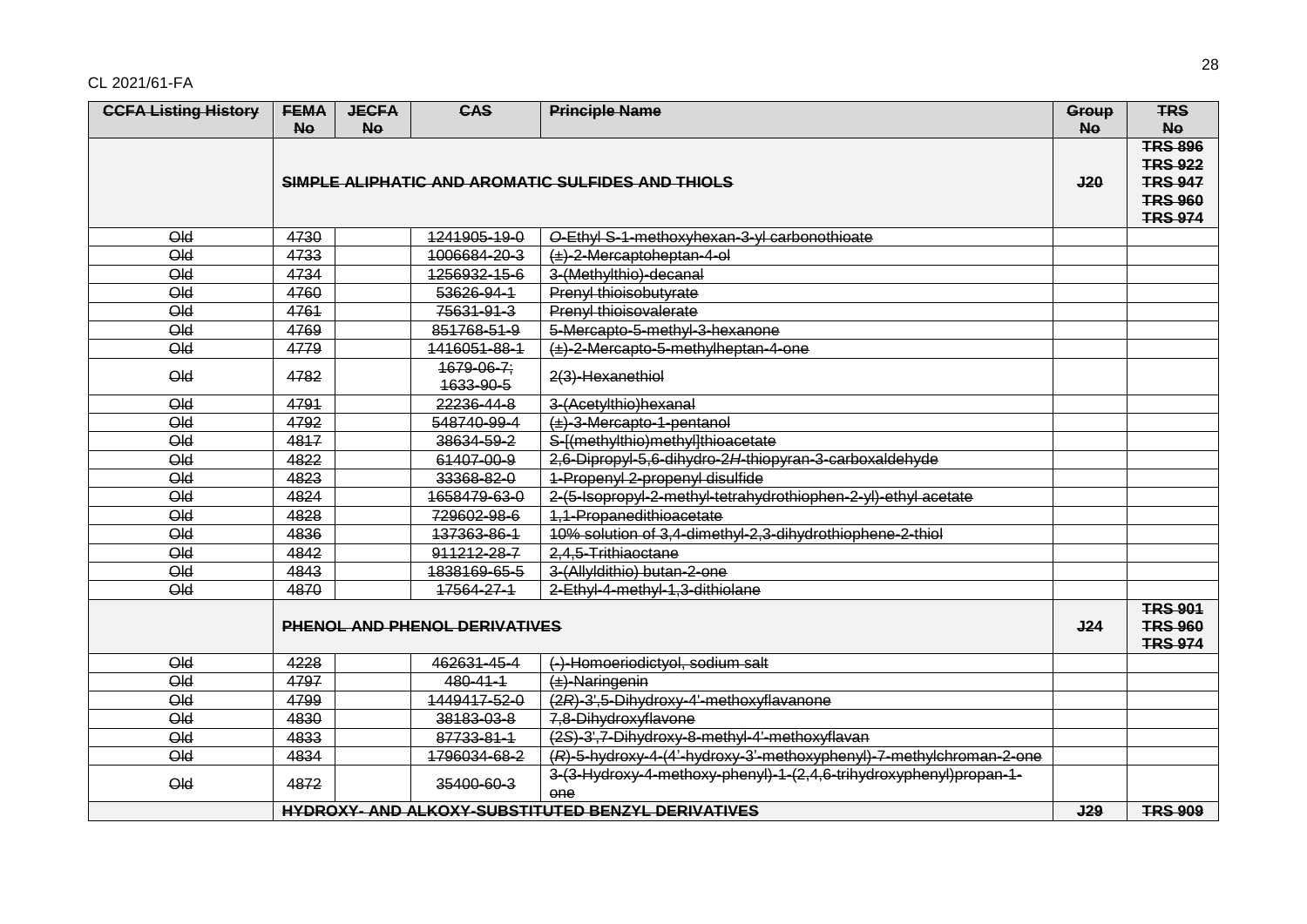| <b>CCFA Listing History</b> | <b>FEMA</b> | <b>JECFA</b> | <b>CAS</b>                         | <b>Principle Name</b>                                    | Group      | <b>TRS</b>                       |
|-----------------------------|-------------|--------------|------------------------------------|----------------------------------------------------------|------------|----------------------------------|
|                             | No          | <b>No</b>    |                                    |                                                          | <b>No</b>  | <b>No</b>                        |
|                             |             |              |                                    |                                                          |            | <b>TRS 952</b>                   |
| $Q_{\rm dd}$                | 4430        |              | $99 - 50 - 3$                      | 3,4-Dihydroxybenzoic acid                                |            |                                  |
| Qld                         | 4431        |              | $99 - 06 - 9$                      | 3-Hydroxybenzoic acid                                    |            |                                  |
| Qld                         | 4435        |              | 673-22-3                           | 2-Hydroxy-4-methoxybenzaldehyde                          |            |                                  |
| Qld                         | 4606        |              | 930587-76-1                        | 4-Formyl-2-methoxyphenyl 2-hydroxypropanoate             |            |                                  |
| Qld                         | 4622        |              | 61683-99-6                         | Piperonal propyleneglycol acetal                         |            |                                  |
| Qld                         | 4627        |              | 6414-32-0                          | Anisaldehyde propyleneglycol acetal                      |            |                                  |
| Qld                         | 4700        |              | 614-60-8                           | o-trans-Coumaric acid                                    |            |                                  |
| Qld                         | 4750        |              | 65405-77-8                         | cis-3-Hexenyl salicylate                                 |            |                                  |
| Qld                         | 4810        |              | 60563-13-5                         | Ethyl-2-(4-hydroxy-3-methoxy-phenyl)acetate              |            |                                  |
| Qld                         | 4826        |              | 10525-99-8                         | 3-Phenylpropyl 2-(4-hydroxy-3-methoxy-phenyl)acetate     |            |                                  |
| Qld                         | 4871        |              | 1962956-83-7                       | 2-Phenoxyethyl 2-(4-hydroxy-3-methoxyphenyl)acetate      |            |                                  |
|                             |             |              |                                    | ALICYCLIC KETONES, SECONDARY ALCOHOLS AND RELATED ESTERS | J36        | <b>TRS 913</b><br><b>TRS 960</b> |
| Submitted at CCFA51         | 4724        |              | 21862-63-5                         | trans-4-tert-Butylcyclohexanol                           |            |                                  |
| Submitted at CCFA51         | 4780        |              | 38284-26-3                         | Caryophylla-3(4), 8-dien-5-ol                            |            |                                  |
|                             |             |              | AMINO ACIDS AND RELATED SUBSTANCES |                                                          | <b>J49</b> | <b>TRS 928</b><br><b>TRS 974</b> |
| Qld                         | 4223        |              | $107 - 43 - 7$                     | Betaine                                                  |            |                                  |
| Qld                         | 4738        |              | 16869-42-4                         | Glutamyl-2-aminobutyric acid                             |            |                                  |
| Qld                         | 4739        |              | 38837-71-7                         | Glutamyl-norvalyl-glycine                                |            |                                  |
| Qld                         | 4740        |              | 71133-09-0                         | Glutamyl-norvaline                                       |            |                                  |
| Qld                         | 4752        |              | 1188-37-0                          | N-Acetyl glutamate                                       |            |                                  |
| Qld                         | 4781        |              | <del>18598-63-5</del>              | L-Cysteine methyl ester hydrochloride                    |            |                                  |

| <b>CCFA Listing</b> | <b>FEMA</b>                                                                     | <b>JECFA</b> | <b>CAS</b> | <b>Principle Name</b>                   | Group      | <b>TRS</b>                                             |
|---------------------|---------------------------------------------------------------------------------|--------------|------------|-----------------------------------------|------------|--------------------------------------------------------|
| <b>History</b>      | <b>Ne</b>                                                                       | <b>Ne</b>    |            |                                         | <b>No</b>  | <b>No</b>                                              |
|                     | ALICYCLIC PRIMARY ALCOHOLS, ALDEHYDES, ACIDS AND RELATED ESTERS (RE-EVALUATION) |              |            |                                         | <b>J32</b> | <b>TRS 913</b><br><b>TRS 960</b><br><b>TRS</b><br>1009 |
| Qld                 | 3557                                                                            | 973          | 2111-75-3  | p-Mentha-1,8-dien-7-al (Perillaldehyde) |            |                                                        |

Priority list of 14 compounds proposed for specifications modification by JECFA Priority List to be considered at the 51st session of the Codex Committee **on Food Additives**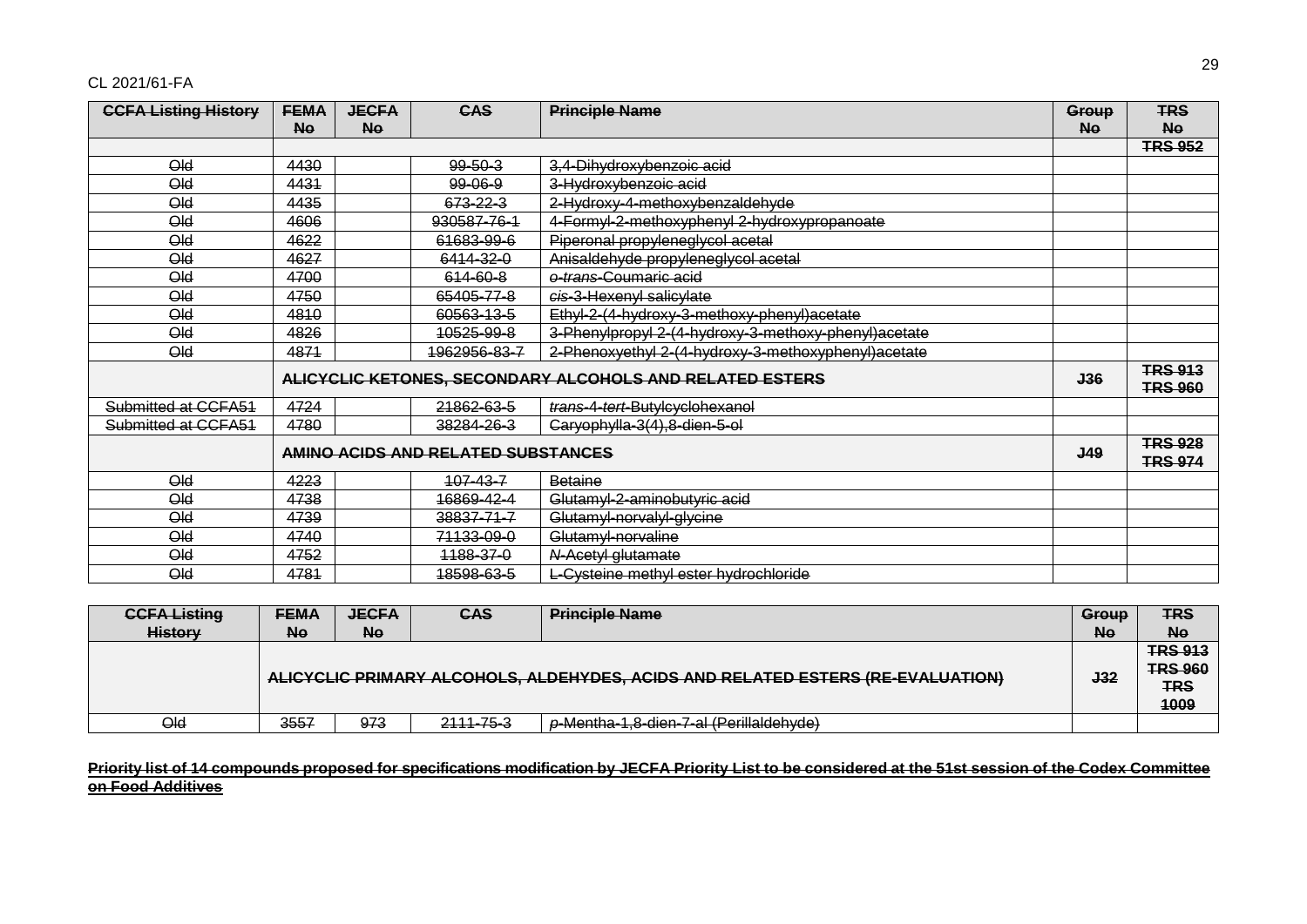| <b>History</b> | <b>FEMA</b><br><b>No</b> | <b>JECFA</b><br><b>No</b> | <b>CAS</b>                    | <b>Principle Name</b>                                    | <b>Most recent Specification</b><br><b>Evaluation</b> | <b>Status</b>    | <b>Update</b>                                                                |
|----------------|--------------------------|---------------------------|-------------------------------|----------------------------------------------------------|-------------------------------------------------------|------------------|------------------------------------------------------------------------------|
| <b>Old</b>     | 4050                     | 2002                      | 774-64-1                      | 3,4-Dimethyl-5-pentylidene-2(5H)-<br><del>furanone</del> | 73 <sup>rd</sup> JECFA                                | Full             | Secondary components                                                         |
| <b>Old</b>     | 4085                     | 1575                      | 1139-30-6                     | beta-Caryophyllene oxide                                 | 65 <sup>th</sup> JECFA                                | lFull            | Updated isomeric composition                                                 |
| <b>Old</b>     | 4249                     | 1604                      | 99583-29-6                    | 2-Acetylpyrroline                                        | 65 <sup>th</sup> JECFA                                | lFull            | Updated assay value, CAS number and<br>secondary components                  |
| <b>Old</b>     | 4668                     | 2077                      | $504 - 48 - 3;$<br>25394-57-4 | (2E,6E/Z,8E)-N-(2-Methylpropyl)-<br>2,6,8-decatrienamide | 76 <sup>th</sup> JECFA                                | lFull            | Updated isomeric mixture                                                     |
| <b>Old</b>     | 3352                     | 1125                      | 2497-21-4                     | 4-Hexen-3-one                                            | 59 <sup>th</sup> JECFA                                | lFull            | Updated assay value and isomeric<br>composition                              |
| <b>Old</b>     | 2249                     | 380.1                     | 2244-16-8                     | d-Carvone                                                | 86 <sup>th</sup> JECFA                                |                  | TentativeUpdated refractive index                                            |
| <b>Old</b>     | 3317                     | 1491                      | 3777-69-3                     | 2-Pentylfuran                                            | 86 <sup>th</sup> JECFA                                | lFull            | Updated specific gravity range and assay<br>value                            |
| <b>Old</b>     | 2494                     | 1497                      | 623-30-3                      | 3-(2-Furyl)acrolein                                      | 86 <sup>th</sup> JECFA                                | Full             | Updated melting point range                                                  |
| <b>Old</b>     | 3586                     | 1502                      | 65545-81-5                    | 2-Phenyl-3-(2-furyl)prop-2-enal                          | 86 <sup>th</sup> JECFA                                | lFull            | UpddatedAssay value and physical and odor<br>descriptions                    |
| <b>Old</b>     | 3609                     | 1504                      | 1193-79-9                     | 2-Acetyl-5-methylfuran                                   | 86 <sup>th</sup> JECFA                                | lFull            | Updated Physical appearance description;<br>specific gravity                 |
| <b>Old</b>     | 3391                     | 1506                      | 10599-70-9                    | 3-Acetyl-2,5-dimethylfuran                               | 86 <sup>th</sup> JECFA                                | ⊫ա⊪              | Updated Specific gravity range                                               |
| <b>Old</b>     | 2495                     | 1511                      | 623-15-4                      | 4-(2-Furyl)-3-buten-2-one                                | 86 <sup>th</sup> JECFA                                | F <del>ull</del> | Updated Physical appearance and melting<br>point range                       |
| <b>Old</b>     | 2435                     | 1513                      | 10031-90-0                    | Ethyl 3-(2-furyl)propanoate                              | 86 <sup>th</sup> JECFA                                | lFull            | Updated Physical form, refractive index and<br>specific gravity              |
| <b>Old</b>     | 2865                     | 1517                      | 7149-32-8                     | Phenethyl 2-furoate                                      | 86 <sup>th</sup> JECFA                                | lFull            | Updated Refractive index and specific gravity<br>ranges; physical appearance |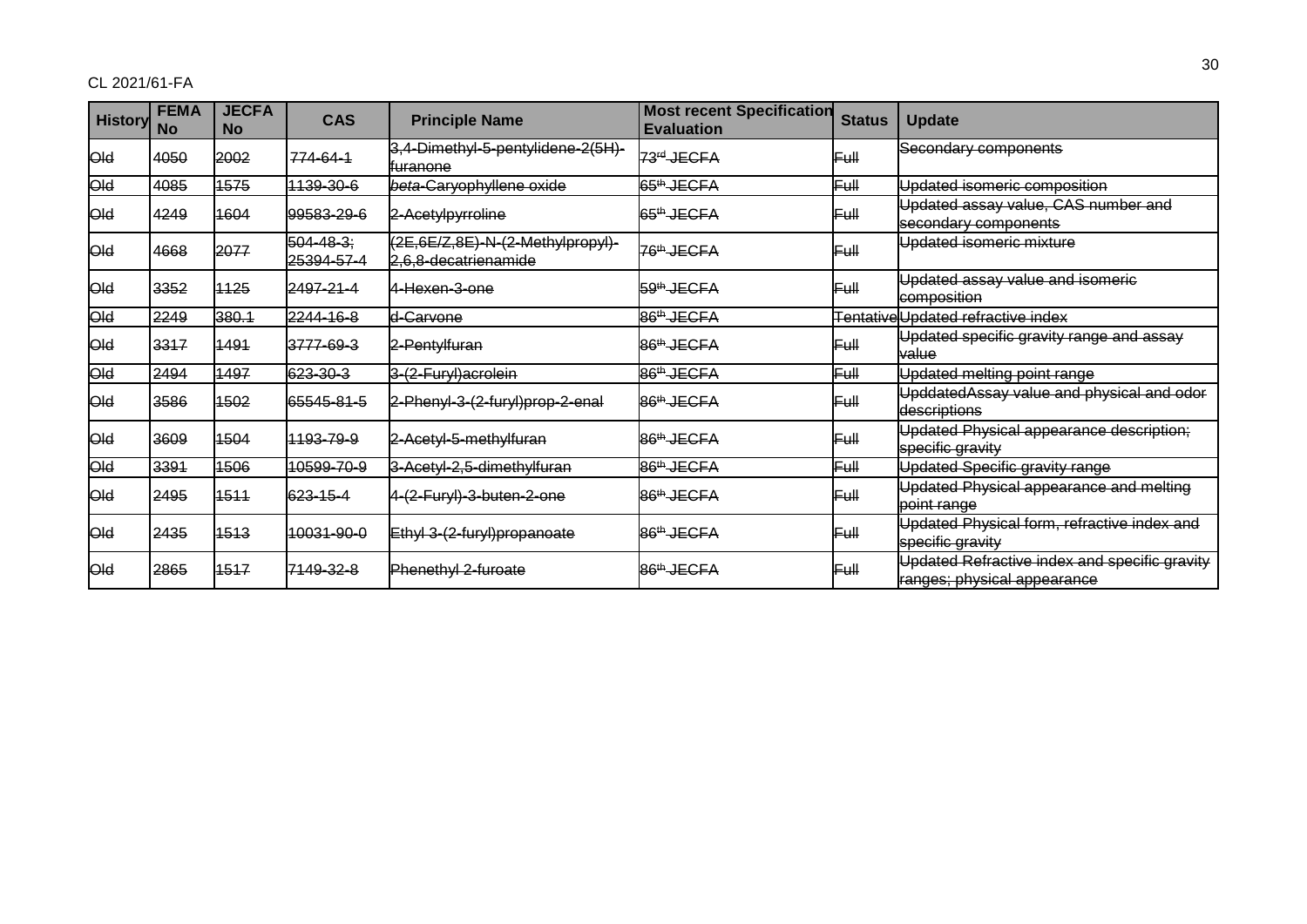### **TABLE 2 LIST OF SUBSTANCES USED AS PROCESSING AIDS PROPOSED FOR EVALUATION BY JECFA**

| <b>No</b> | Substance(s)                                                                                       | <b>General information</b>                                                                                                                                                                                                                                                                                      | <b>Comments about the request</b>                                                                                                                                                                                                                                                                                                                                                                                                                         |
|-----------|----------------------------------------------------------------------------------------------------|-----------------------------------------------------------------------------------------------------------------------------------------------------------------------------------------------------------------------------------------------------------------------------------------------------------------|-----------------------------------------------------------------------------------------------------------------------------------------------------------------------------------------------------------------------------------------------------------------------------------------------------------------------------------------------------------------------------------------------------------------------------------------------------------|
|           | 5'-Deaminase from<br>Streptomyces murinus                                                          | <b>Type of request: Safety assessment and</b><br>establishment of specifications<br>Proposed by: Japan<br>Year requested: 2017 (CCFA49)<br>Data availability: December 2018<br>Data provider:<br>Amano Enzyme Inc.<br>Mr. Tomonari Ogawa<br>(tomonari ogawa@amano-enzyme.com)                                   | Basis for request: The enzyme is used in the processing of<br>yeast and like products to promote the conversion of<br>adenosine monophosphate (generally tasteless) to inosine<br>monophosphate ("umami" flavour), thereby enhancing the<br>flavour of the products.<br>Possible issues for trade: currently unidentified                                                                                                                                 |
|           | Acid prolyl endopeptidase<br>from Aspergillus niger<br>expressing a gene from<br>Aspergillus niger | Type of request: Safety assessment and<br>establishment of specifications<br>Proposed by: European Union<br>Year requested: 2016 (CCFA48)<br>Data availability: December 2018<br>Data provider:<br><b>DSM Food Specialties</b><br>Dr. Jack Reuvers<br>(jack.reuvers@dsm.com)                                    | Basis for request: The enzyme is used in the processes of:<br>brewing beer to reduce the amount gluten/gliadins; potable<br>alcohol production to optimize fermentation; protein<br>processing to produce protein hydrolysates without bitter<br>flavour; starch processing to degrade peptides which would<br>negatively affect the production process and reduce the<br>amount of gluten/gliadins.<br>Possible issues for trade: currently unidentified |
|           | Adenosine-5'-<br>monophosphate deaminase<br>from Aspergillus oryzae                                | Type of request: Safety assessment and<br>establishment of specifications<br>Proposed by: Japan<br>Year requested: 2018 (CCFA50)<br>Data availability: December 2018<br>Data provider:<br>Shin Nihon Chemical Co., Ltd.<br>Dr. Ashley Roberts<br>(ashley.roberts@intertek.com)                                  | Basis for request: AMP deaminase from Aspergillus oryzae<br>is intended for use during food and beverage processing to<br>increase the content of 5'-monophosphate (5'-IMP) in food,<br>beverages or food ingredients to impart or enhance flavour.<br>Possible issues for trade: currently unidentified                                                                                                                                                  |
|           | D-Allulose 3-epimerase from<br>Arthrobacter globiformis<br>expressed in Escherichi coli            | <b>Type of request: Safety assessment and</b><br>establishment of specifications<br><b>Proposed by: United States of America</b><br>Year requested: 2016 (CCFA48)<br>Data availability: December 2018<br>Data provider:<br>Matsutani Chemical Industry Co. Ltd.<br>Mr. Yuma Tani<br>(yuma-tani@matsutani.co.jp) | Basis for request: The enzyme is used in the production of<br>D-allulose or ketose sugars from D-fructose.<br>Possible issues for trade: currently unidentified<br>NOTE: Confirmation of data was provided in response to CL<br>2018/28-FA.                                                                                                                                                                                                               |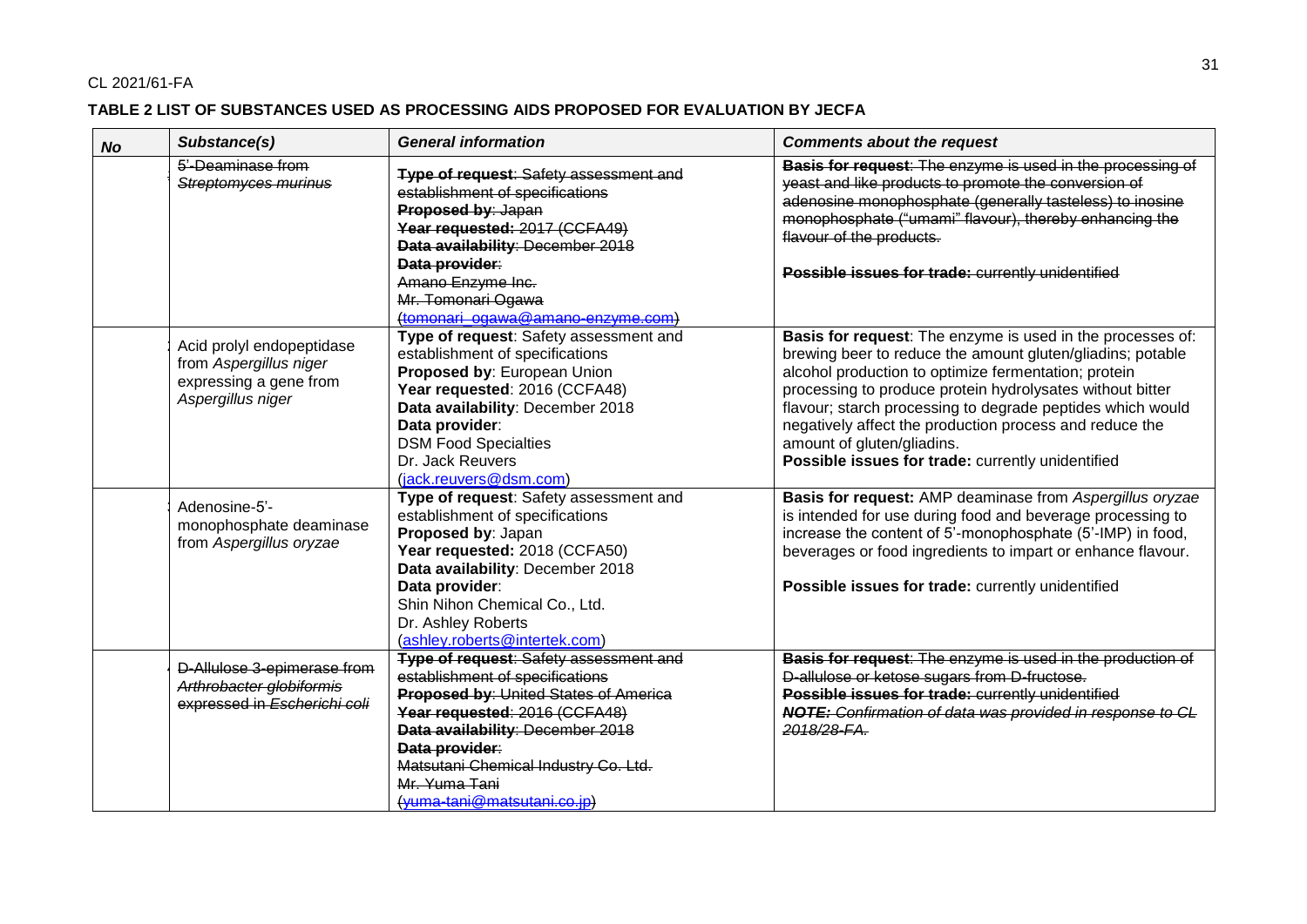| <b>No</b> | Substance(s)                                                                                                                       | <b>General information</b>                                                                                                                                                                                                                                                   | <b>Comments about the request</b>                                                                                                                                                                                                                                   |
|-----------|------------------------------------------------------------------------------------------------------------------------------------|------------------------------------------------------------------------------------------------------------------------------------------------------------------------------------------------------------------------------------------------------------------------------|---------------------------------------------------------------------------------------------------------------------------------------------------------------------------------------------------------------------------------------------------------------------|
|           | Alpha-amylase from Bacillus<br>licheniformis expressing a<br>modified alpha-amylase gene<br>from Geobacillus<br>stearothermophilus | Type of request: Safety assessment and<br>establishment of specifications<br>Proposed by: European Union<br>Year requested: 2016 (CCFA48)<br>Data availability: December 2018<br>Data provider:<br>Danisco US Inc<br>Ms. Lisa Jensen<br>(lisa.jensen@dupont.com)             | Basis for request: The enzyme is a thermostable starch<br>hydrolysing alpha-amylase, which quickly reduced viscosity<br>of gelatinized starch, allowing for processing of materials with<br>high solid levels.<br>Possible issues for trade: currently unidentified |
|           | Alpha-amylase from Bacillus<br>stearothermophilus<br>expressed in Bacillus<br><b>licheniformis</b>                                 | <b>Type of request: Safety assessment and</b><br>establishment of specifications<br>Proposed by: European Union<br>Year requested: 2015 (CCFA47)<br>Data availability: December 2018<br>Data provider:<br>Novozymes A/S<br><b>Tine Vitved Jensen</b><br>(tvit@novozymes.com) | <b>Basis for request:</b> The enzyme is used for the hydrolysis of<br>starch during the processing of starch-containing foods.<br>Possible issues for trade: currently unidentified                                                                                 |
|           | Alpha-amylase from<br>Rhizomucor pusillus<br>expressed in Aspergillus<br>niger                                                     | <b>Type of request: Safety assessment and</b><br>establishment of specifications<br>Proposed by: European Union<br>Year requested: 2015 (CCFA47)<br>Data availability: December 2018<br>Data provider:<br>Novozymes A/S<br><b>Tine Vitved Jensen</b><br>(tyit@novozymes.com) | Basis for request: The enzyme is used for the hydrolysis of<br>starch during the processing of starch-containing foods.<br>Possible issues for trade: currently unidentified                                                                                        |
|           | Amyloglucosidase from<br>Talaromyces emersonii<br>expressed in Aspergillus<br>niger                                                | Type of request: Safety assessment and<br>establishment of specifications<br>Proposed by: European Union<br>Year requested: 2016 (CCFA48)<br>Data availability: December 2018<br>Data provider:<br>Novozymes A/S<br>Mr. Peter Hvass<br>(phva@novozymes.com)                  | Basis for request: The enzyme is used for the hydrolysis of<br>starch during the processing of starch-containing foods.<br>Possible issues for trade: currently unidentified                                                                                        |
|           | Asparaginase from<br>Aspergillus niger expressing                                                                                  | <b>Type of request: Safety assessment and</b><br>establishment of specifications<br>Proposed by: European Union                                                                                                                                                              | Basis for request: The enzyme is used in cereal- and<br>potato-based products to convert asparagine to aspartic acid,<br>to reduce acrylamide formation during processing.                                                                                          |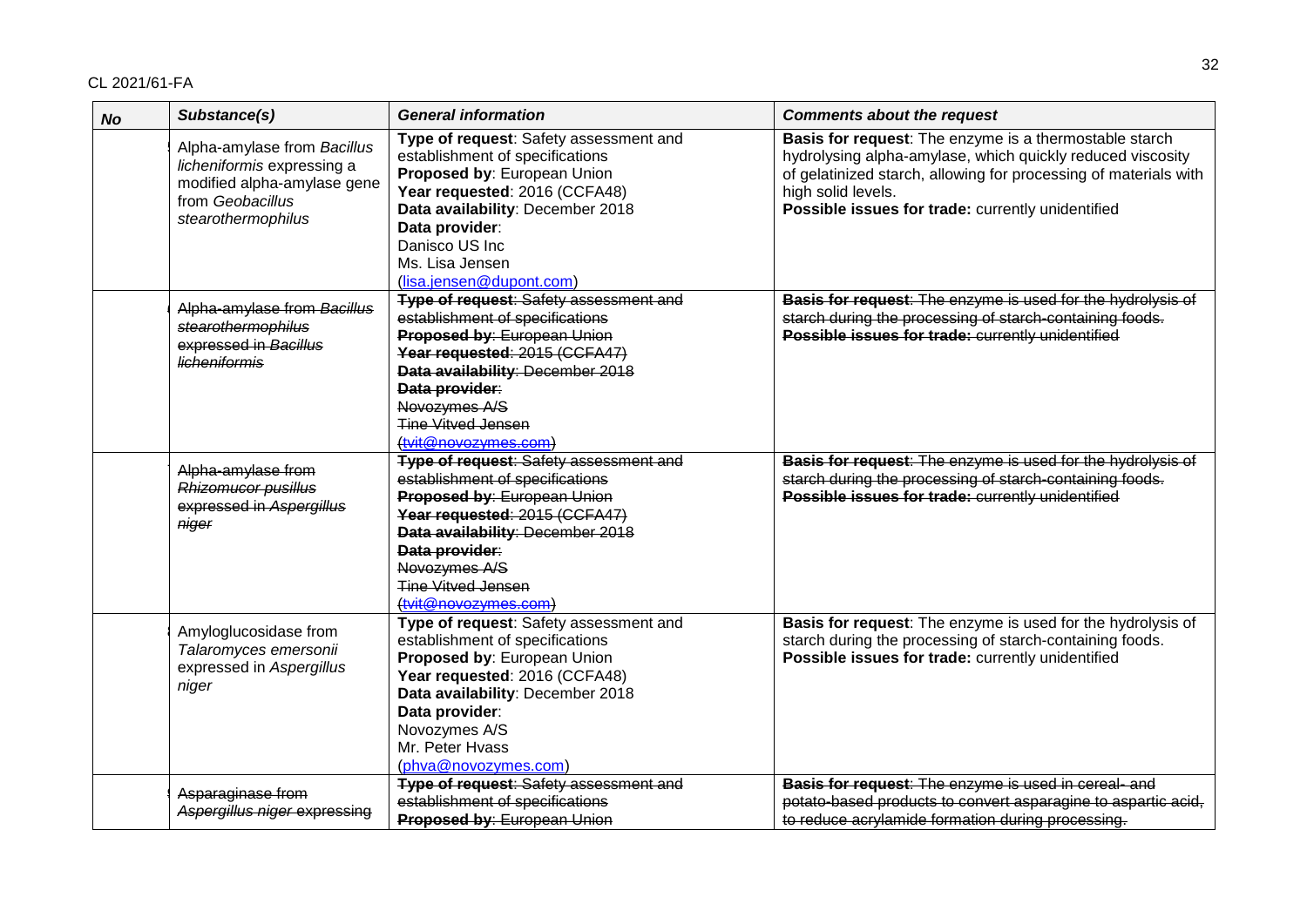| <b>No</b> | Substance(s)                                                                          | <b>General information</b>                                                                                                                                                                                                                                                           | <b>Comments about the request</b>                                                                                                                                                                                                                                                                                                                                                              |
|-----------|---------------------------------------------------------------------------------------|--------------------------------------------------------------------------------------------------------------------------------------------------------------------------------------------------------------------------------------------------------------------------------------|------------------------------------------------------------------------------------------------------------------------------------------------------------------------------------------------------------------------------------------------------------------------------------------------------------------------------------------------------------------------------------------------|
|           | a modified gene from<br>Aspergillus niger                                             | Year requested: 2014 (CCFA46)<br>Data availability: December 2018<br>Data provider:<br><b>DSM Food Specialties</b><br>Dr. Mariella Kuilman<br>(mariella.kuilman@dsm.com)                                                                                                             | Possible issues for trade: currently unidentified                                                                                                                                                                                                                                                                                                                                              |
|           | Asparaginase from<br><b>Pyrococcus furiosus</b><br>expressed in Bacillus subtilis     | <b>Type of request: Safety assessment and</b><br>establishment of specifications<br>Proposed by: European Union<br>Year requested: 2015 (CCFA47)<br>Data availability: December 2018<br>Data provider:<br>Novozymes A/S<br><b>Tine Vitved Jensen</b><br>(tvit@novozymes.com)         | Basis for request: The enzyme is indicated as a<br>thermotolerant enzyme used to convert asparagine to<br>aspartic acid to reduce acrylamide formation in the course of<br>baking processes, cereal-based processes, fruit and<br>vegetable processing, and coffee and cocoa processing.<br>Possible issues for trade: currently unidentified                                                  |
|           | Beta-amylase from Bacillus<br>flexus expressed in Bacillus<br>licheniformis           | Type of request: Safety assessment and<br>establishment of specifications<br>Proposed by: European Union<br>Year requested: 2016 (CCFA48)<br>Data availability: December 2018<br>Data provider:<br>Novozymes A/S<br>Mr. Peter Hyass<br>(phva@novozymes.com)                          | Basis for request: The enzyme is used for the hydrolysis of<br>starch during the processing of starch-containing foods.<br>Possible issues for trade: currently unidentified                                                                                                                                                                                                                   |
|           | Beta-glucanase from<br>Streptomyces violaceoruber<br>expressed in S.<br>violaceoruber | Type of request: Safety assessment and<br>establishment of specifications<br>Proposed by: Japan<br>Year requested: 2016 (CCFA48)<br>Data availability: December 2018<br>Data provider:<br><b>Nagase ChemteX Corporation</b><br>Mr. Kensaku Uzura<br>(kensaku.uzura@ncx.nagase.co.jp) | Basis for request: The enzyme is used in the production of<br>yeast extract products. It is indicated that by disrupting cell<br>walls, an increased yield of yeast extract can be obtained,<br>and bacterial contamination during manufacturing is reduced.<br>Possible issues for trade: currently unidentified                                                                              |
|           | <b>Chysomis from Camelus</b><br>dromedaries expressed in<br>Aspergillus niger         | Type of request: Safety assessment and<br>establishment of specifications<br>Proposed by: Japan<br>Year requested: 2021 (CCFA52)<br>Data availability: December 2021<br>Data provider:                                                                                               | Basis for request: The chymosin catalyze the hydrolysis, at<br>a very particular site in the amino acid chain, of K-casein - the<br>main protein in milk. This is the absolute first key step in all<br>cheese-making, through which the liquid milk is coagulated<br>(precipitated) and converted to a semi-solid form by the<br>catalytic action of coagulants, such as chymosin. Therefore, |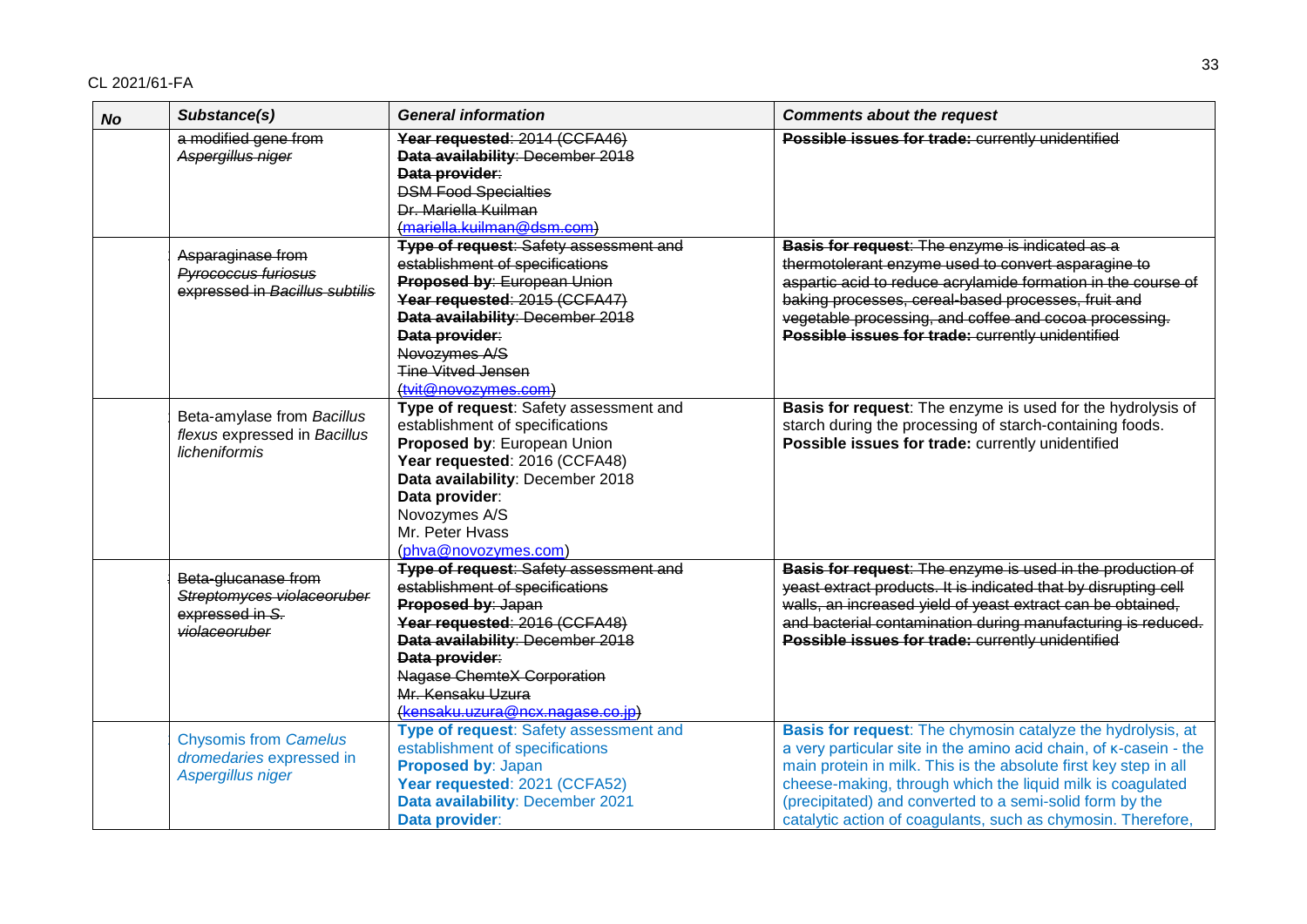| <b>No</b> | Substance(s)                                                                                                 | <b>General information</b>                                                                                                                                                                                                                                                                  | <b>Comments about the request</b>                                                                                                                                                                                                                                                                                                                                                                                                                                       |
|-----------|--------------------------------------------------------------------------------------------------------------|---------------------------------------------------------------------------------------------------------------------------------------------------------------------------------------------------------------------------------------------------------------------------------------------|-------------------------------------------------------------------------------------------------------------------------------------------------------------------------------------------------------------------------------------------------------------------------------------------------------------------------------------------------------------------------------------------------------------------------------------------------------------------------|
|           |                                                                                                              | Chr-Hansen A/S<br><b>Christina Westphal Christensen</b><br>dkchwe@chr-hansen.com                                                                                                                                                                                                            | the most important production process in which chymosin is<br>used is the production of cheese. Moreover, chymosin can be<br>used in the production of fermented milk products, where it<br>can be used to increase the viscosity of the preparation.<br>Quarg (quark) is an example of fermented milk product in<br>which coagulants, like chymosins, are used to increase the<br>final viscosity of the product.<br>Possible issues for trade: currently unidentified |
|           | Collagenase from<br>Streptomyces violaceoruber<br>expressed in S.<br>violaceoruber                           | <b>Type of request: Safety assessment and</b><br>establishment of specifications<br>Proposed by: Japan<br>Year requested: 2016 (CCFA48)<br>Data availability: December 2018<br>Data provider:<br><b>Nagase ChemteX Corporation</b><br>Mr. Kensaku Uzura<br>(kensaku.uzura@ncx.nagase.co.jp) | Basis for request: The enzymes is used in meat and<br>sausage casing processing to hydrolyze collagen, thereby<br>reducing connective tissue toughness and improving meat<br>tenderness.<br>Possible issues for trade: currently unidentified                                                                                                                                                                                                                           |
|           | Endo-1,4-ß-xylanase from<br>Bacillus subtilis produced by<br>B. subtilis LMG S-28356                         | Type of request: Safety assessment and<br>establishment of specifications<br>Proposed by: European Union<br>Year requested: 2016 (CCFA48)<br>Data availability: December 2018<br>Data provider:<br>Puratos NV<br>Mr. Bas Verhagen<br>(bverhagen@puratos.com)                                | Basis for request: The enzyme catalyzes the conversion of<br>arabinoxylan into arabinoxylan oligosaccharides, providing<br>technological benefits in baking.<br>Possible issues for trade: currently unidentified                                                                                                                                                                                                                                                       |
|           | Endo-1,4-ß-xylanase from<br>Pseudoalteromonas<br>haloplanktis produced by B.<br>subtilis, strain LMG S-24584 | Type of request: Safety assessment and<br>establishment of specifications<br>Proposed by: European Union<br>Year requested: 2017 (CCFA49)<br>Data availability: December 2018<br>Data provider:<br>Puratos NV<br>Mr. Bas Verhagen<br>(bverhagen@puratos.com)                                | Basis for request: The enzyme catalyzes the conversion of<br>arabinoxylan into arabinoxylan oligosaccharides, providing<br>technological benefits in baking.<br>Possible issues for trade: currently unidentified                                                                                                                                                                                                                                                       |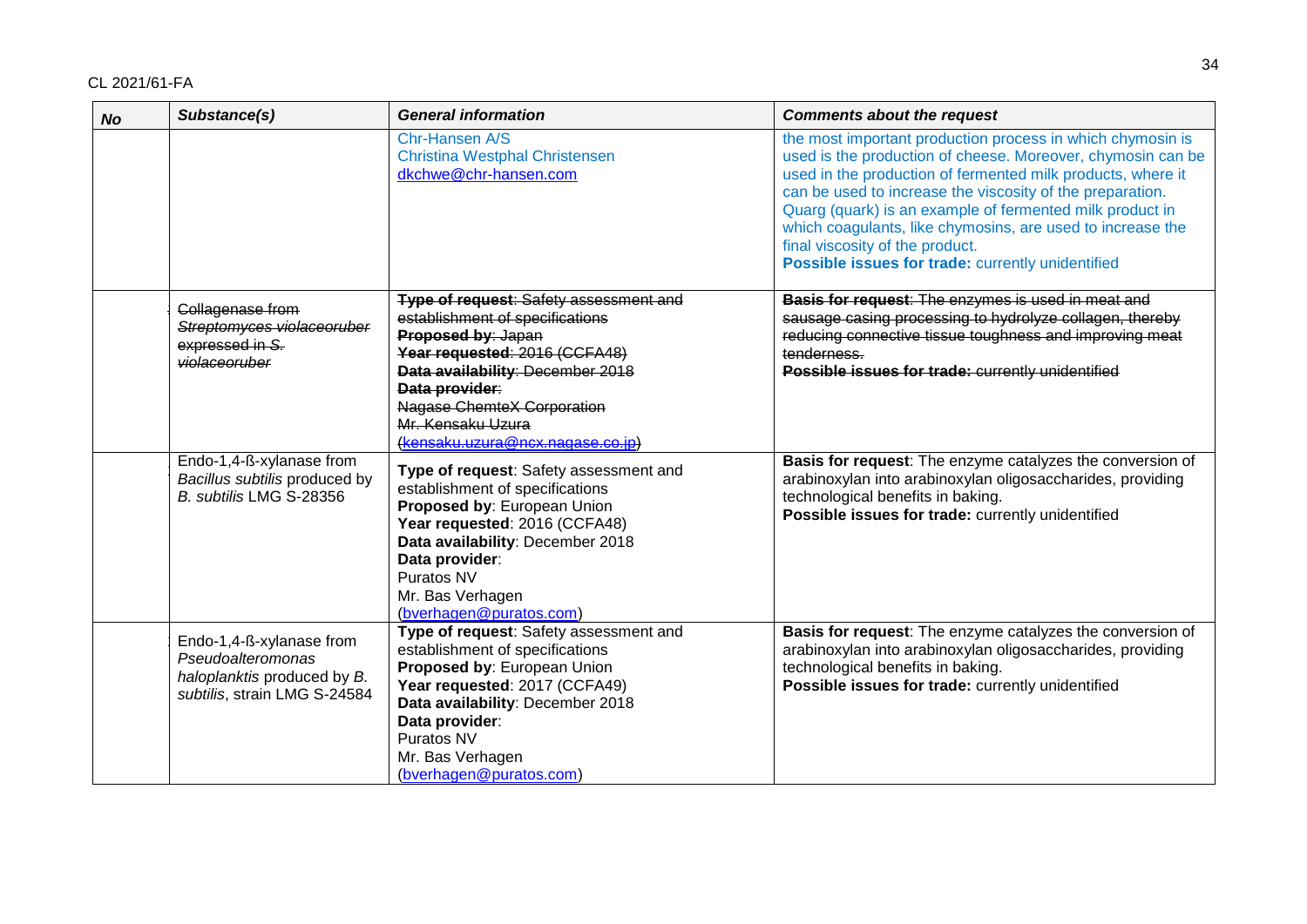| <b>No</b> | Substance(s)                                                                                             | <b>General information</b>                                                                                                                                                                                                                                                                                                                  | <b>Comments about the request</b>                                                                                                                                                                                                                                                                                                                                         |
|-----------|----------------------------------------------------------------------------------------------------------|---------------------------------------------------------------------------------------------------------------------------------------------------------------------------------------------------------------------------------------------------------------------------------------------------------------------------------------------|---------------------------------------------------------------------------------------------------------------------------------------------------------------------------------------------------------------------------------------------------------------------------------------------------------------------------------------------------------------------------|
|           | Endo-1,4-ß-xylanase from<br>Thermotoga maritima<br>produced by B. subtilis, strain<br><b>LMG S-27588</b> | Type of request: Safety assessment and<br>establishment of specifications<br>Proposed by: European Union<br>Year requested: 2017 (CCFA49)<br>Data availability: December 2018<br>Data provider:<br>Puratos NV<br>Mr. Bas Verhagen<br>(bverhagen@puratos.com)                                                                                | Basis for request: The enzyme catalyzes the conversion of<br>arabinoxylan into arabinoxylan oligosaccharides, providing<br>technological benefits in baking.<br>Possible issues for trade: currently unidentified                                                                                                                                                         |
|           | Glucose oxidase from<br>Penicillium chrysogenum<br>expressed in Aspergillus<br>niger                     | <b>Type of request: Safety assessment and</b><br>establishment of specifications<br>Proposed by: European Union<br>Year requested: 2014 (CCFA46)<br>Data availability: December 2018<br>Data provider:<br><b>DSM Food Specialties</b><br>Dr. Jack Reuvers<br>(jack.reuvers@dsm.com)                                                         | Basis for request: The enzyme is used in baking, as it forms<br>inter-protein bonds in dough, strengthening the dough and<br>increasing its gas-retaining capacity and improving its<br>handling properties.<br>Possible issues for trade: currently unidentified                                                                                                         |
|           | <b>Glutaminase from Aspergillus</b><br>niger                                                             | Type of request: Safety assessment and<br>establishment of specifications<br>Proposed by: Japan<br>Year requested: 2021 (CCFA52)<br>Data availability: December 2021<br>Data provider:<br>Nobuo Okado, Shin Nihon Chemical Co., Ltd.<br>$C/O$ :<br><b>Intertek</b><br>Shahrzad Tafazoli, MASc (Eng.), MSc, PhD<br>+1 905 542-2900 ext. 0268 | Basis for request: The enzyme catalyzes the conversion L-<br>glutamine to L-glutamate, and is used in the manufacture of<br>glutamic acid-rich yeast extracts and glutamic acid-rich<br>protein hydrolysates. These, in turn, are added to other<br>foods, including beverages, to impart savoury or umami<br>taste.<br>Possible issues for trade: currently unidentified |
|           | Inulinase from Aspergillus<br>ficuum produced by<br>Aspergillus oryzae, strain<br><b>MUCL 44346</b>      | Type of request: Safety assessment and<br>establishment of specifications<br>Proposed by: European Union<br>Year requested: 2017 (CCFA49)<br>Data availability: December 2018<br>Data provider:<br>Puratos NV<br>Bas Verhagen<br>(bverhagen@puratos.com)                                                                                    | Basis for request: The enzyme catalyzes the hydrolysis of<br>inulin to produce fructo-oligosaccharides, theoretically from<br>all food materials that naturally contain inulin.<br>Possible issues for trade: currently unidentified                                                                                                                                      |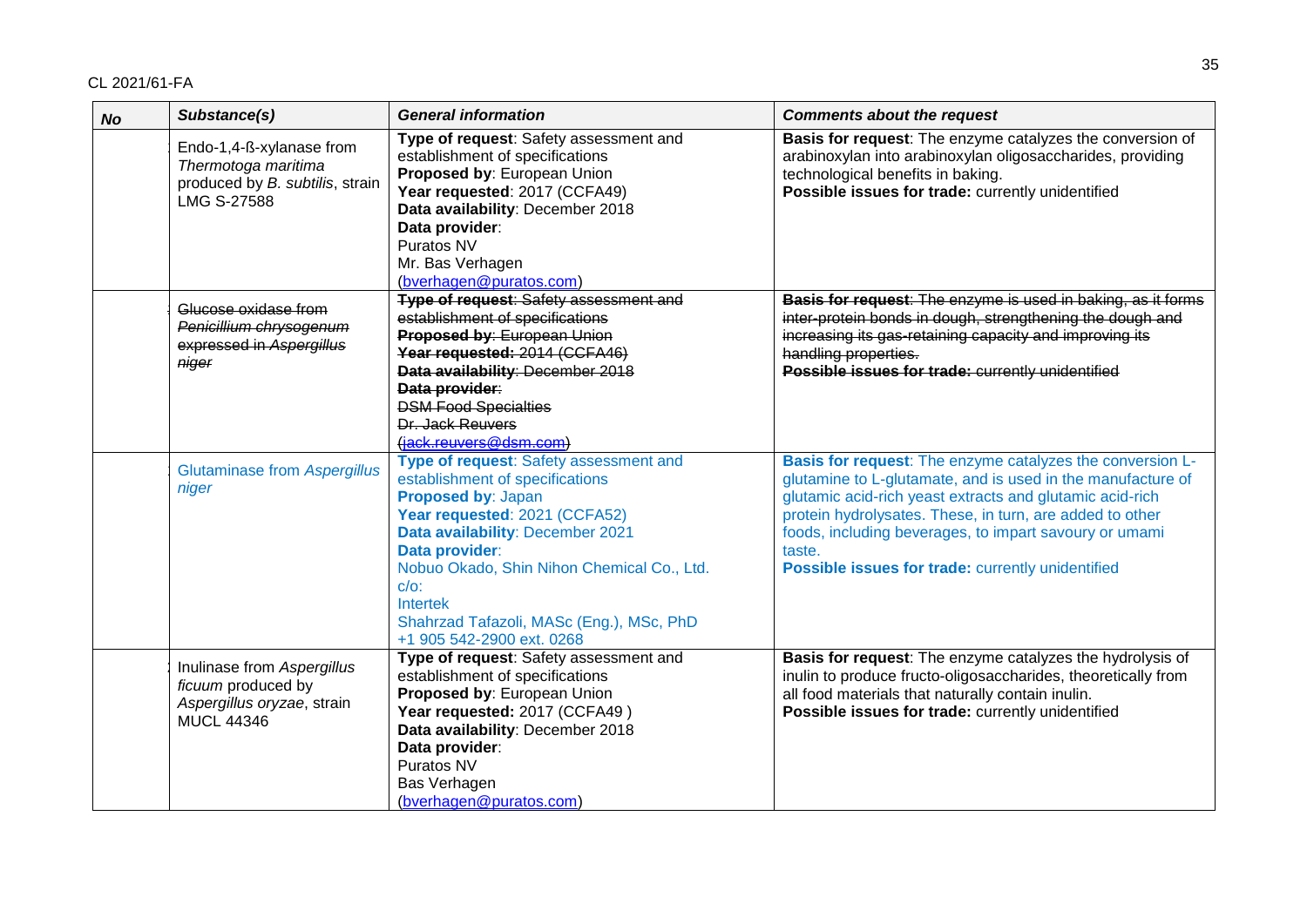| <b>No</b> | Substance(s)                                                                                                                 | <b>General information</b>                                                                                                                                                                                                                                                                  | <b>Comments about the request</b>                                                                                                                                                                                                                                                                                                                                                                                                                                                                             |
|-----------|------------------------------------------------------------------------------------------------------------------------------|---------------------------------------------------------------------------------------------------------------------------------------------------------------------------------------------------------------------------------------------------------------------------------------------|---------------------------------------------------------------------------------------------------------------------------------------------------------------------------------------------------------------------------------------------------------------------------------------------------------------------------------------------------------------------------------------------------------------------------------------------------------------------------------------------------------------|
|           | Lactase from Bifidobacterium<br>bifidum expressed in Bacillus<br>licheniformis                                               | Type of request: Safety assessment and<br>establishment of specifications<br>Proposed by: European Union<br>Year requested: 2017 (CCFA49)<br>Data availability: December 2018<br>Data provider:<br>Puratos NV<br>Bas Verhagen<br>(bverhagen@puratos.com)                                    | Basis for request: The lactase enzyme preparation is used<br>as a processing aid during food manufacture for hydrolysis of<br>lactose during processing of milk and other lactose<br>containing dairy products, e.g. in order to obtain lactose-<br>reduced milk products for lactose-intolerant individuals as<br>well as dairy products with better consistency and increased<br>sweetness due hydrolysis of lactose to form glucose and<br>galactose.<br>Possible issues for trade: currently unidentified |
|           | Lipase from Aspergillus<br>oryzae expressing a modified<br>gene from Thermomyces<br>lanuginosus                              | Type of request: Safety assessment and<br>establishment of specifications<br>Proposed by: European Union<br>Year requested: 2016 (CCFA48)<br>Data availability: December 2018<br>Data provider:<br>Puratos NV<br>Bas Verhagen<br>(bverhagen@puratos.com)                                    | Basis for request: The enzyme is used as a processing aid<br>during food manufacture for hydrolysis of lipids during<br>processing of lipid-containing foods, e.g., in order to improve<br>dough strength and stability in baking and other cereal based<br>processes.<br>Possible issues for trade: currently unidentified                                                                                                                                                                                   |
|           | Lipase from Mucor javanicus                                                                                                  | <b>Type of request: Safety assessment and</b><br>establishment of specifications<br>Proposed by: Japan<br>Year requested: 2017 (CCFA49)<br>Data availability: December 2018<br>Data provider:<br>Amano Enzyme Inc.<br>Mr. Tomonari Ogawa<br>(tomonari ogawa@amano-enzyme.com)               | Basis for request: The enzyme catalyzes the hydrolysis of<br>mono-, di- and triglycerides containing short-, medium-, and<br>long-chain fatty acid moieties, providing various sensory<br>benefits in processed dairy products, processed baking<br>products, and processed egg products.<br>Possible issues for trade: currently unidentified                                                                                                                                                                |
|           | Phosphatidyl inositol-specific<br>phospholipase C from a<br>genetically modified strain of<br><b>Pseudomonas fluorescens</b> | <b>Type of request: Safety assessment and</b><br>establishment of specifications<br>Proposed by: European Union<br>Year requested: 2016 (CCFA48)<br>Data availability: December 2018<br>Data provider:<br><b>DSM Food Specialties</b><br>Dr. Mariella Kuilman<br>(mariella.kuilman@dsm.com) | Basis for request: The enzyme hydrolyzes<br>phosphatidylinositol present in vegetable oil, thereby<br>reducing its concentration. PI negatively impacts taste,<br>colour, and stability of vegetable oil, while the hydrolytic<br>products do not.<br>Possible issues for trade: currently unidentified                                                                                                                                                                                                       |
|           | Phosphodiesterase from<br>Penicillium citrinum                                                                               | <b>Type of request: Safety assessment and</b><br>establishment of specifications<br>Proposed by: Japan                                                                                                                                                                                      | Basis for request: The enzyme is used in processing yeast<br>products by hydrolysing RNA, thereby increasing<br>ribonucleotide levels and improving umami flavour.                                                                                                                                                                                                                                                                                                                                            |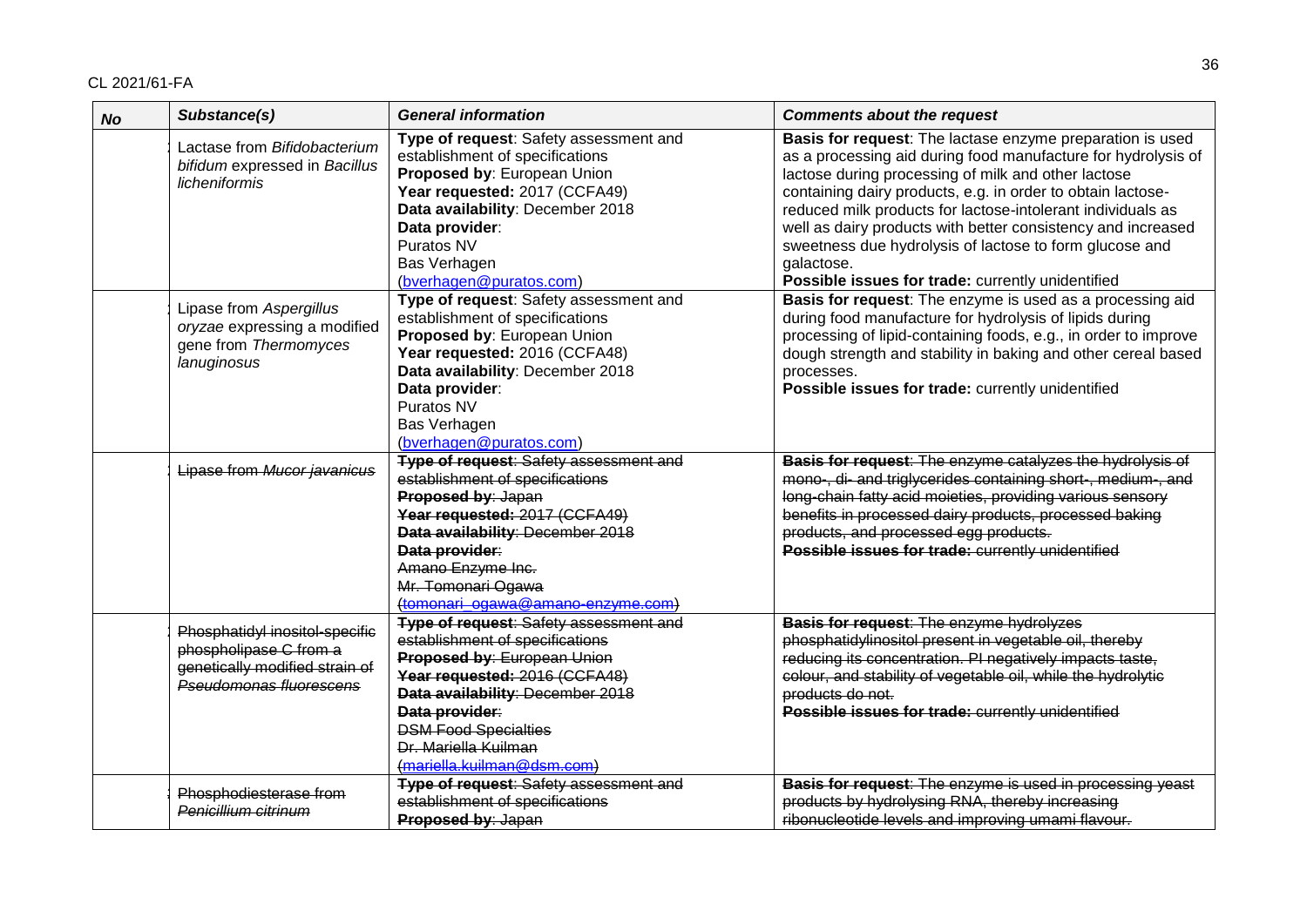| <b>No</b> | Substance(s)                                                                                    | <b>General information</b>                                                                                                                                                                                                                                                                  | <b>Comments about the request</b>                                                                                                                                                                                                                                                                                                                                                                                                                                                                                                                                                                                                                                                         |
|-----------|-------------------------------------------------------------------------------------------------|---------------------------------------------------------------------------------------------------------------------------------------------------------------------------------------------------------------------------------------------------------------------------------------------|-------------------------------------------------------------------------------------------------------------------------------------------------------------------------------------------------------------------------------------------------------------------------------------------------------------------------------------------------------------------------------------------------------------------------------------------------------------------------------------------------------------------------------------------------------------------------------------------------------------------------------------------------------------------------------------------|
|           |                                                                                                 | Year requested: 2017 (CCFA49)<br>Data availability: December 2018<br>Data provider:<br>Amano Enzyme Inc.<br>Mr. Tomonari Ogawa<br>(tomonari ogawa@amano-enzyme.com)                                                                                                                         | Possible issues for trade: currently unidentified                                                                                                                                                                                                                                                                                                                                                                                                                                                                                                                                                                                                                                         |
|           | Phospholipase A2 from pig<br>pancreas expressed in<br>Aspergillus niger                         | <b>Type of request: Safety assessment and</b><br>establishment of specifications<br>Proposed by: European Union<br>Year requested: 2014 (CCFA46)<br>Data availability: December 2018<br>Data provider:<br><b>DSM Food Specialties</b><br>Dr. Mariella Kuilman<br>(mariella.kuilman@dsm.com) | Basis for request: The enzyme hydrolyzes natural<br>phospholipids present in foodstuffs resulting in the formation<br>of lyso-phospholipids that have emulsifying properties. This<br>may be of benefit in baking and in egg processing for<br>superior emulsifying properties (e.g. useful in dressings,<br>spreads, sauces). In addition, the enzyme preparation is<br>used during degumming of vegetable oils, where<br>phospholipids can be separated more effectively from the oil.<br>Possible issues for trade: currently unidentified                                                                                                                                             |
|           | Phospholipase A2 from<br>Streptomyces violaceoruber<br>expressed in S.<br>violaceoruber         | <b>Type of request: Safety assessment and</b><br>establishment of specifications<br>Proposed by: Japan<br>Year requested: 2016 (CCFA48)<br>Data availability: December 2018<br>Data provider:<br><b>Nagase ChemteX Corporation</b><br>Mr. Kensaku Uzura<br>(kensaku.uzura@ncx.nagase.co.jp) | Basis for request: The enzyme preparation helps to improve<br>emulsification properties of modified lipids increasing yield<br>and texture of the final food in dairy and bakery. The enzyme<br>preparation can also be used for degumming of vegetable oil.<br>In general, the phospholipase A2 does not exert any<br>enzymatic activity in the final food.<br>Possible issues for trade: currently unidentified                                                                                                                                                                                                                                                                         |
|           | Protease Aqualysin 1 from<br>Thermus aquaticus produced<br>by B. subtilis, strain LMGS<br>25520 | Type of request: Safety assessment and<br>establishment of specifications<br>Proposed by: European Union<br>Year requested: 2017 (CCFA49)<br>Data availability: December 2018<br>Data provider:<br>Puratos NV<br>Bas Verhagen<br>(bverhagen@puratos.com)                                    | Basis for request: The enzyme preparation is used as a<br>processing aid during production of bakery products. The<br>food enzyme catalyses hydrolyzes of the peptide bonds. The<br>addition of enzyme provides several benefits during the<br>production of bakery products:<br>- Faster dough development upon mixing;<br>- Better dough machinability;<br>- Reduced dough rigidness;<br>- Improved dough's structure and extensibility during the<br>shaping or moulding step;<br>- Uniform shape of the bakery product;<br>- Regular batter viscosity, and<br>- Improved short-bite of certain products like hamburger<br>breads<br>Possible issues for trade: currently unidentified |